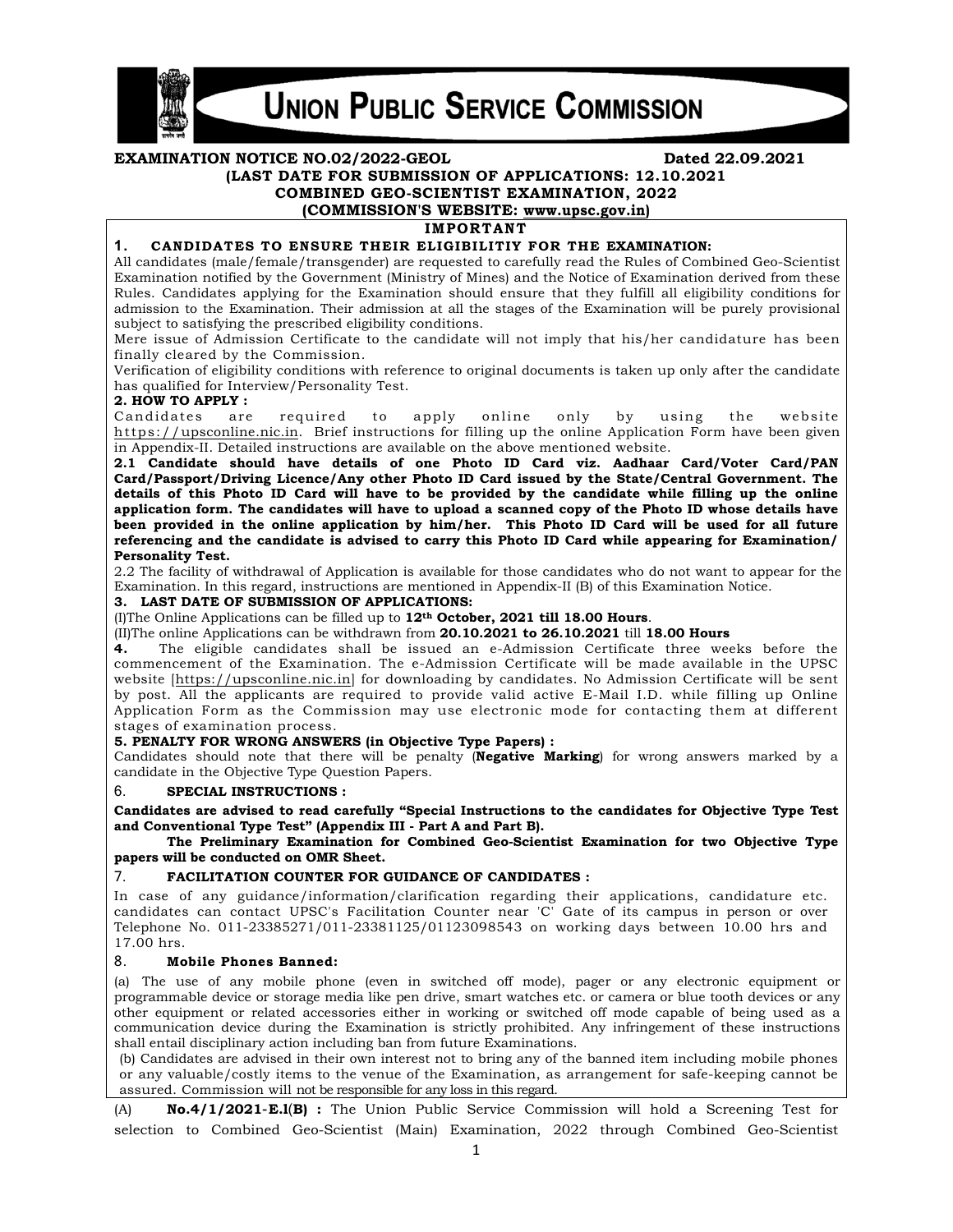(Preliminary) Examination, 2022 which will be held on **20th February, 2022**, in accordance with the Rules published by the Ministry of Mines in the Gazette of India dated the **22nd September, 2021**. (B) The Preliminary Examination will be held at the following Centers:

(1) AHMEDABAD (2) BANGALURU (3) BHOPAL (4) CHANDIGARH (5) CHENNAI (6) CUTTACK (7) DELHI (8) DISPUR (9) HYDERABAD (10) JAIPUR (11) JAMMU (12) KOLKATA (13) LUCKNOW (14) MUMBAI (15) PATNA (16) PRAYAGRAJ (ALLAHABAD) (17) SHILLONG (18) SHIMLA (19) THIRUVANANTHAPURAM

**The Centres and the dates of holding the Examination as mentioned above are liable to be changed at the discretion of the Commission.** Applicants should note that there will be a ceiling on the number of candidates allotted to each of the Centre, except Delhi, Dispur, Kolkata and Ahmedabad. Allotment of Centres will be on the **"first-apply-first-allot"** basis, and once the capacity of a particular Centre is attained, the same will be frozen. Applicants, who cannot get a Centre of their choice due to ceiling, will be required to choose a Centre from the remaining ones. Applicants are, thus, advised that they may apply early so that they could get a Centre of their choice.

**NB: Notwithstanding the aforesaid provision, Commission reserves the right to change the Centres at their discretion if the situation demands. Candidates admitted to the Examination**  will be informed of the time table and place or places of Examination. Candidates should note that no request for change of centre will be granted. **All the Examination Centres for the Examination will cater to the examination for Persons with Benchmark Disabilities also.** 

#### **(B) PLAN OF EXAMINATION**

The Combined Geo-Scientist Examination will consist of three successive stages (vide Appendix I Section-I below):-

- Stage-I : Combined Geo-Scientist (Preliminary) Examination (Objective type) having two papers for selection of the candidates for the Combined Geo-Scientist (Main) Examination. Marks secured in the Preliminary Examination will be counted for deciding the final merit;
- Stage-II : Combined Geo-Scientist (Main) Examination (Descriptive Type) having three papers for selection of candidates for the Personality Test (Stage-III). Marks secured in the Main Examination will be counted for deciding the final merit; and

Stage-III: Personality Test/Interview

Applications are now invited for the Preliminary Examination only. Candidates who will be declared by the Commission to have qualified in the Preliminary Examination will be allowed to take the Combined Geo-Scientist (Main) Examination. The Main Examination will be held on **25th & 26th June, 2022. The Main Examination will be held on the following Centres :** 

# **Bhopal, Chennai, Delhi, Dispur (Guwahati), Hyderabad, Kolkata, Lucknow, Mumbai and Shimla.**

**2(a**). The categories of post to which recruitment is to be made on the results of this examination and the approximate number of vacancies in the various posts are given below:-

Category-I : (Posts in the Geological Survey of India, Ministry of Mines).

| (i) Geologist, Group A     |   | 100 |
|----------------------------|---|-----|
| (ii) Geophysicist, Group A | ٠ | 50  |
| (iii) Chemist. Group A     |   | 20  |

# **NOTE : Following vacancies are reserved for Persons with Benchmark Disability:**

06 vacancies of Geologist {03 vacancies for Hard of Hearing (HH) and 03 vacancies for Locomotor disability or Cerebral Palsy {OH(OA/OL)}

06 vacancies of Geophysicist {03 vacancies for Hard of Hearing (HH) and 3 vacancies for Locomotor disability or Cerebral Palsy [OH(OA/OL)].

01 vacancy of Chemist for Hard of Hearing (HH).

Category-II: (Posts in the Central Ground Water Board, Ministry of Jal Shakti, Department of Water Resources, River Development & Ganga Rejuvenation.)

|    | 20 |
|----|----|
| 01 |    |
|    |    |
|    | 01 |

NOTE : No vacancies for PwBD category candidates have been reported by the Central Ground Water Board, Ministry of Jal Shakti, Department of Water Resources, River Development & Ganga Rejuvenation.

The above numbers of vacancies are liable to alteration.

Appointments will be made on a temporary basis in the first instance.

Reservations will be made for candidates belonging to Scheduled Castes, Scheduled Tribes, Other Backward Classes, Economically Weaker Sections and Persons with Benchmark disability categories in respect of vacancies as may be fixed by the Government.

A candidate will be eligible to get the benefit of community reservation only in case the particular caste to which the candidates belong is included in the list of reserved communities issued by the Central Government. The candidates will be eligible to get the benefit of the Economically Weaker Section reservation only in case the candidate meets the criteria issued by the Central Government and in possession of such eligibility certification. If a candidate indicates in his/her application form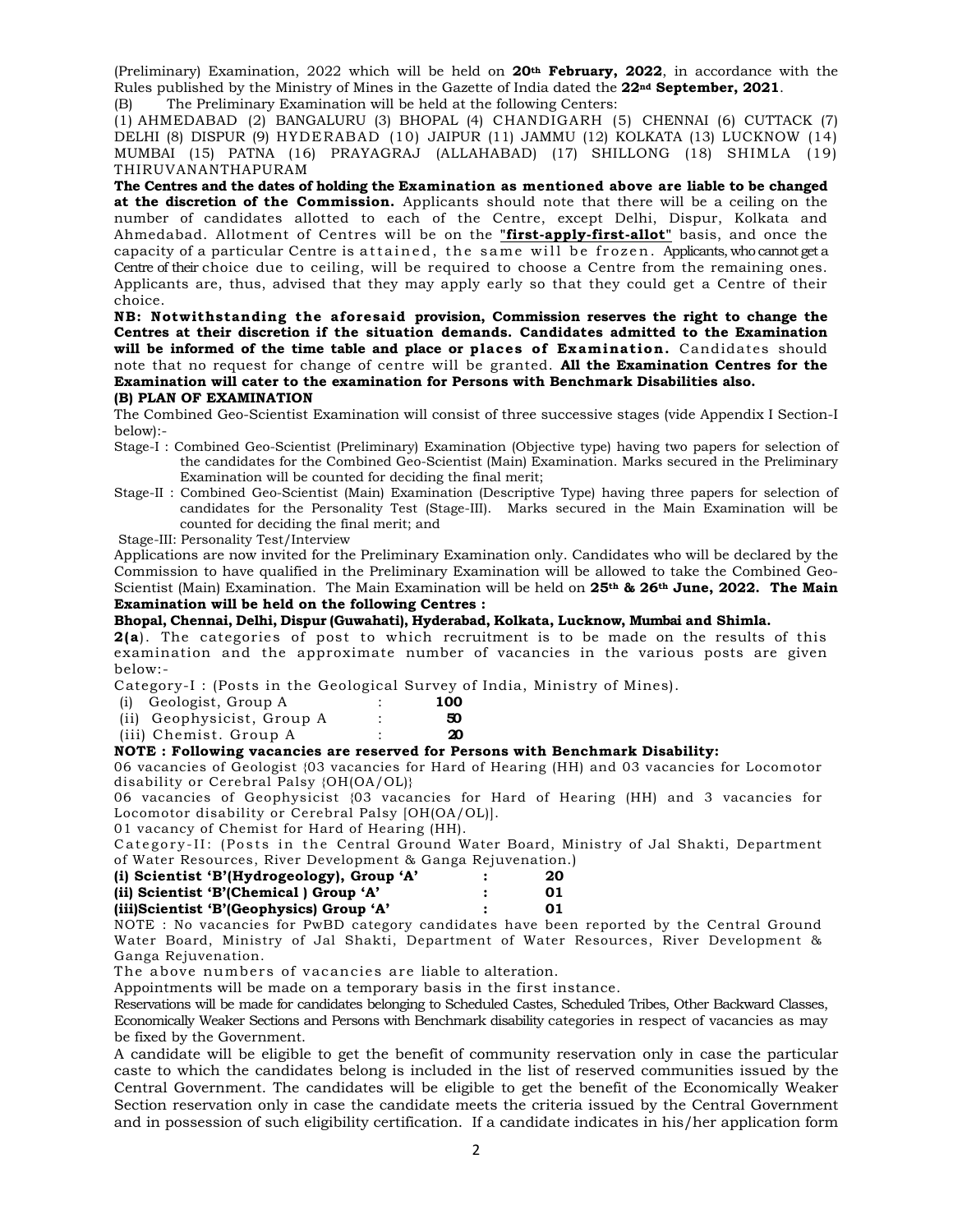for Combined Geo-Scientist Examination that he/she belongs to General category but subsequently writes to the Commission to change his/her category to a reserved one, such request shall not be entertained by the Commission. Further, once a candidate has chosen a reserved category, no request shall be entertained for change to other reserved category viz. SC to ST, ST to SC, OBC to SC/ST or SC/ST to OBC, SC to EWS, EWS to SC, ST to EWS, EWS to ST, OBC to EWS, EWS to OBC. No reserved category candidates other than those recommended on General Merit shall be allowed to change his/her category from Reserved to Unreserved or claim the vacancies for UR category after the declaration of final result by UPSC.

Further no Person with Benchmark Disabilities (PwBD) of any subcategory thereunder shall be allowed to change his/her sub-category of disability.

While the above principle will be followed in general, there may be a few cases where there was a gap not more than 3 months between the issuance of a Government Notification enlisting a particular community in the list of any of the reserved communities and the date of submission of the application by the candidate. In such cases the request of change of community from general to reserved may be considered by the Commission on merit. In case of a candidate unfortunately becoming person with benchmark disability during the course of the examination process, the candidate should produce valid documents showing him/her acquiring a disability to the extent of 40% or more as defined under the Rights of Persons with Disabilities Act, 2016 to enable him/her to get the benefits of reservation earmarked for persons with benchmark disability provided he/she otherwise remains eligible for Geologist, Group 'A', Geophysicist, Group 'A', Chemist, Group 'A' and Scientist 'B'(Hydrogeology) Group 'A', Scientist 'B'(Chemical) Group 'A' and Scientist 'B'(Geophysics) Group 'A' posts as per Rule 21 of the Rules of the Combined Geo-Scientist Examination, 2022.

Candidates seeking reservation/relaxation benefits available for SC/ST/OBC/EWSs/PwBD/ Ex-servicemen must ensure that they are entitled to such reservation/relaxation as per eligibility prescribed in the Rules/Notice. They should also be in possession of all the requisite certificates in the prescribed format in support of their claim as stipulated in the Rules/Notice for such benefits, and these certificates should be dated earlier than the due date (closing date) of the application.

 The EWS candidate applying for Combined Geo-Scientist Examination, 2022 must produce an Income and Asset Certificate for Financial Year (FY) 2020-2021.

**2(b).** A candidate may apply for admission to the Stage-I Combined Geo-Scientist (Preliminary) Examination through the On-line Application Form in respect of any one or both the categories, mentioned in Para 2(a) above. Once an application has been made, no change will be allowed.

If a candidate wishes to be admitted for both the categories, he/she need to fill in only one application. He/She will be required to pay the fee mentioned in para 4 below once only and will not be required to pay separate fee for each of the categories for which he/she applies.

A candidate may compete for any one or both the categories of Posts for which he/she is eligible in terms of Rules. A candidate who qualifies for both the categories of Posts on the result of the Stage-II Combined Geo-Scientist (Main) Examination will be required to indicate clearly in the Detailed Application Form the categories of Posts for which he/ she wishes to be considered in the order of preference.

- N.B: (i) : No request for making subsequent addition/alteration in the details indicated by a candidate in his/her Online Application Form/Detailed Application Form will be entertained by the Commission.
- N.B:(ii) : The selection of candidates for the posts of Geologist, Geophysicist and Chemist in GSI in the Ministry of Mines and Scientist 'B'(Hydrogeology) Group 'A', Scientist 'B'(Chemical) Group 'A' and Scientist 'B'(Geophysics) Group 'A', in CGWB in the Ministry of Water Resources shall be strictly in accordance with their merit position in each category and number of vacancies separately.

# **3. ELIGIBILITY CONDITIONS :**

# **(I) Nationality**

A candidate must be either:

**(a)** a Citizen of India, or

**(b)** a subject of Nepal, or

**(c)** a subject of Bhutan, or

**(d)** a Tibetan refugee who came over to India before the 1st January, 1962 with the intention of permanently settling in India. or

**(e)** a person of Indian origin who has migrated from Pakistan, Burma, Sri Lanka or East African Countries of Kenya, Uganda, the United Republic of Tanzania, Zambia, Malawi, Zaire and Ethiopia or from Vietnam with the intention of permanently settling in India.

Provided that a candidate belonging to categories (b), (c), (d) and (e) above shall be a person in whose favour a certificate of eligibility has been issued by the Government of India.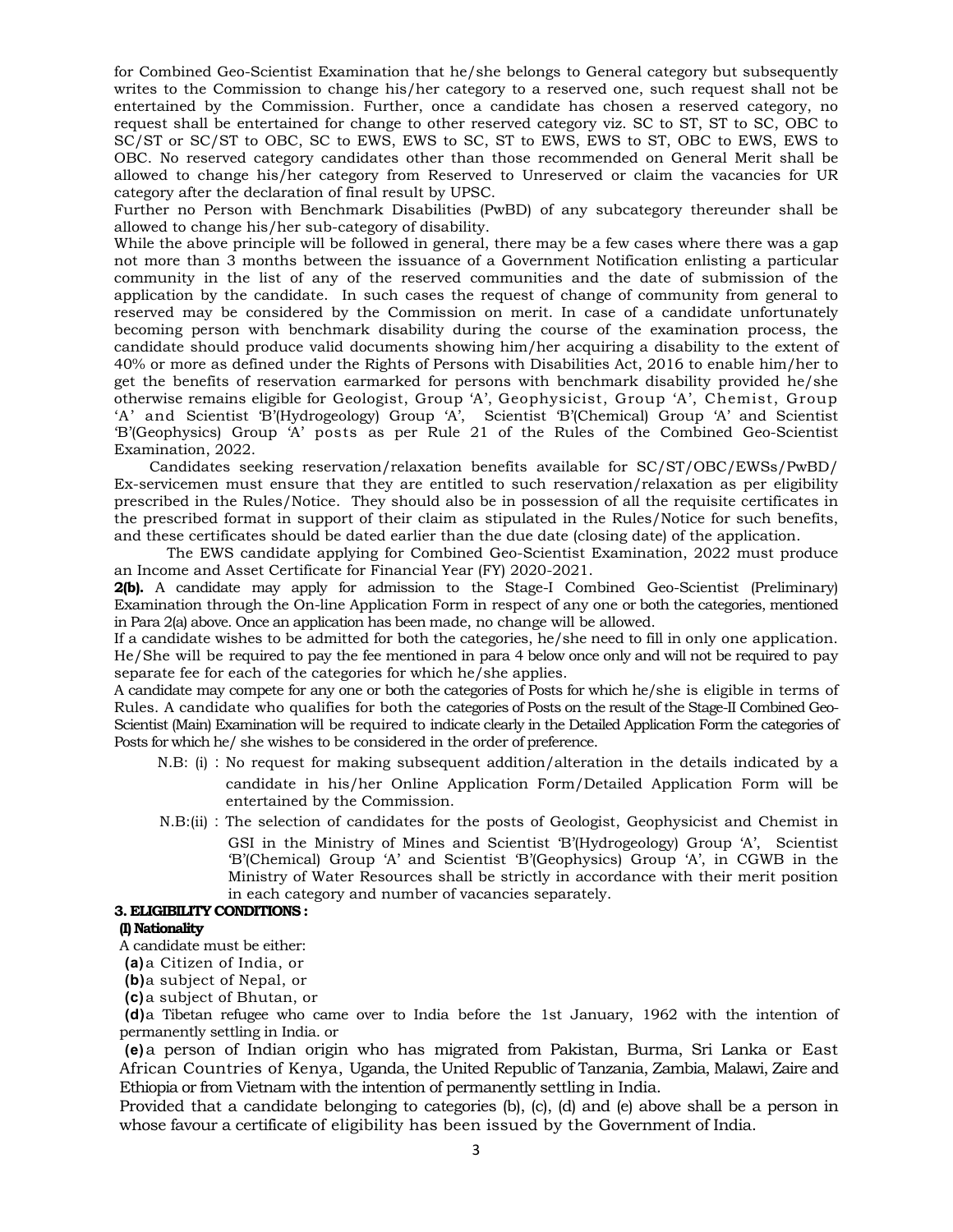A candidate in whose case a certificate of eligibility is necessary, may be admitted to the Examination but the offer of appointment may be given only after the necessary eligibility certificate has been issued to him/her by the Government of India.

**(II) Age Limits:** A candidate for this examination must have attained the age criteria as prescribed below:-

 (a) For Geologist, Geophysicist and Chemist (Group 'A') in the Geological Survey of India, an attached office of Ministry of Mines, Government of India: A candidate must have attained the age of 21 years and must not have attained the age of 32 years on the first day of the month of January of the year in which the Examination is to be held (i.e. as on 1st January, 2022] i.e. he/she must have been born not earlier than 2nd January, 1990 and not later than 1st January 2001.

 (b) **For** Scientist 'B'(Hydrogeology) Group 'A', Scientist 'B'(Chemical) Group 'A' and Scientist 'B'(Geophysics) Group 'A' **in Central Ground water Board, Ministry of Water Resources:-** 

Must have attained the age of 21 years and must not have attained at the age of 32 years on 1st January, **2022** i.e. he/she must have been born not later than **2nd** January 1990 and not later than 1st January 2001.

# NB: **Candidates should ensure that they meet the age eligibility criteria for each post mentioned above for which they are applying.**

(C) The upper age limit will be relaxable upto a maximum of **7 years** in the case of Government servants, if they are employed in a Department mentioned in Column I below and apply for the corresponding post mentioned in column II.  $C_0$ lumn II

| CORRILLE I                    | союшш п                                                                                                                                |
|-------------------------------|----------------------------------------------------------------------------------------------------------------------------------------|
| Geological<br>Survey of India | (i) Geologist Group 'A'<br>(ii) Geophysicist Group 'A'<br>(iii)Chemist Group 'A'                                                       |
| Central Ground Water Board    | (i) Scientist 'B' (Hydrogeology) Group 'A'.<br>(ii) Scientist 'B' (Chemical) Group 'A'.<br>(iii) Scientist 'B' (Geophysics) Group 'A'. |

d) The upper age limit prescribed above will be further relaxable as follows:

(i) Upto a maximum of five years if a candidate belongs to a Scheduled Caste or a Scheduled Tribe.

(ii) Upto a maximum of three years in the case of candidate belonging to Other Backward Classes who are eligible to avail of reservation applicable to such candidates.

(iii) Upto a maximum of three years in the case of Defence Services Personnel disabled in operations during hostilities with any foreign country or in a disturbed area and released as a consequence thereof:

(iv) Upto a maximum of five years in the case of Ex-Servicemen including Commissioned Officers and ECOs/SSCOs who have rendered at least five years Military Service as on 1st January, 2022 and have been released (i) on completion of assignment (including those whose assignment is due to be completed within one year from  $1<sup>st</sup>$  January, 2022) otherwise than by way of dismissal or discharge on account of misconduct or inefficiency, or (ii) on account of physical disability attributable to Military Service or (iii) on invalidment.

(v) Upto a maximum of 5 years in the case of ECOs/SSCOs who have completed an initial period of assignment of 5 years Military Service as on  $1<sup>st</sup>$  January, 2022 and whose assignment has been extended beyond 5 years and in whose case the Ministry of Defence issue a certificate that they can apply for civil employment and that they will be released on 3 month's notice on selection from the date of receipt of offer of appointment.

(vi) Upto a maximum of 10 years in the case of blind, deaf-mute and orthopedically handicapped persons. up to a maximum of 10 years in the case of (a) blindness and low vision; (b) deaf and hard of hearing; (c) locomotor disability including cerebral palsy, leprosy cured, dwarfism, acid attack victims and muscular dystrophy; (d) autism, intellectual disability, specific learning disability and mental illness; and (e) multiple disabilities from amongst persons under clauses (a) to (d) including deaf-blindness.

**Note I**:—Candidates belonging to the Scheduled Castes and the Scheduled Tribes and the Other Backward Classes who are also covered under any other clauses of Para 3(II)(d) above, viz. those coming under the category of Ex-servicemen and Persons with Benchmark Disabilities will be eligible for grant of cumulative age-relaxation under both the categories.

**NOTE-II-**The term Ex-Servicemen will apply to the persons who are defined as Ex-Servicemen in the Ex-servicemen (Re-employment in Civil Service and Posts) Rules, 1979, as amended from time to time.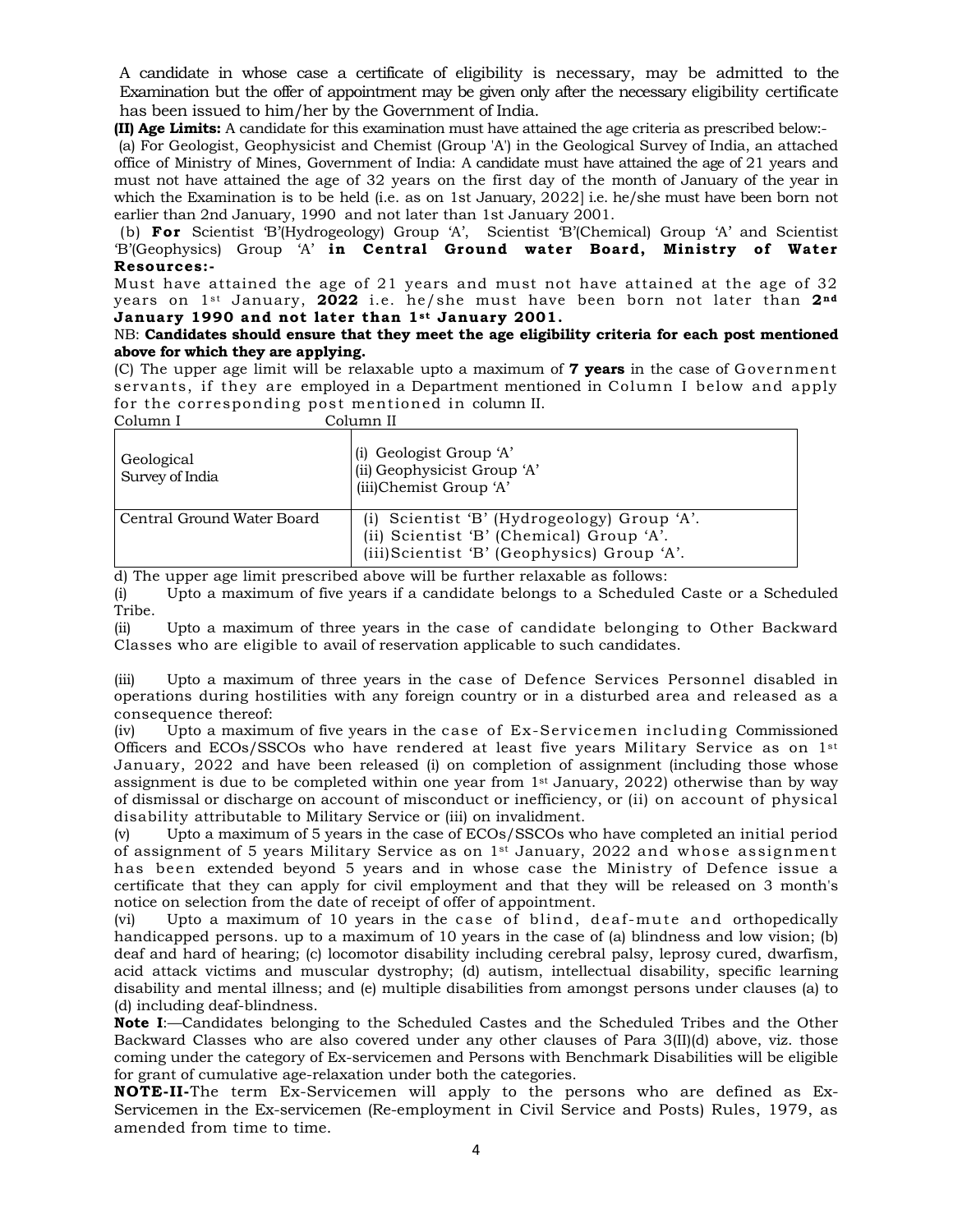**NOTE III-** The age concession under Para 3(II)(d)(iv) and (v) will be admissible to Ex-servicemen i.e. a person who has served in any rank whether as combatant or non-combatant in the Regular Army, Navy and Air Force of the Indian Union and who either has been retired or relieved or discharged from such service whether at his own request or being relieved by the employer after earning his or her pension.

**NOTE IV-** Notwithstanding the provision of age-relaxation under para 3(II)(d)(vi) above, a person with benchmark disability will be considered eligible for appointment only if he/she (after such physical examination as the Government or appointing authority, as the case may be, may prescribe) is found to satisfy the requirements of physical and medical standards for the concerned Services/ posts to be allocated to the persons with benchmark disabilities by the Government.

**Note V-** The details of Functional Classification (FC) and Physical Requirements (PR) of each service is indicated in this Notice which are identified and prescribed by the respective Cadre Controlling Authorities (CCAs) as per the provisions of Section 33 and 34 of the Rights of Persons with Disabilities Act, 2016. Only those category (ies) of disability (ies) mentioned in the Notice shall apply for the Examination under Persons with Benchmark Disability (PwBD) categories. Therefore, the candidates belonging to the Persons with Benchmark Disability categories are advised to read it carefully before applying for the Examination.

**Save as provided above the age limits prescribed can in no case be relaxed.** The date of birth accepted by the Commission is that entered in the Matriculation or Secondary School Leaving Certificate or in a certificate recognised by an Indian University as equivalent to Matriculation or in an extract from a Register of Matriculates maintained by a University which must be certified by the proper authority of the University or in the Higher Secondary or an equivalent examination certificate. These certificates are required to be submitted only after the declaration of the result of the Main Examination.

No other document relating to age like horoscopes, affidavits, birth extracts from Municipal Corporation, service records and the like will be accepted. The expression Matriculation/Higher Secondary Examination Certificate in this part of the instruction includes the alternative certificate mentioned above.

**NOTE I:-** Candidates should note that only the Date of Birth as recorded in the Matriculation/Higher Secondary Examination Certificate or an equivalent certificate as on the date of submission of applications will be accepted by the Commission and no subsequent request for its change will be considered or granted.

**NOTE II:-** Candidates should also note that once a Date of Birth has been claimed by them and entered in the records of the Commission for the purpose of admission to an Examination**,** no change will be allowed subsequently (or at any other Examination of the Commission) on any ground whatsoever.

**NOTE III** :-The candidates should exercise due care while entering their date of birth in online application form for the Examination. If on verification at any subsequent stage, any variation is found in their date of birth from the one entered in their matriculation or equivalent examination certificate, disciplinary action will be taken against them by the Commission under the Rules.

N.B. - (i) The candidature of a person who is admitted to the Examination under the age concession mentioned in para 3(II)(c) above, shall be cancelled, if after submitting his/her application, he/she resigns from service or his/her services are terminated by his/her department/office, either before or after taking the Examination. He/she will, however, continue to be eligible if he/she is retrenched from the service or post after submitting the application.

(ii) A candidate who, after submitting his/her application to his/her department is transferred to other department/office will be eligible to compete under departmental age concession for the post(s), for which he/she would have been eligible, but for his/her transfer, provided his/her application, duly recommended, has been forwarded by his/her parent Department.

# **(iii) Minimum Educational Qualification**

A candidate must have:

# **(i) For Geologist Group 'A' in Geological Survey of India**

Master's degree in Geological Science or Geology or Applied Geology or Geo- Exploration or Mineral Exploration or Engineering Geology or Marine Geology or Earth Science and Resource Management or Oceanography and Coastal Areas Studies or Petroleum Geosciences or Geochemistry from a University incorporated by an Act of the Central or State Legislature in India or an educational institution established by an Act of Parliament or declared to be deemed university under section 3 of the University Grants Commission Act, 1956 (3 of 1956) i.e. recognized University.

# **(ii) For Geophysicist Group 'A' in Geological Survey of India and Scientist 'B' (Geophysics) Group 'A' in C.G.W.B.**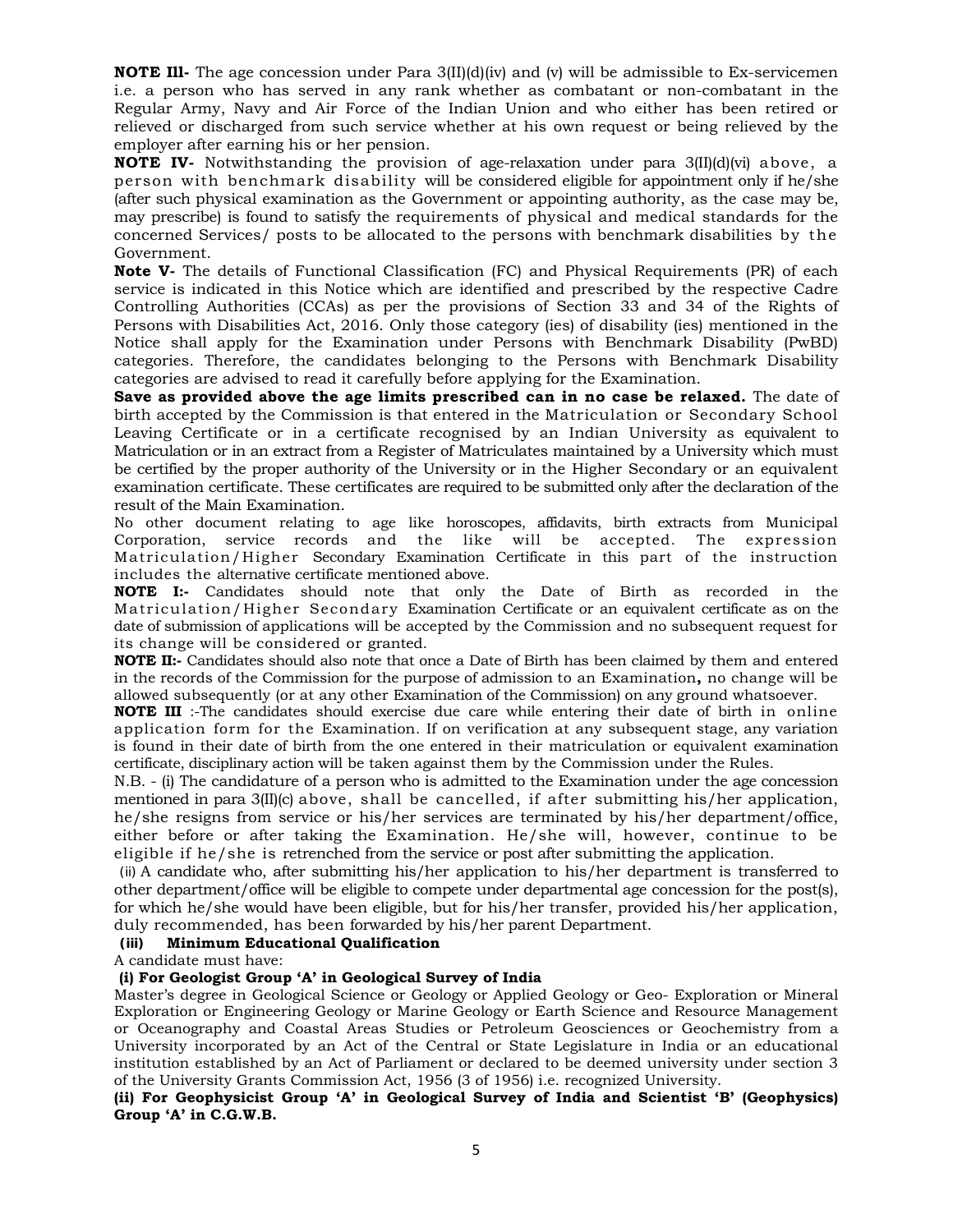M.Sc. in Physics or Applied Physics or M.Sc. (Geophysics) or Integrated M.Sc. (Exploration Geophysics) or M.Sc (Applied Geophysics) or M.Sc. (Marine Geophysics) or M.Sc. (Tech.) (Applied Geophysics) from a University incorporated by an Act of Parliament or State Legislature in India or other educational institutes established by an Act of the Parliament or declared to be deemed universities under the University Grants Commission Act, 1956

# **(iii) For Chemist Group 'A' in Geological Survey of India and Scientist 'B' (Chemical) under C.G.W.B.**

M. Sc. in Chemistry or Applied Chemistry or Analytical Chemistry from a University incorporated by an Act of Parliament or State Legislature or other educational Institutes established by an Act of the Parliament or declared to be deemed Universities under section 3 of the University Grants Commission Act, 1956 i.e. recognized University.

# **(iv) For Scientist 'B' (Hydrogeology) Group 'A' in C.G.W.B.**

Master's degree in Geology or applied Geology or Marine Geology or Hydrogeology from a University incorporated by an Act of the Central or State Legislature in India or other educational Institutes established by an act of Parliament or declared to be deemed as Universities under Section 3 of the University Grants Commission Act, 1956.

**Note I** : Master's degree in respective discipline means the post graduate degree or post graduate diploma of minimum two years duration after graduation from aforesaid University or Institute in the respective discipline, whether be it an integrated course or otherwise.

**Note II** : A candidate who has appeared at an examination, the passing of which would render him/her educationally qualified for this Examination but has not been informed of the result, may apply for admission to the Examination. A candidate who intends to appear at such a qualifying examination may also apply. Such candidates will be admitted to the Examination, if otherwise eligible but their admission would be deemed to be provisional and subject to cancellation if they do not produce proof of having passed the requisite qualifying examination along with the Detailed Application Form which will be required to be submitted by the candidates who qualify on the result of the Main Examination. Such proof of passing the requisite examination should be dated earlier than the due date (closing date) of Detailed Application Form of the Combined Geo-Scientist Examination, **2022**, which will be required to be filled up by them who are declared qualified for the Stage-III of the Examination i.e. Personality Test/Interview.

**Note III** : A candidate who is otherwise qualified but who possesses the Master's degree from a foreign University approved by the Government may also be admitted to the Examination by the Commission.

**Note IV :** Candidate possessing common qualifications in sub-para (i) can apply for both the posts.

**NOTE V:** In exceptional cases the Commission may treat a candidate who does not possess any of the qualifications prescribed in this rule, as educationally qualified provided that he/she has passed examinations conducted by other institutions, the standard of which in the opinion of the Commission, justifies his/ her admission to the Examination.

# **(IV) PHYSICAL STANDARDS:**

Candidates must be physically fit according to physical standards for admission to the Examination as per Regulations given in **Appendix-II** of the rules for the Combined Geo-scientist Examination, 2022 in Gazette of India dated **22nd September, 2021**.

# **4. FEE:**

Candidates (excepting Female/SC/ST/Persons with Benchmark Disability Candidates who are exempted from payment of fee) are required to pay fee of Rs. 200/- (Rupees Two Hundred only), alongwith the submission of On-line Application Form, either by remitting the money in any Branch of State Bank of India or by using Visa/Master/RuPay Credit/Debit Card or by using Internet Banking of SBI. Applicants who opt for "Pay by Cash" mode should print the system generated Payin-slip during Part II registration and deposit the fee at the counter of SBI Branch on the next working day only. "Pay by Cash" mode will be deactivated at 11:59 p.m. of 11.10.2021 i.e. one day before the closing date of submission of application; however applicants who have generated their Pay-in- Slip before it is deactivated may pay at the counter of SBI Branch during banking hours on the closing date. Such applicants who are unable to pay by cash on the closing date i.e. during banking hours at SBI Branch, for reasons whatsoever, even if holding valid pay-in-slip will have no other offline option but to opt for available online Debit/Credit Card or Internet Banking payment mode on the closing date i.e. till 6:00 p.m. of **12.10.2021**.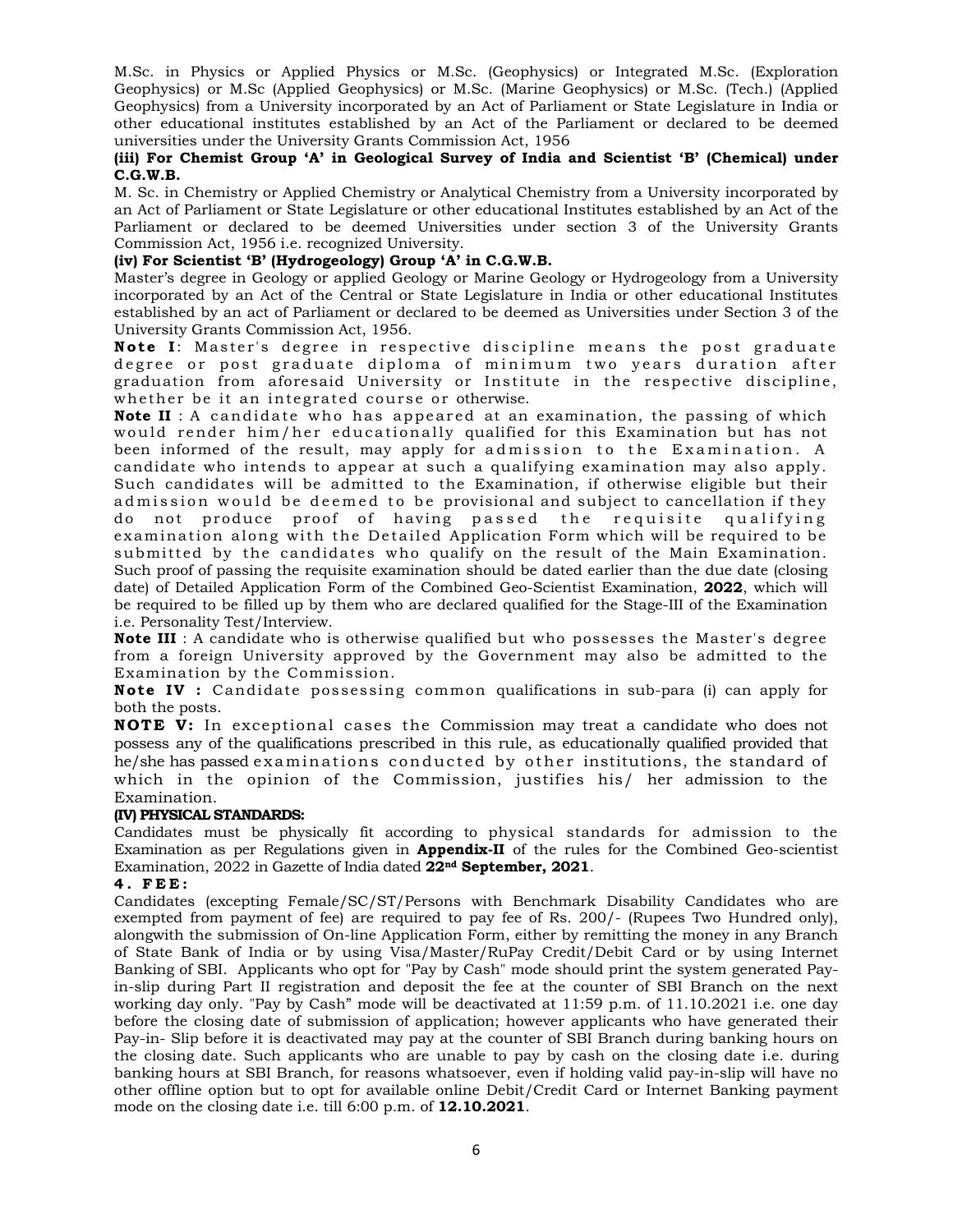**Note 1:** Candidates should note that payment of Examination Fee can be made only through the modes prescribed above. Payment of fee through any other mode is neither valid nor acceptable. Applications submitted without the prescribed fee/mode (unless remission of fee is claimed) shall be summarily rejected.

**Note 2:** Fee once paid shall not be refunded under any circumstances nor can the fee be held in reserve for any other Examination or Selection.

**Note 3:** For the applicants in whose case payments details have not been received from the bank, they will be treated as fictitious payment cases and their applications will be rejected in the first instance. A list of all such applicants shall be made available on the Commission website within two weeks after the last day of submission of online application. The applicants shall be required to submit the proof of their fee payment within 10 days from the date of such communication either by hand or by speed post to the Commission. On receipt of documentary proof, genuine fee payment cases will be considered and their applications will be revived, if they are otherwise eligible.

# **All Female Candidates and candidates belonging to Scheduled Castes/ Scheduled Tribes are not required to pay any fee. No fee exemption is, however, available to OBC/EWS candidates and they are required to pay the prescribed full fee.**

Persons with benchmark disability are exempted from the payment of fee provided they are otherwise eligible for appointment to the Posts to be filled on the results of this Examination on the basis of the standards of medical fitness for these Posts (including any concessions specifically extended to the persons with benchmark disability). A person with benchmark disability claiming age relaxation/fee concession will be required by the Commission to submit along with their detailed application form, a certified copy of the certificate of disability from a Government Hospital/Medical Board in support of his/her claim for being person with benchmark disability.

**NOTE:** Notwithstanding the aforesaid provision for age relaxation/fee exemption, a person with benchmark disability candidate will be considered to be eligible for appointment only if he/she (after such physical examination as the Government or the appointing authority, as the case may be, may prescribe) is found to satisfy the requirements of physical and medical standards for the concerned Services/Posts to be allocated to Persons with benchmark disability candidates by the Government.

**Note :** Applications without the prescribed Fee (Unless remission of Fee is claimed) shall be summarily rejected.

# **5. How to Apply:**

(a) Candidates are required to apply Online using the link https://www. upsconline.nic.in Detailed instructions for filling up Online Applications are available on the above mentioned website.

(b) The applicants are advised to submit only single application. However, if due to any unavoidable situation, he/she submits another/multiple applications, then he/she must ensure that application with the higher RID is complete in all respects like applicants details, examination centre, photograph, Photo I.D., signature, fee etc. The applicants who are submitting multiple applications should note that only the applications with higher RID (Registration ID) shall be entertained by the Commission and fee paid against one RID shall not be adjusted against any other RID.

(c) All candidates, whether already in Government Service, in Government owned industrial undertakings or other similar organisations or in private employment should submit their applications direct to the Commission. Persons already in Government service, whether in permanent or temporary capacity or as work charged employees other than casual or daily rated employees or those serving under the Public Enterprises are, however, required to inform in writing their Head of Office/Department that they have applied for the Examination. Candidates should note that in case a communication is received from their employer by the Commission withholding permission to the candidates applying for/appearing at the Examination, their application will be liable to be rejected/candidature will be liable to be cancelled.

**NOTE-1:** While filling in his/her On-line Application Form, the candidate should carefully decide about his/her choice for the Centre for the Examination.

If any candidate appears at a Centre other than the one indicated by the Commission in his/her eadmission certificate, the papers of such a candidate will not be valued and his/her candidature will be liable to cancellation.

**NOTE-2:** Suitable provisions for information regarding use of scribes by the blind candidates, candidates with locomotor disability and cerebral palsy where dominant (writing) extremity is affected to the extent of slowing the performance of function (minimum of 40% impairment), candidates with both arms affected and such PwBD candidates who produces a certificate to the effect that he/she has physical limitation to write have been made in the online application.

**NOTE-3:** Incomplete or defective applications shall be summarily rejected. No representation or correspondence regarding such rejection shall be entertained under any circumstances.

(d) Candidates are not required to submit hard copy/print out of their application to the Commission at this stage. **The candidates applying for the Examination should ensure that they fulfill all the eligibility conditions for admission to the Examination. Their admission at all the stages of**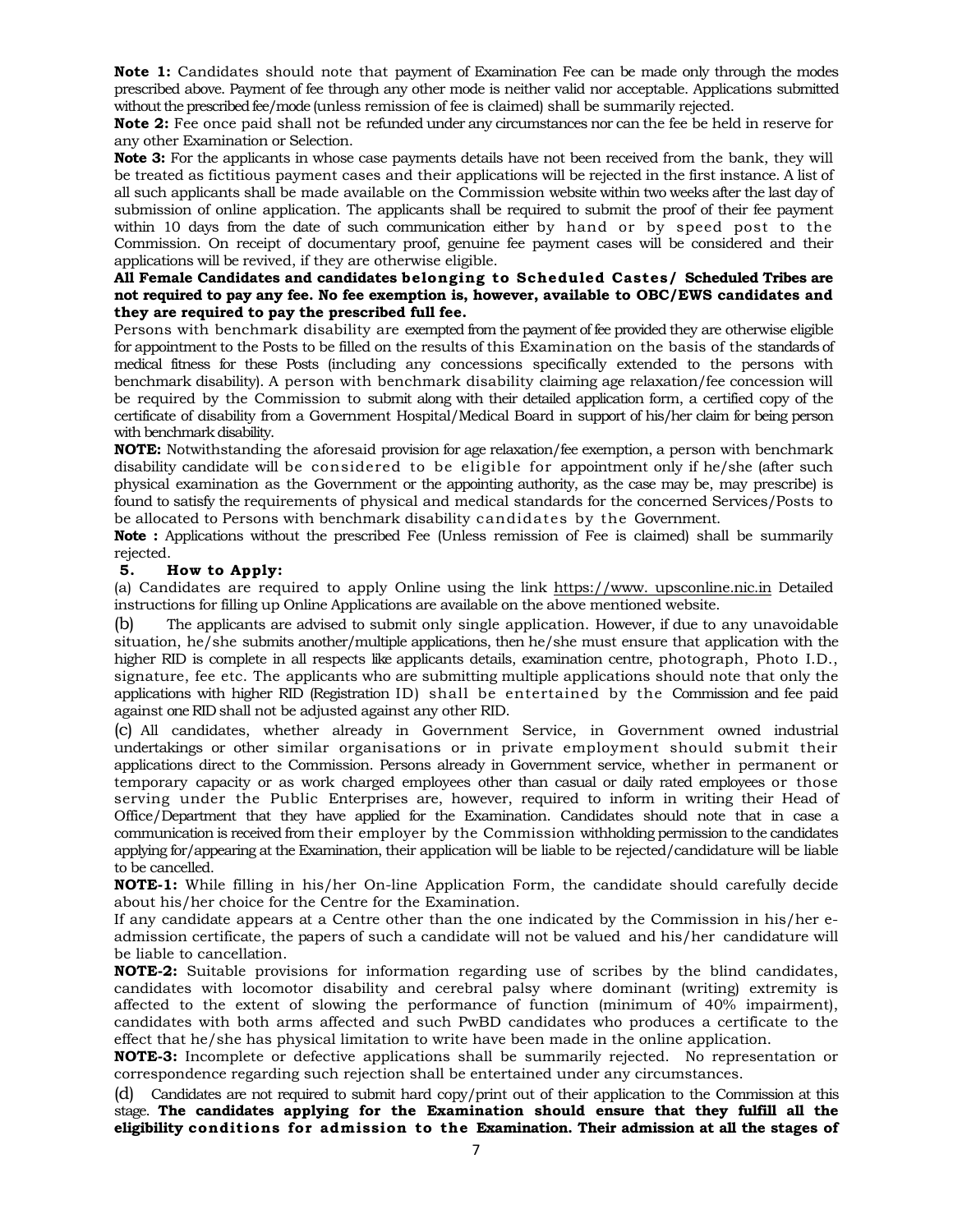**Examination for which they are admitted by the Commission viz. Preliminary Examination, Main Examination and Personality Test/Interview will be purely provisional, subject to their satisfying the prescribed eligibility conditions. If on verification at any time before or after the Preliminary Examination, Main Examination or Personality Test/Interview, it is found that they do not fulfill any of the eligibility conditions; their candidature for the Examination will be cancelled by the Commission.**

Candidates are requested to keep ready the **scanned** copies of the following documents for submission to the Commission alongwith the Detailed Application Form soon after the declaration of the result of the Main Examination which is likely to be declared in the month of **July/August, 2022.**

1. Certificate of Age.

2. Certificate of Educational Qualification.

3. Certificate in support of claim to belong to Scheduled Caste, Scheduled Tribe, Economically Weaker Sections and Other Backward Classes where applicable.

4. Certificate in support of claim for age/ fee concession, wherever applicable.

5. Certificate in support of being persons with benchmark disability (wherever applicable).

Immediately after the declaration of the result of the Main Examination successful candidates will be intimated by the Commission electronically and they shall be asked to submit Detailed Application Form (DAF) online with scanned copies of the above documents. Originals will have to be produced at the time of Personality Test/Interview. The interview letter to the candidates will also be issued electronically.

If any of their claims is found to be incorrect, they may render themselves liable to disciplinary action by the Commission in terms of Rule 14 of the Combined Geo-Scientist Examination, 2022 notified in the Gazette of India dated **22nd September, 2021** and also reproduced below:

A candidate who is or has been declared by the Commission to be guilty of:—

(i) obtaining support for his/her candidature by the following means, namely:—

- (a) offering illegal gratification to, or
- (b) applying pressure on; or
- (c) blackmailing or threatening to blackmail any person connected with the conduct of Examination, or
- (ii) impersonation; or
- (iii) procuring impersonation by any person; or
- (iv) submitting fabricated documents or documents which have been tampered with; or
- (v) uploading irrelevant photos in the application form in place of actual photo/signature.

(vi) making statements which are incorrect or false, or suppressing material information; or

(vii) resorting to the following means in connection with his/her candidature for the Examination namely :—

- (a) obtaining copy of question paper through improper means;
- (b) finding out the particulars of the persons connected with secret work relating to the Examination;
- (c) influencing the examiners; or

(viii) being in possession of or using unfair means during the Examination; or

(ix) writing obscene matters, drawing obscene sketches or writing irrelevant matter in the scripts; or

(x) misbehaving in the Examination Hall including tearing of the scripts, provoking fellow examinees to boycott Examination, creating a disorderly scene and the like; or

(xi) harassing or doing bodily harm to the staff employed by the Commission for the conduct of its Examination; or

(xii) being in possession of or using any mobile phone (even in switched off mode), pager or any electronic equipment or programmable device or storage media like pen drive, smart watches etc. or camera or blue tooth devices or any other equipment or related accessories

either in working or switched off mode capable of being used as a communication device during the Examination; or

(xiii) violating any of the instructions issued to candidates alongwith their admission certificates permitting them to take the Examination; or

(xiv) attempting to commit or as the case may be, abetting the commission of all or any of the acts specified in the foregoing clauses;

may in addition to rendering himself/herself liable to criminal prosecution, be liable:-

(a) and shall be disqualified by the Commission from the Examination held under this Rules for which he/she is a candidate; and/or

(b) shall be liable to be debarred either permanently or for a specified period :— (i) by the Commission from any Examination or Selection held by them;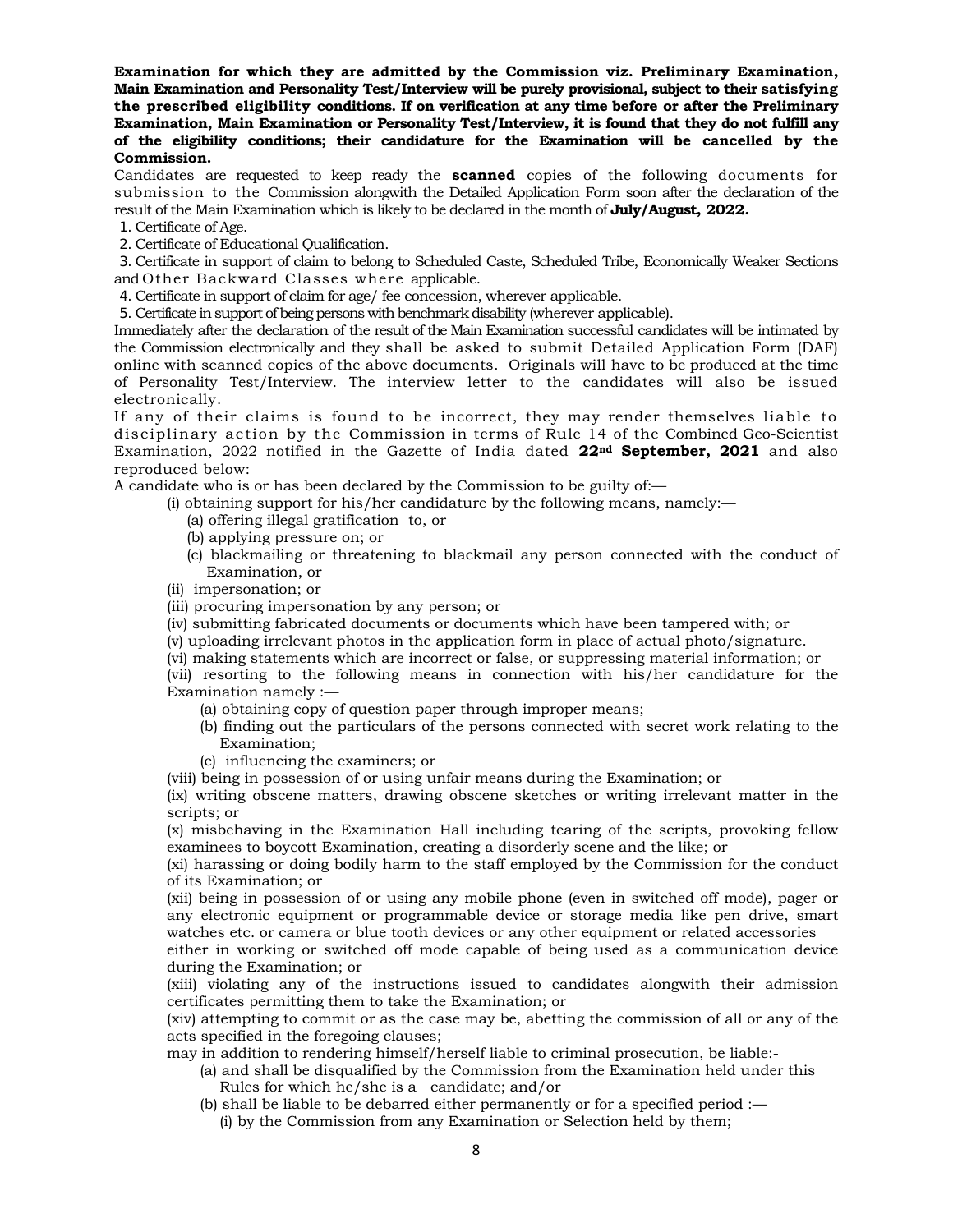(ii) by the Central Government from any employment under them; and

- (c) if he/she is already in service under Government to disciplinary action under the appropriate rules.
	- Provided that no penalty under this rule shall be imposed except after:—
	- (i) giving the candidate, an opportunity of making such representation in writing as he/she may wish to make in that behalf; and
	- (ii) taking the representation, if any, submitted by the candidate, within the period allowed to him/her into consideration.

5.(1) Any person who is found by the Commission to be guilty of colluding with a candidate(s) in committing or abetting the commission of any of the misdeeds listed at the clauses (i) to (xiii) above render himself liable to action in terms of the clause (xiv).

# **6. LAST DATE FOR SUBMISSION OF APPLICATIONS:**

The Online Applications can be filled upto **12th October, 2021 till 1800 Hrs.**

# **7. CORRESPONDENCE WITH COMMISSION:**

The Commission will not enter into any correspondence with the candidates about their candidature except in the following cases:

(i) The eligible candidates shall be issued an e-Admission Certificate three weeks before the commencement of the Examination. The e-Admission Certificate will be made available on the UPSC Web-site [https://www.upsc.gov.in] for downloading by candidates. No Admission Certificate will be sent by post. For downloading the e-Admission Certificate/e-Admit Card the candidate must have his/her vital parameters like RID and Date of Birth or Roll No. (if received) & date of birth or name, father's name & Date of Birth available with him/her. **If a candidate does not receive his/her admission certificate or any other communication regarding his/her candidature for the Examination three weeks before the commencement of the Examination, he/she should at once contact the Commission.** Information in this regard can also be obtained from the Facilitation Counter located in the Commission's Office either in person or over phone Nos.011- 23381125/011-23385271/011-23098543. **In case no communication is received in the Commission's office from the candidate regarding non-receipt of his/her e-Admission Certificate at least three weeks before the Examination, he/she himself/herself will be solely responsible for non-receipt of his/her e-Admission Certificate.** 

**No candidate will ordinarily be allowed to take the Examination unless he/she holds an eadmission certificate for the Examination. On receipt of e-Admission Certificate, check it carefully and bring discrepancies/errors, if any, to the notice of UPSC immediately.** 

The candidates should note that their admission to the Examination will be purely provisional based on the information given by them in the Application Form. This will be subject to verification of all the eligibility conditions by the UPSC.

**The mere fact that an e-admission certificate to the Examination has been issued to a candidate will not imply that the Commission has finally cleared his/her candidature or that the Commission has accepted entries made by the candidate in his/her application for the Examination as true and correct. Candidates may note that the Commission will take up the verification of eligibility conditions of a candidate, with reference to original documents, only after the candidate has qualified the Combined Geo-Scientist (Main) Examination. Unless the Commission formally confirms candidature, it continues to be provisional.** 

The decision of the Commission as to the eligibility or otherwise of a candidate for admission to the Examination shall be final.

Candidates should note that the name in the e-Admission Certificate in some cases may be abbreviated due to technical reasons.

 (ii) The candidates must ensure that their E-Mail IDs given in their Online Applications are valid and active as the Commission may use electronic mode of communication while contacting them at different stages of examination processes.

(iii) A candidate must see that communications sent to him/her at the address stated in his/her application are redirected, if necessary. Change in address should be communicated to the Commission at the earliest opportunity. Although the Commission make every effort to take account of such changes, they cannot accept any responsibility in the matter.

(iv) Candidates may note that they will not be allowed to take the Examination on the strength of an e-Admission Certificate issued in respect of another candidate.

**Important:** All communications to the Commission should invariably contain the following particulars.

1.Name and year of Examination.

2. Registration I.D. (RID) Number

3. Roll No. (if received)

4.Name of candidate in full and in Block Letters.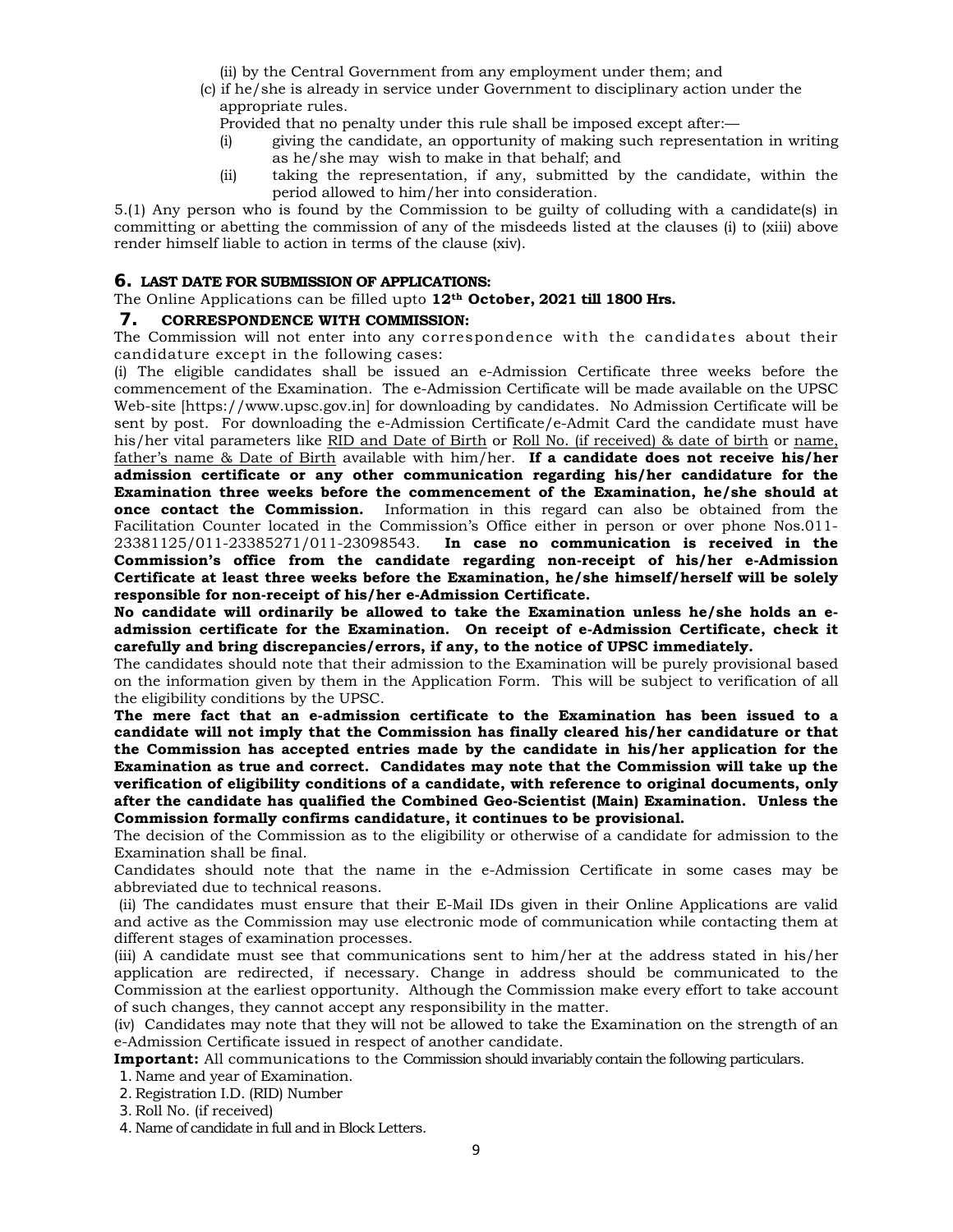5.Complete Postal Address as given in the Application.

6. Valid and active E-mail I.D.

**N.B.**(i) Communications not containing the above particulars may not be attended to.

**N.B.**(ii) If a letter/communication is received from a candidate after an Examination has been held and it does not give his/her full name and Roll number, it will be ignored and no action will be taken thereon.

**N.B.**(iii) Candidates are strongly advised to keep a printout or soft copy of their online application for future references.

8. The eligibility for availing reservation against the vacancies reserved for the Persons with Benchmark Disabilities shall be the same as prescribed in "The Rights of Persons with Disabilities Act, 2016 (RPwD Act, 2016)". The candidates of Multiple Disabilities will be eligible for reservation under category (e) - Multiple Disabilities only of Section 34(1) of RPwD Act, 2016 and shall not be eligible for reservation under any other categories of disabilities i.e. (a) to (d) of Section 34(1) of RPwD Act, 2016 on account of having 40% and above impairment in any of these categories of PwBD.

Provided further that the persons with Benchmark Disabilities shall also be required to meet special eligibility criteria in terms of physical requirements/functional classification (abilities/ disabilities) consistent with requirements of the identified Service/Post as under:-

#### **Geologist:**

| S1.                                                          | <b>Functional Classification</b>                |  | Physical Requirements        |
|--------------------------------------------------------------|-------------------------------------------------|--|------------------------------|
|                                                              |                                                 |  |                              |
|                                                              | HH.                                             |  | S, ST, BN, MF, SE, W, KC, C  |
| 2                                                            | OA, OL                                          |  | S, ST, BN, MF, SE, W, KC, C  |
|                                                              | Geophysicist:                                   |  |                              |
| Sl.                                                          | <b>Functional Classification</b>                |  | Physical Requirements        |
|                                                              | HH                                              |  | S, ST, BN, MF, SE, W, KC, C  |
| $\overline{2}$                                               | OA, OL                                          |  | S, ST, BN, MF, SE, W, KC, C  |
| Chemist:                                                     |                                                 |  |                              |
| S1.                                                          | <b>Functional Classification</b>                |  | Physical Requirements        |
|                                                              | HH                                              |  | S, ST, BN, MF, SE, W, KC, C  |
| $\mathfrak{D}$                                               | OA, OL                                          |  | S, ST, BN, MF, SE, W, KC, C  |
| Scientist 'B' (Hydrogeology) and Scientist 'B' (Geophysics): |                                                 |  |                              |
| S1.                                                          | <b>Functional Classification</b>                |  | <b>Physical Requirements</b> |
| 1.                                                           | PB - Partially Blind                            |  | S, ST, W, SE, H, RW          |
| 2.                                                           | HH- Hard of Hearing                             |  | S, ST, W, SE, H, RW          |
| 3.                                                           | $OL$ - One leg affected( $R$ or $L$ ) (Impaired |  | S, ST, W, SE, H, RW          |
|                                                              | Reach)                                          |  |                              |
| 4.                                                           | MW - Muscular Weakness and limited              |  | S, ST, W, SE, H, RW          |
|                                                              | physical endurance                              |  |                              |

# **Scientist 'B'(Chemical):**

| Functional Classification               | Physical Requirements |
|-----------------------------------------|-----------------------|
| OL - One leg affected(R or L) (Impaired | S, ST, W, SE, H, RW   |
| Reach)                                  |                       |
| MW - Muscular Weakness and limited      | S, ST, W, SE, H, RW   |
| physical endurance                      |                       |
| HH- Hard of Hearing                     | S, ST, W, SE, H, RW   |
|                                         |                       |

Note: HH- Hard of Hearing, H- Hearing, SP- Speaking, S – Sitting, ST – Standing, W – Walking, MF – Manipulation by fingers, RW – Reading & Writing, SE – Seeing, OA - One Arm affected, OL - One Leg affected, OLA - One Leg One Arm affected, N- Numerical calculation ability, BL - Both legs affected, BN – Bending, KC – Kneeling, C- Communication.

**9.** As per the decision taken by the Government for increasing the access of unemployed to job opportunities, the Commission will publically disclose the scores of the candidates (obtained in the Written Examination and Interview/Personality Test) through the public portals. The disclosure will be made in respect of only those candidates who will appear in the Interview/Personality Test for the Combined Geo-scientist Examination and are not finally recommended for appointment. The information shared through this disclosure scheme about the non-recommended candidates may be used by other public and private recruitment agencies to appoint suitable candidates from the information made available in the public portal.

 Candidates will be required to give their options at the time of Interview/ Personality Test, while acknowledging the e-summon letter mailed to them for interview. A candidate may opt out of the scheme also and in that case his/her details will not be published by the Commission.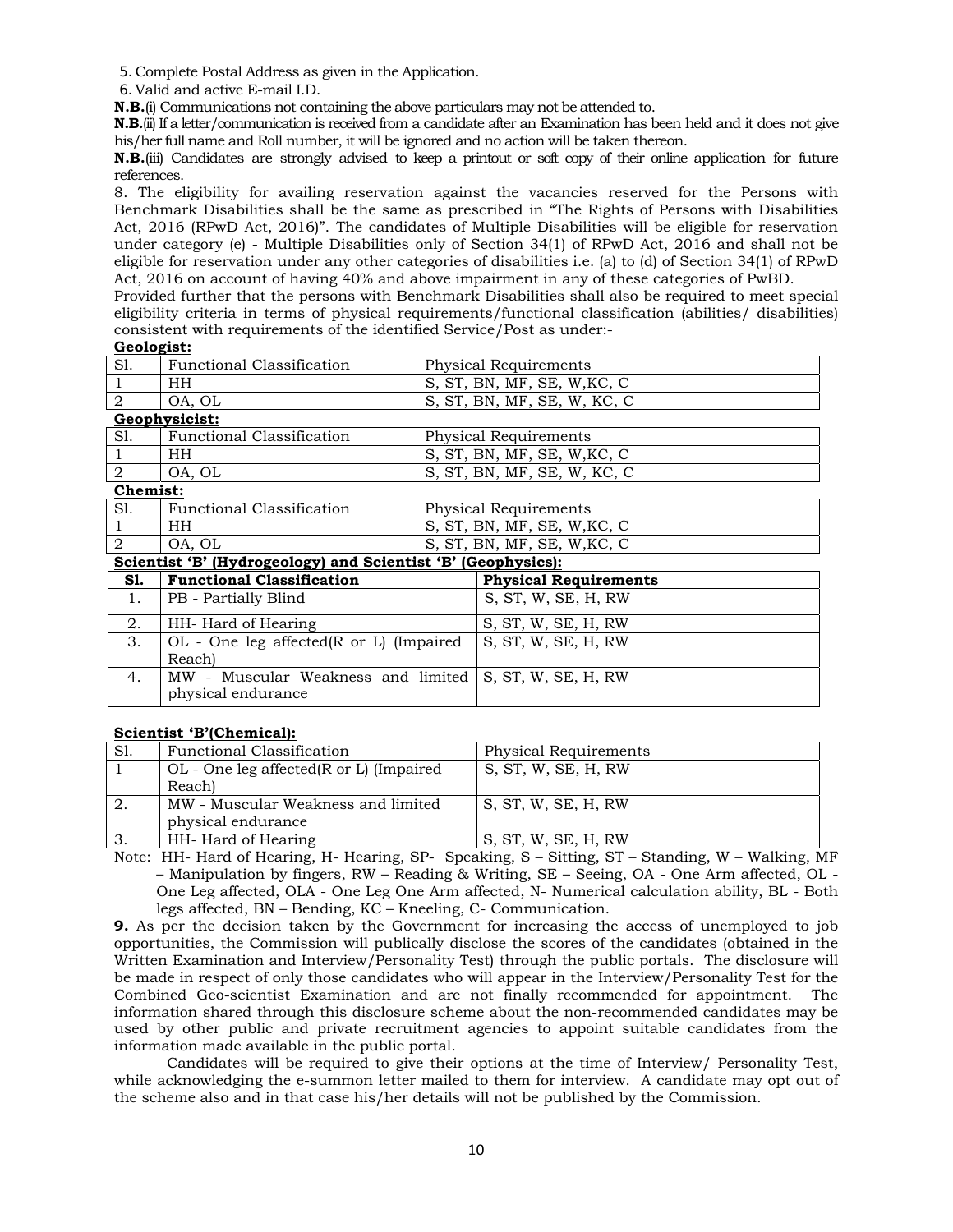Besides sharing of the information of the non-recommended candidates for the Examinations conducted by the Commission, the Commission will not assume any responsibility or liability for the method and manner in which information related to candidates who appear at the Commission's Examinations/Selections is utilized by other private of public organizations.

**10. WITHDRAWAL OF APPLICATIONS:** THE COMMISSION HAS INTRODUCED THE FACILITY OF WITHDRAWAL OF APPLICATION FOR THOSE CANDIDATES WHO DO NOT WANT TO APPEAR FOR THE EXAMINATION. INSTRUCTIONS ARE GIVEN IN APPENDIX-IIB.

11. Details about the scheme of Examination, standard and syllabi of the subjects etc. may be seen in Appendix-I of this Notice.

#### **(OM PRAKASH ) UNDER SECRETARY UNION PUBLIC SERVICE COMMISSION**

**\*\*\*\*\*\*** 

APPENDIX – I PLAN OF EXAMINATION

The Examination shall be conducted according to the following plan:—

(i) Stage-I : Combined Geo-Scientist (Preliminary) Examination (Objective Type Papers) for the selection of candidates for the Stage-II:

…….. 400 Marks

(ii) Stage-II : Combined Geo-Scientist (Main) Examination (Conventional Type Papers); and …….. 600 Marks

(iii) Stage-III : Personality Test/Interview …….. 200 Marks 2. The candidates will first take the Combined Geo-Scientist (Preliminary/Stage-I) Examination which consists of two Objective Type (multiple choices) Questions Papers for each stream. The Question Papers will be set in English only. The detailed Scheme of Stage-I: is as follow:- Stage-I: Combined Geo-Scientist (Preliminary) Examination:-

| Stream-I: Geologist & Scientist B (Hydrogeology) |                      |           |  |
|--------------------------------------------------|----------------------|-----------|--|
| Subject                                          | <b>Maximum Marks</b> |           |  |
| Paper-I : General Studies                        | 2 Hours              | 100 Marks |  |
| Paper-II : Geology/Hydrogeology                  | 2 Hours<br>300 Marks |           |  |
|                                                  | Total                | 400 Marks |  |

| Stream-II: Geophysicist and Scientist 'B'(Geophysics) |         |           |  |  |
|-------------------------------------------------------|---------|-----------|--|--|
| <b>Maximum Marks</b><br>Subject<br>Duration           |         |           |  |  |
| Paper-I : General Studies                             | 2 Hours | 100 Marks |  |  |
| Paper-II : Geophysics                                 | 2 Hours | 300 Marks |  |  |
|                                                       | Total   | 400 Marks |  |  |

| Stream-III : Chemist and Scientist 'B'(Chemical) |               |           |  |
|--------------------------------------------------|---------------|-----------|--|
| <b>Subject</b>                                   | Maximum Marks |           |  |
| Paper-I : General Studies                        | 2 Hours       | 100 Marks |  |
| Paper-II : Chemistry                             | 2 Hours       | 300 Marks |  |
|                                                  | Total         | 400 Marks |  |

**Note-1**: There will be penalty (Negative Marking) for wrong answers marked by a candidate in the objective type question papers.

(i) There are four alternatives for the answers to every question. For each question for which a wrong answer has been given by the candidate, one-third of the marks assigned to that question will be deducted as penalty.

(ii) If a question is left blank i.e. no answer is given by the candidate, there will be no penalty for that question.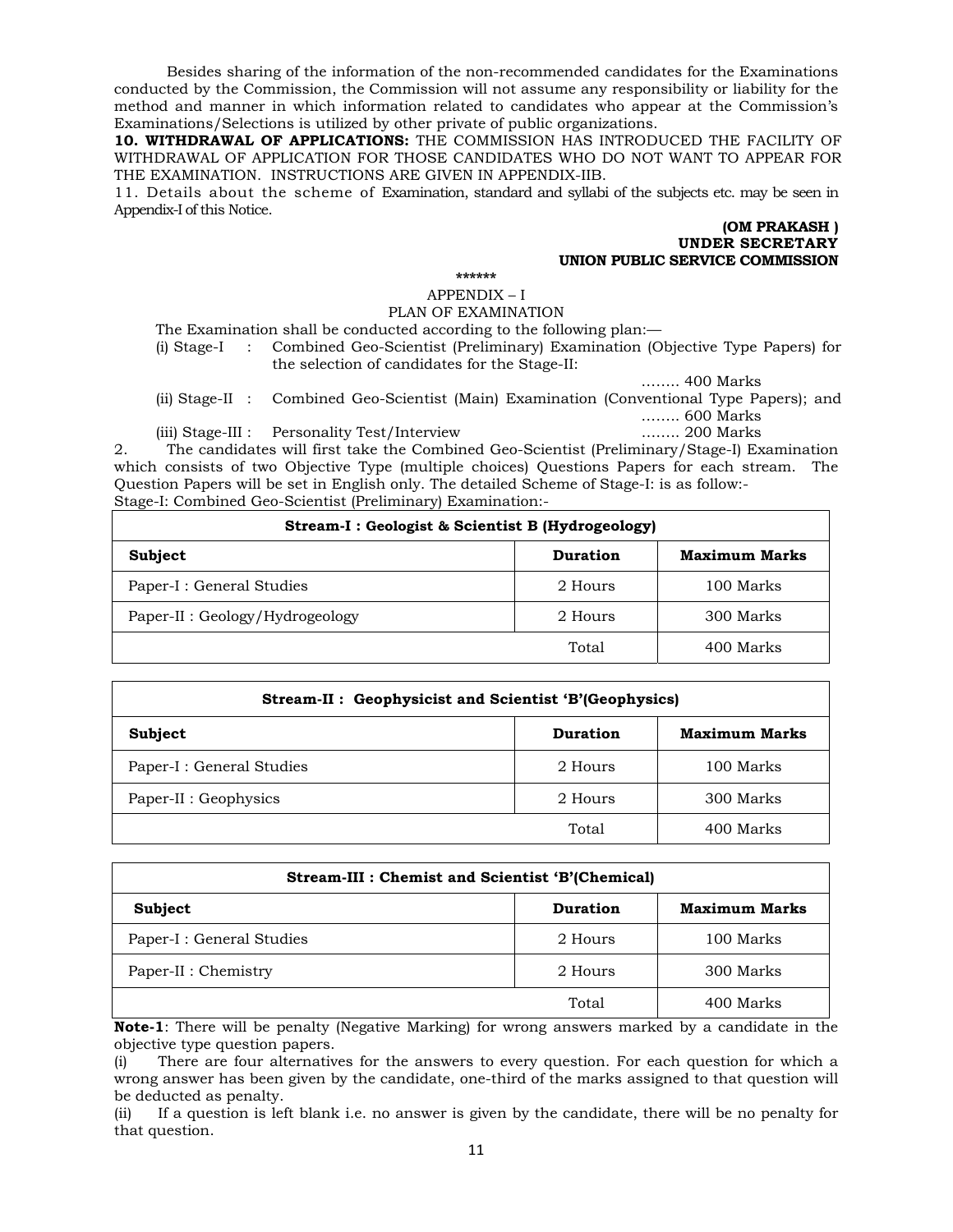**Note-2**: The candidates are not permitted to use calculators for answering Objective Type Papers. They should therefore not bring the same inside the Examination Hall.

**Note-3**: Only those candidates who are declared by the Commission to have qualified in the Preliminary/Stage-I Examination in the year will be eligible for admission to the Main/Stage-II Examination of that year provided they are otherwise eligible for admission to the Main/Stage-II Examination. The marks obtained in Preliminary/Stage-I Examination by the candidates who are declared qualified for admission to the Main/Stage-II Examination will be counted for determining their final order of merit. The number of candidates to be admitted to the Main/Stage-II Examination will be about six to seven times of the total approximate number of vacancies to be filled in the year through this Examination.

**Note-4**: The Commission will draw a list of candidates to be qualified for Combined Geo-Scientist (Main) Examination based on the criterion of minimum qualifying marks in General Studies Paper (Paper-I) and Geo-Scientist Stream specific paper (Paper-II) of Preliminary Examination.

**3.** The Combined Geo-Scientist (Main) Examination will consist of three conventional type papers for each stream. **Conventional Type papers must be answered in English only. Question paper will be set in English only.** The detailed scheme of Stage-II is as follows:-

| <u>bago ni combinea deo benenne (main) mammanoni</u><br><b>Stream-I: Geologist</b> |                 |                      |  |  |
|------------------------------------------------------------------------------------|-----------------|----------------------|--|--|
| Subject                                                                            | <b>Duration</b> | <b>Maximum Marks</b> |  |  |
| Paper-I : Geology                                                                  | 3 Hours         | 200 Marks            |  |  |
| Paper-II : Geology                                                                 | 3 Hours         | 200 Marks            |  |  |
| Paper-III : Geology                                                                | 3 Hours         | 200 Marks            |  |  |
|                                                                                    | Total           | 600 Marks            |  |  |
| Stream-II : Geophysicist and Scientist 'B' (Geophysics)                            |                 |                      |  |  |
| Subject                                                                            | <b>Duration</b> | <b>Maximum Marks</b> |  |  |
| Paper-I : Geophysics                                                               | 3 Hours         | 200 Marks            |  |  |
| Paper-II : Geophysics                                                              | 3 Hours         | 200 Marks            |  |  |
| Paper-III : Geophysics                                                             | 3 Hours         | 200 Marks            |  |  |
|                                                                                    | Total           | 600 Marks            |  |  |
| Stream-III : Chemist & Scientist 'B' (Chemical)                                    |                 |                      |  |  |
| <b>Duration</b><br><b>Maximum Marks</b><br>Subject                                 |                 |                      |  |  |
| Paper-I: Chemistry                                                                 | 3 Hours         | 200 Marks            |  |  |
| Paper-II : Chemistry                                                               | 3 Hours         | 200 Marks            |  |  |
| Paper-III : Chemistry                                                              | 3 Hours         | 200 Marks            |  |  |
|                                                                                    | Total           | 600 Marks            |  |  |
| <b>Stream-IV: Scientist 'B'(Hydrogeology)</b>                                      |                 |                      |  |  |
| Subject                                                                            | <b>Duration</b> | <b>Maximum Marks</b> |  |  |
| Paper-I: Geology                                                                   | 3 Hours         | 200 Marks            |  |  |
| Paper-II : Geology                                                                 | 3 Hours         | 200 Marks            |  |  |
| Paper-III : Hydrogeology                                                           | 3 Hours         | 200 Marks            |  |  |
|                                                                                    | Total           | 600 Marks            |  |  |

Stage-II: Combined Geo-Scientist (Main) Examination:-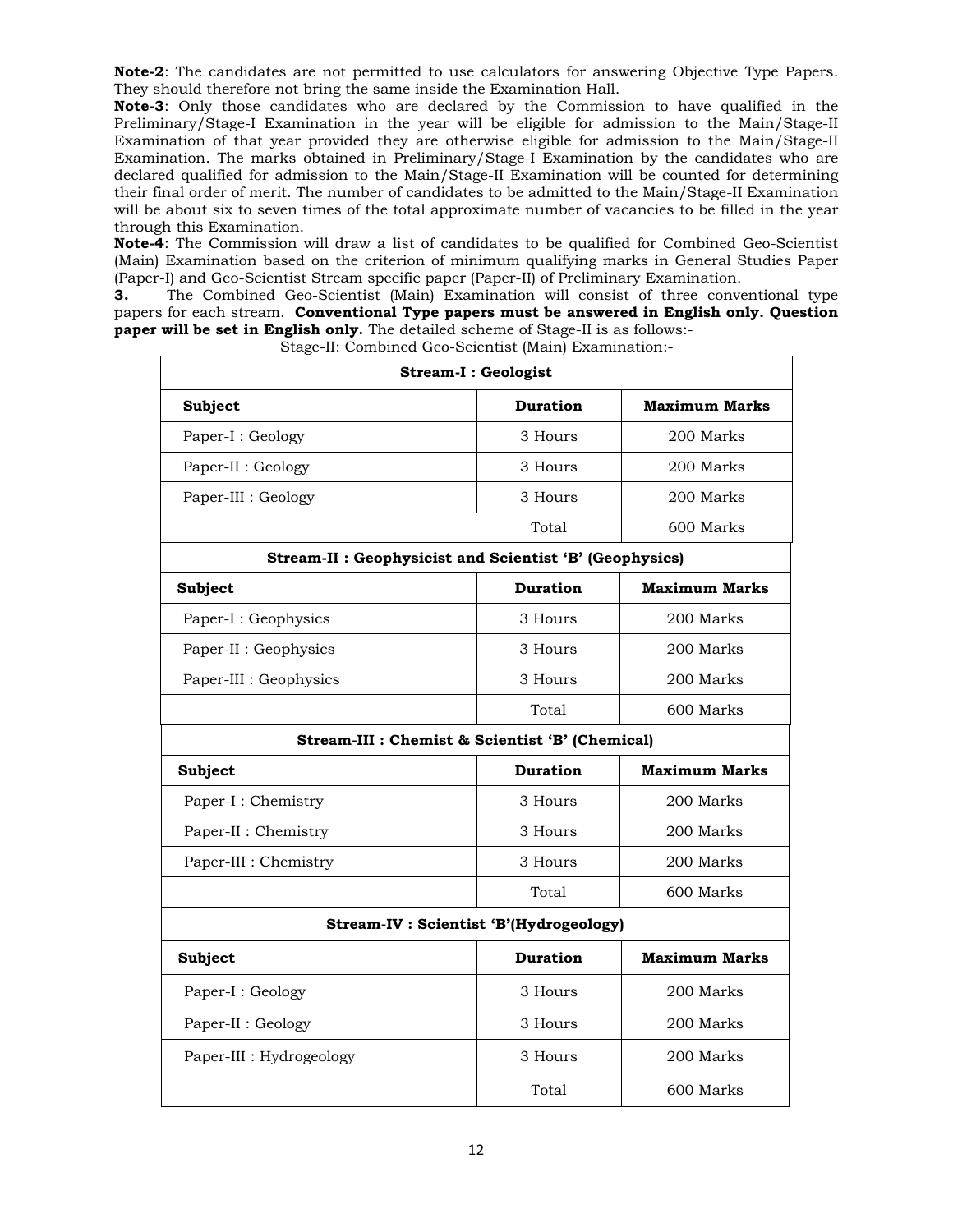- Note-I : Candidates competing for selection to the posts of Geologist, Geophysicist and Chemist and Scientist 'B'(Hydrogeology), Scientist 'B'(Chemical) and Scientist 'B'(Geophysics) will be required to appear in all the subjects mentioned against respective category above.
- Note-II: If any candidate failed to appear in any one or more of above papers, meant for Stage-II/ Main Examination for selection to the post(s) of Geologist, Geophysicist and Chemist and Scientist B' (Hydrogeology), Scientist 'B' (Chemical) and Scientist 'B' (Geophysics), their candidature shall stand rejected and part of the Main Examination attempted by him/her shall not be evaluated and counted for any purpose.
- Note-III: Credit will be given for orderly effective and exact expression combined with due economy of words in all subjects of Examination.
- Note IV : Candidates should use only international form of Indian numerals (e.g. 1, 2, 3, 4, 5 etc.) while answering question papers.
- Note V: Candidates will be allowed the use of Non-Programmable type Pocket Calculators in Descriptive/Conventional Type Papers of the Examination. Programmable type calculators will not be allowed and the use of such calculators shall tantamount to resorting to unfair means by the candidates. Loaning or interchanging of calculators in the Examination Hall is not permitted.
- Note VI: Candidates should note that if any irrelevant matters/signages/marks etc. are found written in the answer script(s), which would not be related to any question/answer and/or would be having the potential to disclose the candidate's identity, the Commission will impose a penalty of deduction of marks from the total marks from the total marks otherwise accruing to the candidate or will not be evaluate the said script(s) on this account.
- 4. Common instructions for Stage-I(Preliminary) and Stage-II(Main) Examinations.

4.1 Candidates must mark/write the papers in their own hand. In no circumstances will they be allowed the help of a scribe to mark/write the answers for them. The Persons with Benchmark Disabilities in the categories of blindness, locomotor disability (both arm affected – BA) and cerebral palsy will be provided the facility of scribe, if desired by the person. In case of other category of Persons with Benchmark Disabilities as defined under section 2(r) of the RPWD Act, 2016, the facility of scribe will be allowed to such candidates on production of a certificate to the effect that the person concerned has physical limitation to write, and scribe is essential to write Examination on behalf, from the Chief Medical Officer/Civil Surgeon/Medical Superintendent of a Government Health Care institution as per proforma at Appendix–V.

4.2 The candidates have discretion of opting for his/her own scribe or request the Commission for the same. The details of scribe i.e. whether own or the Commission's and the details of scribe in case candidates are bringing their own scribe, will be sought at the time of filling up the application form online as per proforma at Appendix-VI.

4.3 The qualification of the Commission's scribe as well as own scribe will not be more than the minimum qualification criteria of the Examination. However, the qualification of the scribe should always be matriculate or above.

4.4 The Persons with Benchmark Disabilities in the category of blindness, locomotor disability (both arm affected – BA) and cerebral palsy will be allowed Compensatory Time of twenty minutes per hour of the Examination. In case of other categories of Persons with Benchmark Disabilities, this facility will be provided on production of a certificate to the effect that the person concerned has physical limitation to write from the Chief Medical Officer/ Civil Surgeon/Medical Superintendent of a Government Health Care institution as per proforma at Appendix – V.

**Note (1) :** The eligibility conditions of a scribe, his/her conduct inside the Examination Hall and the manner in which and extent to which he/she can help the PwBD candidate in writing the Examination shall be governed by the instructions issued by the UPSC in this regard. Violation of all or any of the said instructions shall entail the cancellation of the candidature of the PwBD candidate in addition to any other action that the UPSC may take against the scribe.

| <b>Better eye</b>            | Worse eye                    | Per Cent   | <b>Disability category</b> |  |  |  |  |
|------------------------------|------------------------------|------------|----------------------------|--|--|--|--|
| <b>Best Corrected</b>        | <b>Best Corrected</b>        | Impairment |                            |  |  |  |  |
| $6/6$ to $6/18$              | $6/6$ to $6/18$              | $0\%$      |                            |  |  |  |  |
|                              | $6/24$ to $6/60$             | 10%        |                            |  |  |  |  |
|                              | Less than $6/60$ to $3/60$   | 20%        |                            |  |  |  |  |
|                              | Less than $3/60$ to No Light | 30%        | II (One eyed person)       |  |  |  |  |
|                              | Perception                   |            |                            |  |  |  |  |
| $6/24$ to $6/60$             | $6/24$ to $6/60$             | 40%        | III a (low vision)         |  |  |  |  |
| Or                           | Less than $6/60$ to $3/60$   | 50%        | III b (low vision)         |  |  |  |  |
| Visual field less than 40 up | Less than $3/60$ to No Light | 60%        | III c (low vision)         |  |  |  |  |

**Note (2):** The criteria for determining the percentage of visual impairment shall be as follows:—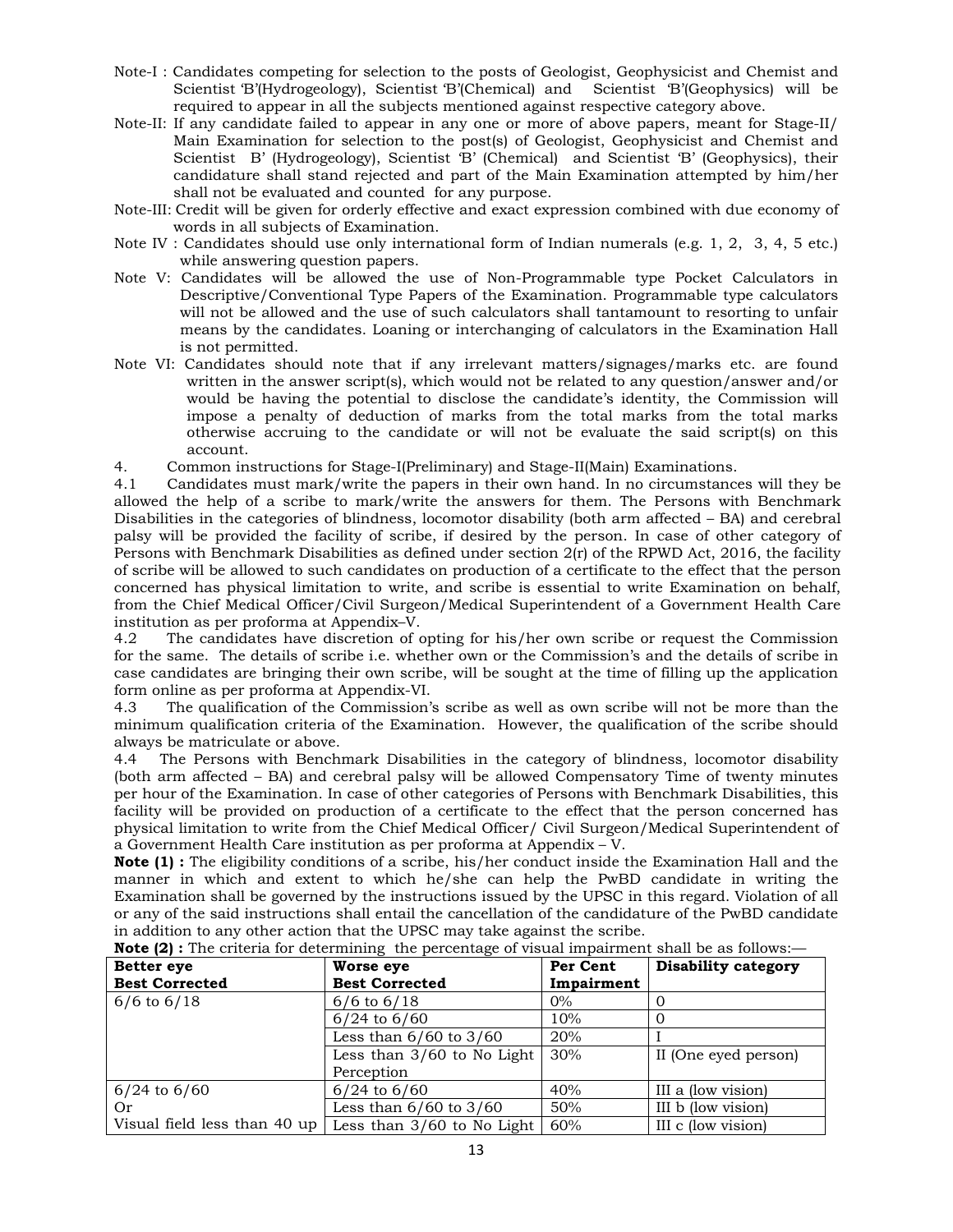| to 20 degree around centre<br>of fixation or heminaopia | Perception                   |      |                    |
|---------------------------------------------------------|------------------------------|------|--------------------|
| involving macula                                        |                              |      |                    |
| Less than $6/60$ to $3/60$                              | Less than $6/60$ to $3/60$   | 70%  | III d (low vision) |
| Or                                                      | Less than $3/60$ to No Light | 80%  | III e (low vision) |
| Visual field less than 20 up                            | Perception                   |      |                    |
| to 10 degree around centre                              |                              |      |                    |
| of fixation                                             |                              |      |                    |
| Less than $3/60$ to $1/60$                              | Less than $3/60$ to No Light | 90%  | IV a (Blindness)   |
| Or                                                      | Perception                   |      |                    |
| Visual field less than 10                               |                              |      |                    |
| degree around centre<br>0f                              |                              |      |                    |
| fixation                                                |                              |      |                    |
| Only HMCF                                               | Only HMCF                    | 100% | IV b (Blindness)   |
| Only Light Perception                                   | Only Light Perception        |      |                    |
| No Light Perception                                     | No Light Perception          |      |                    |

The concession admissible to blind candidates shall not be admissible to those suffering from Myopia.

4.5 In the question papers, wherever necessary, questions involving the Metric System of Weights and Measures only will be set.

5. The Stage-III will consist of Personality Test/Interview carrying 200 Marks (with no minimum qualifying marks). Candidates, who obtain such minimum qualifying marks in Stage-II as may be fixed by the Commission as per its discretion, shall be summoned for Stage-III (Personality Test). The number of candidates to be summoned for Personality Test will be about twice the number of vacancies to be filled. In the Personality Test, the candidate will be interviewed by Board i.e. Interview Board (s) constituted by the Commission. The object of the interview will be to assess the suitability for the post(s) of Geologist, Geophysicist and Chemist and Scientist 'B'(Hydrogeology), Scientist 'B'(Chemical) and Scientist 'B' (Geophysics). Special attention will be paid in the Personality Test to assessing the candidate's capacity for leadership, initiative and intellectual curiosity, tact and other social qualities, mental and physical energy powers of practical application, integrity of character and aptitude for adapting themselves to the field life.

# 6. **The Details of the syllabi for Stage-I: (Preliminary Examination) and Stage-II: (Main Examination) of Combined Geo-Scientist Examination are as under:**

# **SCHEDULE**

# **STANDARD AND SYLLABUS**

Paper-I in General Studies of Stage-I is common for all streams and its standard will be such as may be expected of a science graduate. Paper-II of Stage-I (Stream specific) and 3 compulsory papers of Stage-II each on Geology, Geophysics, Chemistry and Hydrogeology subjects will be approximately of the M.Sc. degree standard of an Indian University **and** questions will generally be set to test the candidate's grasp of the fundamentals in each subject.

There will be no practical examination in any of the subjects

# **Syllabus of Combined Geo-Scientist (Preliminary) Examination**

**Stage-I** *(Objective Type)*

# **Paper-I: General Studies** *(Common for all streams)*

- Current events of national and international importance.
- History of India and Indian National Movement.
- Indian and World Geography -Physical, Social, Economic Geography of India and the World.
- Indian Polity and Governance -Constitution, Political System, Panchayati Raj, Public Policy, Rights Issues, etc.
- Economic and Social Development Sustainable Development, Poverty, Inclusion, Demographics, Social Sector initiatives, etc.
- General issues on Environmental Ecology, Bio-diversity and Climate Change that do not require subject specialisation
- General Science

#### **Stage-I** *(Objective Type)* **Paper-II : Geology/Hydrogeology**

# **1. Physical Geology**

 Principle of uniformitarianism; origin, differentiation and internal structure of the Earth; origin of atmosphere; earthquakes and volcanoes; continental drift, sea-floor spreading, isostasy, orogeny and plate tectonics; geological action of rivers, wind, glaciers, waves; erosional and depositional landforms; weathering processes and products.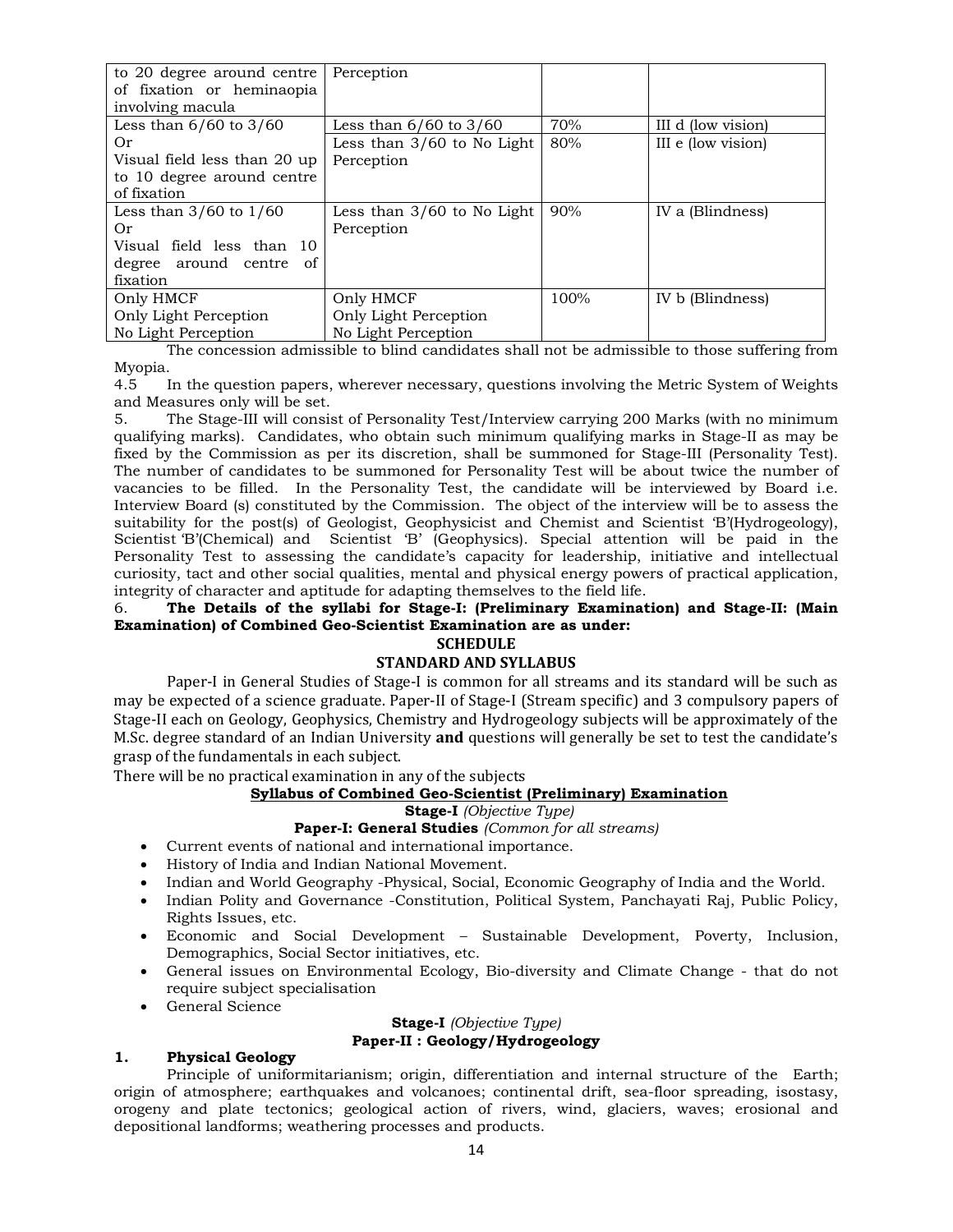# **2. Structural Geology**

 Stress, strain and rheological properties of rocks; planar and linear structures; classification of folds and faults; Mohr's circle and criteria for failure of rocks; ductile and brittle shear in rocks; study of toposheets, V-rules and outcrop patterns; stereographic projections of structural elements.

# **3. Mineralogy**

 Elements of symmetry, notations and indices; Bravais lattices; chemical classification of minerals; isomorphism, polymorphism, solid solution and exsolution; silicate structures; physical and optical properties of common rock forming minerals- olivine, garnet, pyroxene, amphibole, mica, feldspar and quartz.

# **4. Igneous Petrology**

 Magma types and their evolution; IUGS classification of igneous rocks; forms, structures and textures of igneous rocks; applications of binary and ternary phase diagrams in petrogenesis; magmatic differentiation and assimilation; petrogenesis of granites, basalts, komatiiites and alkaline rocks (carbonatite, kimberlite, lamprophyre and nepheline syenite).

# **5. Metamorphic Petrology**

 Limits, types and controls of metamorphism; metamorphic structures- slate, schist and gneiss; metamorphic textures- pre, syn and post tectonic porphyroblasts; concept of metamorphic zone, isograd and facies; geothermal gradients, facies series and plate tectonics.

# **6. Sedimentology**

 Origin of sediments; sedimentary textures, grain-size scale; primary sedimentary structures; classification of sandstone and carbonate rocks; siliciclastic depositional environments and sedimentary facies; diagenesis of carbonate sediments.

# **7. Paleontology**

 Fossils and processes of fossilization; concept of species and binomial nomenclature; morphology and classification of invertebrates (Trilobites, Brachiopods, Lamellibranchs, Gastropods and Cephalopods); evolution in Equidae and Hominidae; microfossils-Foraminifera, Ostracoda; Gondwana flora.

# **8. Stratigraphy**

 Law of superposition; stratigraphic nomenclature- lithostratigraphy, biostratigraphy and chronostratigraphy; Archaean cratonic nucleii of Peninsular India (Dharwar, Singhbhum, and Aravalli cratons); Proterozoic mobile belts (Central Indian Tectonic Zone, Aravalli-Delhi and Eastern Ghats); Purana sedimentary basins (Cuddapah and Vindhyan); Phanerozoic stratigraphy of India-Spiti, Kashmir, Damodar valley, Kutch, Trichinopoly, Siwaliks and Indo-Gangetic alluvium.

# **9. Economic Geology**

 Properties of mineral deposits- form, mineral assemblage, texture, rock-ore association and relationship; magmatic, sedimentary, metamorphic, hydrothermal, supergene and weatheringrelated processes of ore formation; processes of formation of coal, and petroleum; distribution and geological characteristics of major mineral and hydrocarbon deposits of India.

# **10. Hydrogeology**

 Groundwater occurrence and aquifer characteristics, porosity, permeability, hydraulic conductivity, transmissivity; Darcy's Law in homogenous and heterogenous media; Bernoulli equation, Reynold's number; composition of groundwater; application of H and O isotopes in groundwater studies; artificial recharge of groundwater.

#### **Stage-I** *(Objective Type)* **Paper-II : Geophysics**

# **1. Solid Earth Geophysics:**

 Introduction to Geophysics and its branches. Solar system: origin, formation and characteristics of planets, Earth: shape and rotation. Gravity and magnetic fields of earth. Geomagnetism, elements of earth's magnetism, Rock and mineral magnetism, Elastic waves, types and their propagation characteristics, internal structure of earth, variation of physical properties in the interior of earth. Plate tectonics, Earthquakes and their causes, focal depth, epicenter, Intensity and Magnitude scales, Energy of earthquakes, Seismicity.

# **2. Mathematical Methods in Geophysics:**

 Elements of vector analysis, Vector algebra, Properties of scalars, vectors and tensors, Gradient, Divergence and Curl, Gauss's divergence theorem, Stoke's theorem. Matrices, Eigen values and Eigen vectors and their applications in geophysics. Newton's Law of gravitation, Gravity potential and gravity fields due to bodies of different geometric shapes. Basic Forces of Nature and their strength: Gravitational, Electromagnetic, Strong and Weak forces. Conservation Laws in Physics: Energy, Linear and angular momentum. Rigid body motion and moment of inertia. Basics of special theory of relativity and Lorentz transformation.

 Fundamental concepts of inverse theory, Definition of inversion and application to Geophysics. Forward and Inverse problems. Probability theory, Random variables, binomial, Poisson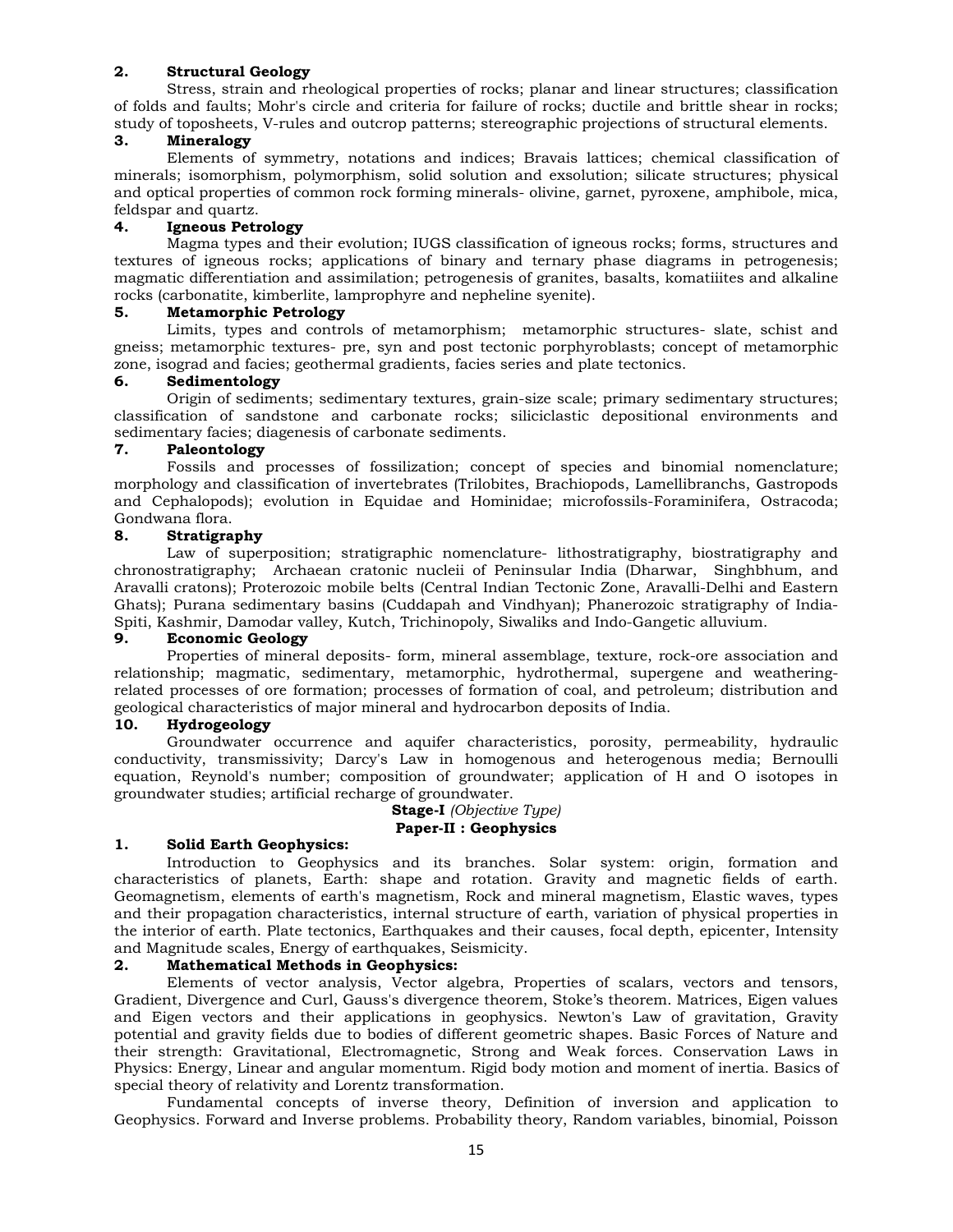and normal distributions. Linear algebra, Linear ordinary differential equations of first and second order. Partial differential equations (Laplace, wave and heat equations in two and three dimensions). Elements of numerical techniques: root of functions, interpolation, and extrapolation, integration by trapezoid and Simpson's rule, solution of first order differential equation using Runge-Kutta method, Introduction to finite difference and finite elements methods.

# **3. Electromagnetism:**

 Electrostatic and magneto-static fields, Coulomb's law, Electrical permittivity and dielectric constant, Lorentz force and their applications. Ampere's law, Biot and Savart's law, Gauss's Theorem, Poisson's equation. Laplace's equation: solution of Laplace's equation in Cartesian coordinates, use of Laplace's equation in the solutions of geophysical and electrostatic problems. Displacement current, Faraday's law of electromagnetic induction. Maxwell's equations. Boundary conditions. Wave equation, plane electromagnetic waves in free space, dielectric and conducting media, electromagnetic vector and scalar potentials.

# **4. Geophysical Prospecting:**

 Elements of geophysical methods: Principles, data reduction and applications of gravity, magnetic, electrical, electromagnetic and well logging methods. Fundamentals of seismic methods: Fermat's Principle, Snell's Law, Energy portioning, Reflection and transmission coefficients, Reflection and Refraction from layered media. Signals and systems, sampling theorem, aliasing effect, Fourier series and periodic waveforms, Fourier transform and its application, Laplace transforms, Convolution, Auto and cross correlations, Power spectrum, Delta function, unit step function.

# **5. Remote Sensing and Thermodynamics:**

 Fundamentals of remote sensing, electromagnetic spectrum, energy- frequency-wavelength relationship, Stefan-Boltzmann Law, Wien's Law, electromagnetic energy and its interactions in the atmosphere and with terrain features. Planck's Radiation Law. Laws of thermodynamics and thermodynamic potential.

# **6. Nuclear Physics and Radiometry:**

 Basic nuclear properties: size, shape, charge distribution, spin and parity; Binding energy, semi-empirical mass formula; Fission and fusion. Principles of radioactivity, Alpha, beta and gamma decays, Photoelectric and Compton Effect, Pair Production, radioactivity decay law, radioactivity of rocks and minerals, Radiation Detectors: Ionization chamber, G-M counter, Scintillation counter and Gamma ray spectrometer. Matter Waves and wave particle duality, Electron spin, Spectrum of Hydrogen, helium and alkali atoms.

# **Stage-I** *(Objective Type)* **Paper-II : Chemistry**

# **1. Chemical periodicity:**

 Schrödinger equation for the H-atom. Radial distribution curves for 1s, 2s, 2p, 3s, 3p, 3d orbitals. Electronic configurations of multi-electron atoms.

 Periodic table, group trends and periodic trends in physical properties. Classification of elements on the basis of electronic configuration. Modern IUPAC Periodic table. General characteristics of s, p, d and f block elements. Effective nuclear charges, screening effects, atomic radii, ionic radii, covalent radii. Ionization enthalpy, electron gain enthalpy and electronegativity. Group trends and periodic trends in these properties in respect of s-, p- and d-block elements. General trends of variation of electronic configuration, elemental forms, metallic nature, magnetic properties, catenation and catalytic properties, oxidation states, aqueous and redox chemistry in common oxidation states, properties and reactions of important compounds such as hydrides, halides, oxides, oxy-acids, complex chemistry in respect of s-block and p-block elements.

# **2. Chemical bonding and structure:**

 **Ionic bonding:** Size effects, radius ratio rules and their limitations. Packing of ions in crystals, lattice energy, Born-Landé equation and its applications, Born-Haber cycle and its applications. Solvation energy, polarizing power and polarizability, ionic potential, Fajan's rules. Defects in solids.

**Covalent bonding:** Valence Bond Theory, Molecular Orbital Theory, hybridization. Concept of resonance, resonance energy, resonance structures.

**Coordinate bonding:** Werner theory of coordination compounds, double salts and complex salts. Ambidentate and polydentate ligands, chelate complexes. IUPAC nomenclature of coordination compounds. Coordination numbers, Geometrical isomerism. Stereoisomerism in square planar and octahedral complexes.

# **3. Acids and bases:**

 Chemical and ionic equilibrium. Strengths of acids and bases. Ionization of weak acids and bases in aqueous solutions, application of Ostwald's dilution law, ionization constants, ionic product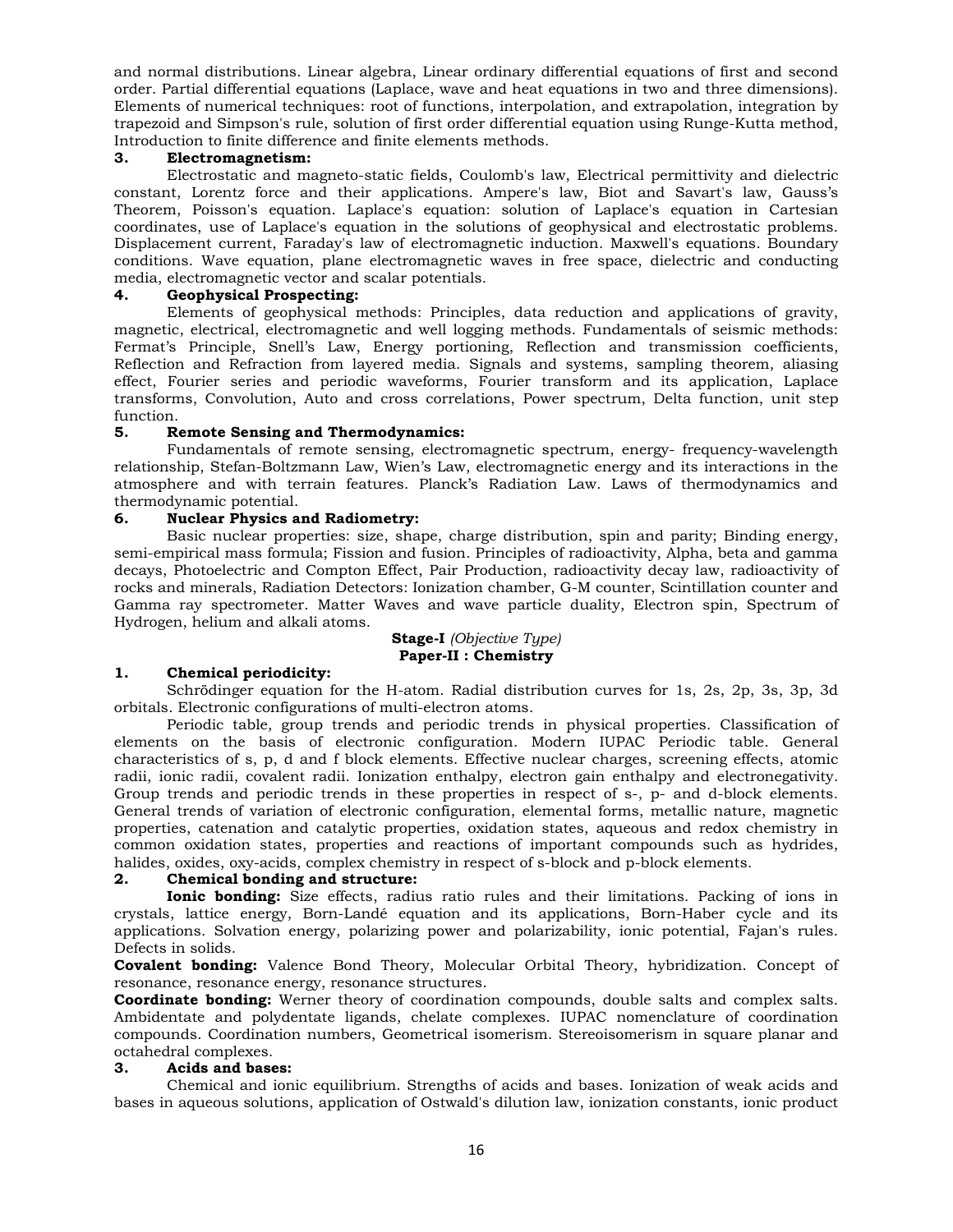of water, pH-scale, effect of temperature on pH, buffer solutions and their pH values, buffer action & buffer capacity; different types of buffers and Henderson's equation.

# **4. Theoretical basis of quantitative inorganic analysis:**

**Volumetric Analysis:** Equivalent weights, different types of solutions, normal and molar solutions. Primary and secondary standard substances.

General principles of different types of titrations: i) acid-base, ii) redox, iii) complexometric, iv) Precipitation. Types of indicators - i) acid-base, ii) redox iii) metal-ion indicators.

# **5. Kinetic theory and the gaseous state:**

 Kinetic theory of gases, average kinetic energy of translation, Boltzmann constant and absolute scale of temperature. Maxwell-Boltzmann distribution of speeds. Calculations of average, root mean square and most probable velocities. Collision diameter; collision number and mean free path; frequency of binary collisions; wall collision and rate of effusion.

# **6. Chemical thermodynamics and chemical equilibrium:**

 First law and its applications to chemical problems. Thermodynamic functions. Total differentials and state functions. Free expansion, Joule-Thomson coefficient and inversion temperature. Hess' law.

Applications of Second law of thermodynamics. Gibbs function (*G*) and Helmholtz function (*A*), Gibbs-Helmholtz equation, criteria for thermodynamic equilibrium and spontaneity of chemical processes.

# **7. Solutions of non-electrolytes:**

 Colligative properties of solutions, Raoult's Law, relative lowering of vapour pressure, osmosis and osmotic pressure; elevation of boiling point and depression of freezing point of solvents. Solubility of gases in liquids and solid solutions.

# **8. Electrochemistry:**

 Cell constant, specific conductance and molar conductance. Kohlrausch's law of independent migration of ions, ion conductance and ionic mobility. Equivalent and molar conductance at infinite dilution. Debye-Hückel theory. Application of conductance measurements. Conductometric titrations. Determination of transport number by moving boundary method.

# **9. Basic organic chemistry:**

 Delocalized chemical bond, resonance, conjugation, hyperconjugation, hybridisation, orbital pictures of bonding sp3, sp2, sp: C-C, C-N and C-O system), bond polarization and bond polarizability. Reactive intermediates: General methods of formation, relative stability and reactivity of carbocations, carbanions and free radicals.

# **10. Stereochemistry**:

 Configuration and chirality (simple treatment of elements of symmetry), optical isomerism of compounds containing two to three stereogenic centres, R,S nomenclature, geometrical isomerism in compounds containing two C=C double bonds (E,Z naming), and simple cyclic systems, Newman projection (ethane and substituted ethane).

# **11. Types of organic reactions:**

**Aliphatic substitution reactions**: S<sub>N1</sub>, S<sub>N2</sub> mechanisms, stereochemistry, relative reactivity in aliphatic substitutions. Effect of substrate structure, attacking nucleophile, leaving group and reaction medium and competitive reactions.

**Elimination reactions**: E<sub>1</sub>, E<sub>2</sub>, mechanisms, stereochemistry, relative reactivity in aliphatic eliminations. Effect of substrate structure, attacking base, leaving group, reaction medium and competitive reactions, orientation of the double bond, Saytzeff and Hoffman rules.

**Addition reactions:** Electrophilic, nucleophilic and radical addition reactions at carbon-carbon double bonds.

**Electrophilic and nucleophilic aromatic substitution:** Electrophilic (halogenation, sulphonation, nitration, Friedal-Crafts alkylation and acylation), nucleophilic (simple  $S_{NAT}$ ,  $S_{N1}$  and aryne reactions).

# **12. Molecular Rearrangements:**

 Acid induced rearrangement and Wagner-Meerwein rearrangements. Neighbouring group participation.

\*\*\*\*\*

# **Syllabus of Combined Geo-Scientist (Main) Examination For the post of Geologist/Scientist 'B'(Hydrogeology) Stage-II** *(Descriptive Type)*

# **Geology : Paper-I**

# **Section A. Physical geology and remote sensing**

Evolution of Earth; Earth's internal structure; earthquakes and volcanoes; principles of geodesy, isostasy; weathering- processes and products; geomorphic landforms formed by action of rivers, wind, glaciers, waves and groundwater; features of ocean floor; continental shelf, slope and rise;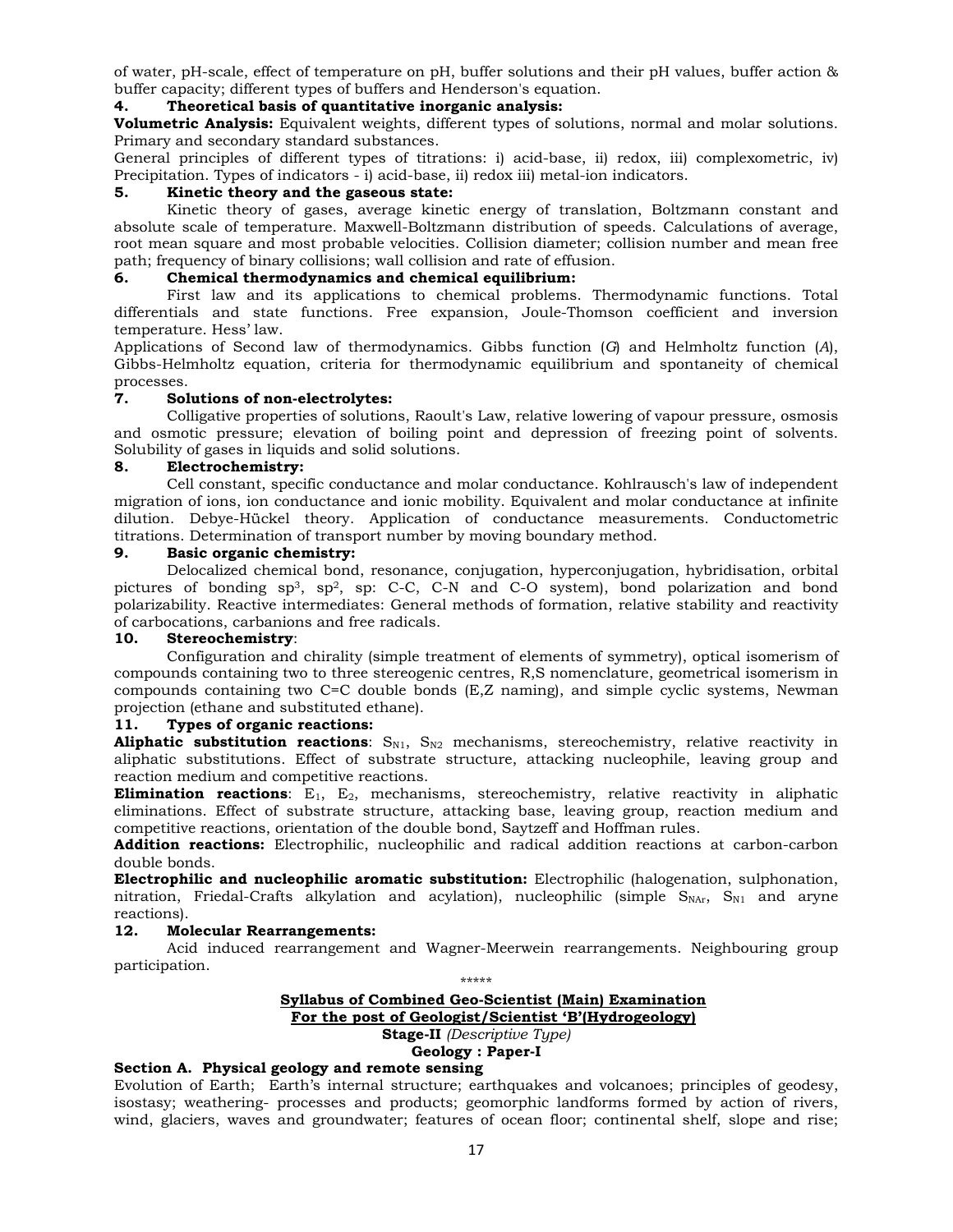concepts of landscape evolution; major geomorphic features of India- coastal, peninsular and extra peninsular.

Electromagnetic spectrum; electromagnetic bands in remote sensing; spectral signatures of soil, rock, water and vegetation; thermal, near infra-red and microwave remote sensing; digital image processing; LANDSAT, IRS and SPOT- characteristics and use; aerial photos- types, scale, parallax, relief displacement; elements of image interpretation.

# **Section B. Structural geology**

Principles of geological mapping; kinematic and dynamic analysis of deformation; stress-strain relationships for elastic, plastic and viscous materials; measurement of strain in deformed rocks; structural analysis of fold, cleavage, boudin, lineation, joint, and fault; stereographic projection of linear and planar structures; superposed deformation; deformation at microscale- dynamic and static recrystallisation, controls of strain rate and temperature on development of microfabrics; brittle and ductile shear zones; time relationship between crystallisation and deformation, calculation of paleostress.

# **Section C. Sedimentology**

Classification of sedimentary rocks; sedimentary textures-grain size, roundness, sphericity, shape and fabric; quantitative grain size analysis; sediment transport and deposition- fluid and sediment gravity flows, laminar and turbulent flows, Reynold's number, Froude number, grain entrainment, Hjulstrom diagram, bed load and suspension load transport; primary sedimentary structures; penecontemporaneous deformation structure; biogenic structures; principles and application of paleocurrent analysis; composition and significance of different types of sandstone, limestone, banded iron formation, mudstone, conglomerate; carbonate diagenesis and dolomitisation; sedimentary environments and facies-facies models for fluvial, glacial, deltaic, siliciclastic shallow and deep marine environments; carbonate platforms- types and facies models; sedimentation in major tectonic settings; principles of sequence stratigraphy-concepts, and factors controlling base level changes, parasequence, clinoform, systems tract, unconformity and sequence boundary.

# **Section D. Paleontology**

Fossil record and geological time scale; modes of preservation of fossils and concept of taphonomy; body- and ichno-fossils, species concept, organic evolution, Ediacara Fauna; morphology and time range of Graptolites, Trilobites, Brachiopods, Lamellibranchs, Gastropods, Cephalopods, Echinoids and Corals; evolutionary trends in Trilobites, Lamellibranchs, Gastropods and Cephalopods; micropaleontology- methods of preparation of microfossils, morphology of microfossil groups (Foraminifera, Ostracoda), fossil spores, pollen and dinoflagellates; Gondwana plant fossils and their significance; vertebrate life through ages, evolution in Proboscidea, Equidae and Hominidae; applications of paleontological data in stratigraphy, paleoecology, and paleoclimatology; mass extinctions.

# **Section E. Stratigraphy**

Principles of stratigraphy-code of stratigraphic nomenclature of India; lithostratigraphy, biostratigraphy, chronostratigraphy and magnetostratigraphy; principles of stratigraphic correlation; characteristics of Archean granite-greenstone belts; Indian stratigraphy- geological evolution of Archean nucleii (Dharwar, Bastar, Singhbhum, Aravalli and Bundelkhand); Proterozoic mobile belts-Eastern Ghats Mobile Belt, Southern Granulite Terrain, Central Indian Tectonic Zone, Aravalli-Delhi Belt, North Singhbhum Mobile Belt; Proterozoic sedimentary basins (Cuddapah and Vindhyan); Phanerozoic stratigraphy- Paleozoic (Spiti, Kashmir and Kumaon), Mesozoic (Spiti, Kutch, Narmada Valley and Trichinopoly), Gondwana Supergroup, Cenozoic (Assam, Bengal basins, Garhwal-Shimla Himalayas); Siwaliks; boundary problems in Indian stratigraphy.

# **Stage-II** *(Descriptive Type)* **Geology : Paper-II**

# **Section A. Mineralogy**

Symmetry, motif, Miller indices; concept of unit cell and Bravais lattices; 32 crystal classes; types of bonding, Pauling's rules and coordination polyhedra; crystal imperfections-defects, twinning and zoning; polymorphism, pseudomorphism, isomorphism and solid solution; physical properties of minerals; polarising microscope and accessory plate; optical properties of minerals- double refraction, polarisation, pleochroism, sign of elongation, interference figure and optic sign; structure, composition, physical and optical properties of major rock-forming minerals- olivine, garnet, aluminosilicates, pyroxene, amphibole, mica, feldspar, clay, silica and spinel group.

# **Section B. Geochemistry and isotope geology**

Chemical composition and characteristics of atmosphere, lithosphere, hydrosphere; geochemical cycles; meteorites-types and composition; Goldschmidt's classification of elements; fractionation of elements in minerals/rocks; Nernst's partition coefficient (compatible and incompatible elements),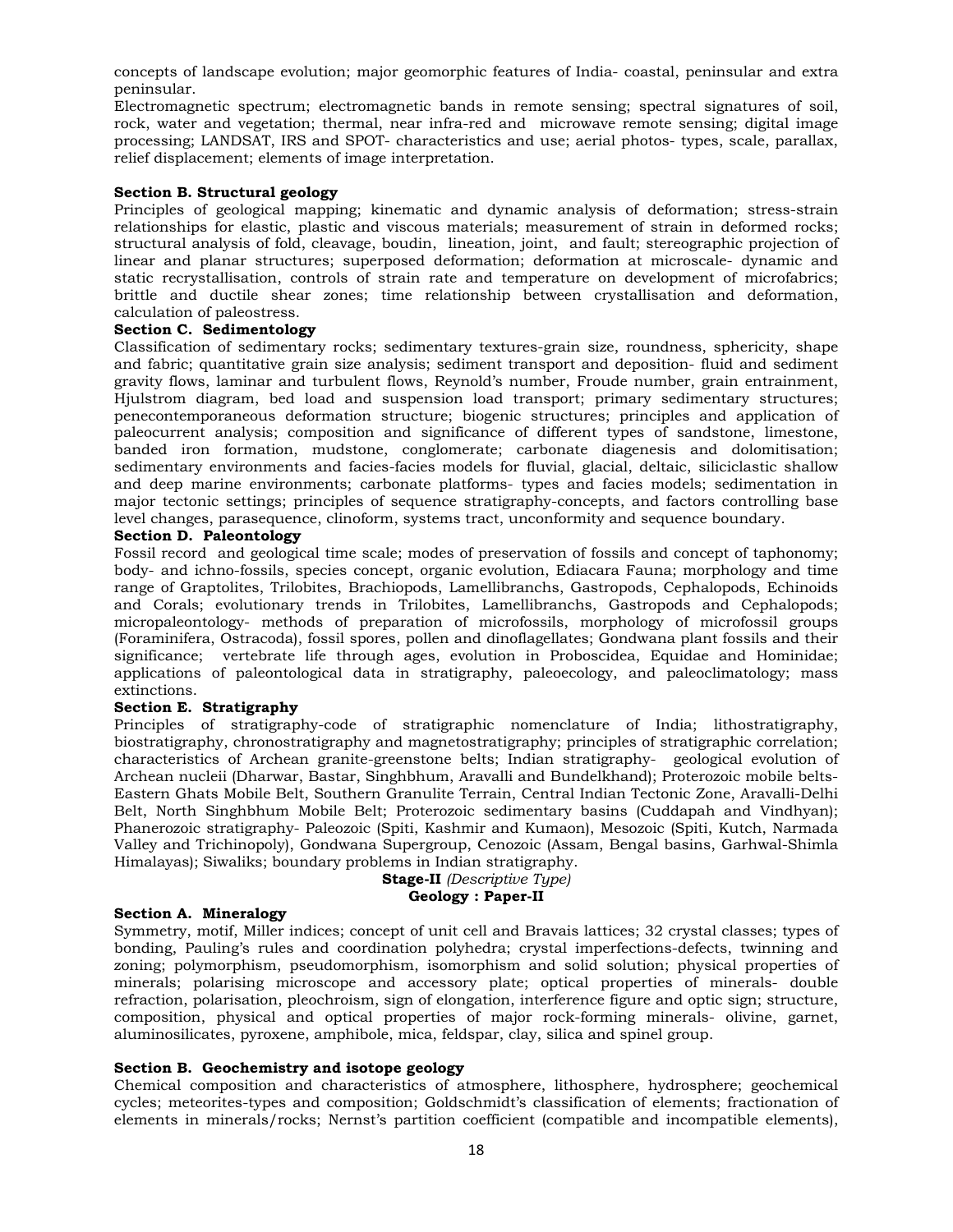Nernst-Berthelot partition coefficient and bulk partition coefficient; Fick's laws of diffusion and activity composition relation (Roult's and Henry's law); application of trace elements in petrogenesis; principles of equilibrium and Rayleigh fractionation; REE patterns, Eh and pH diagrams and mineral stability.

Half-life and decay equation; dating of minerals and rocks with potassium-argon, rubidiumstrontium, uranium-lead and samarium-neodymium isotopes; petrogenetic implications of samarium-neodymium and rubidium-strontium systems; stable isotope geochemistry of carbon, oxygen and sulphur and their applications in geology; monazite chemical dating. **Section C. Igneous petrology** 

Viscosity, temperature and pressure relationships in magmas; IUGS classification of plutonic and volcanic rocks; nucleation and growth of minerals in magmatic rocks, development of igneous textures; magmatic evolution (differentiation, assimilation, mixing and mingling); types of mantle melting (batch, fractional and dynamic); binary (albite-anorthite, forsterite-silica and diopsideanorthite) and ternary (diopside-forsterite-silica, diopside-forsterite-anorthite and nephelinekalsilite-silica) phase diagrams and relevance to magmatic crystallization; petrogenesis of granites, basalts, ophiolite suite, komatiites, syenites, boninites, anorthosites and layered complexes, and alkaline rocks (carbonatite, kimberlite, lamproite, lamprophyre); mantle metasomatism, hotspot magmatism and large igneous provinces of India.

# **Section D. Metamorphic petrology**

Limits and physico-chemical controls (pressure, temperature, fluids and bulk rock composition) of metamorphism; concept of zones, facies, isograds and facies series, geothermal gradients and tectonics of orogenic belts; structures, micro-structures and textures of regional and contact metamorphic rocks; representation of metamorphic assemblages (ACF, AKF and AFM diagrams); equilibrium concept in thermodynamics; laws of thermodynamics, enthalpy, entropy, Gibb's free energy, chemical potential, fugacity and activity; tracing the chemical reactions in P-T space, phase rule and mineralogical phase rule in multi-component system; Claussius-Clapeyron equation and slopes of metamorphic reactions; heat flow, diffusion and mass transfer; Fourier's law of heat conduction; geothermobarometry; mass and energy change during fluid-rock interactions; charnockite problem, formation of skarns, progressive and retrogressive metamorphism of pelitic, calcareous and basic rocks; P-T-t path and tectonic setting.

# **Section E. Geodynamics**

Phase transitions and seismic discontinuities in the Earth; seismic waves and relation between  $V_p$ , Vs and density; seismic and petrological Moho; rheology of rocks and fluids (Newtonian and non-Newtonian liquids); rock magnetism and its origin; polarity reversals, polar wandering and supercontinent cycles; continental drift, sea floor spreading; gravity and magnetic anomalies of ocean floors and their significance; mantle plumes and their origin; plate tectonics- types of plate boundaries and their inter-relationship; heat flow and heat production of the crust.

#### **Stage-II** *(Descriptive Type)* **Geology : Paper-III**

# **Section A. Economic geology**

Ore minerals and industrial minerals; physical and optical properties of ore minerals; ore textures and paragenesis; characteristics of mineral deposits- spatial and temporal distribution, rock-ore association; syngenetic and epigenetic deposits, forms of ore bodies, stratiform and strata-bound deposits; ore forming processes- source and migration of ore constituents and ore fluid, mechanism of ore deposition; magmatic and pegmatitic deposits (chromite, Ti-magnetite, diamond, Cu-Ni sulphide, PGE, REE, muscovite, rare metals); hydrothermal deposits (porphyry Cu-Mo, greisen Sn-W, skarn, VMS and SEDEX type sulphide deposits, orogenic gold); sedimentary deposits (Fe, Mn, phosphorite, placer); supergene deposits (Cu, Al, Ni and Fe); metamorphic and metamorphosed deposits (Mn, graphite); fluid inclusions in ore mineral assemblage- physical and chemical properties, microthermometry; stable isotope (S, C, O, H) in ore genesis- geothermometry, source of ore constituents; global tectonics and mineralisation.

# **Section B. Indian mineral deposits and mineral economics**

Distribution of mineral deposits in Indian shield; geological characteristics of important industrial mineral and ore deposits in India- chromite, diamond, muscovite, Cu-Pb-Zn, Sn-W, Au, Fe-Mn, bauxite; minerals used in refractory, fertilizer, ceramic, cement, glass, paint industries; minerals used as abrasive, filler; building stones.

Strategic, critical and essential minerals; India's status in mineral production; co-products and byproducts; consumption, substitution and conservation of minerals; National Mineral Policy ; Mineral Concession Rules; marine mineral resources and laws of the sea. **Section C. Mineral exploration**  Stages of exploration; scope, objectives and methods of prospecting, regional exploration and detailed exploration; geological, geochemical and geobotanical methods; litho-, bio-, soil geochemical surveys, mobility and dispersion of elements, geochemical anomalies; ore controls and guides;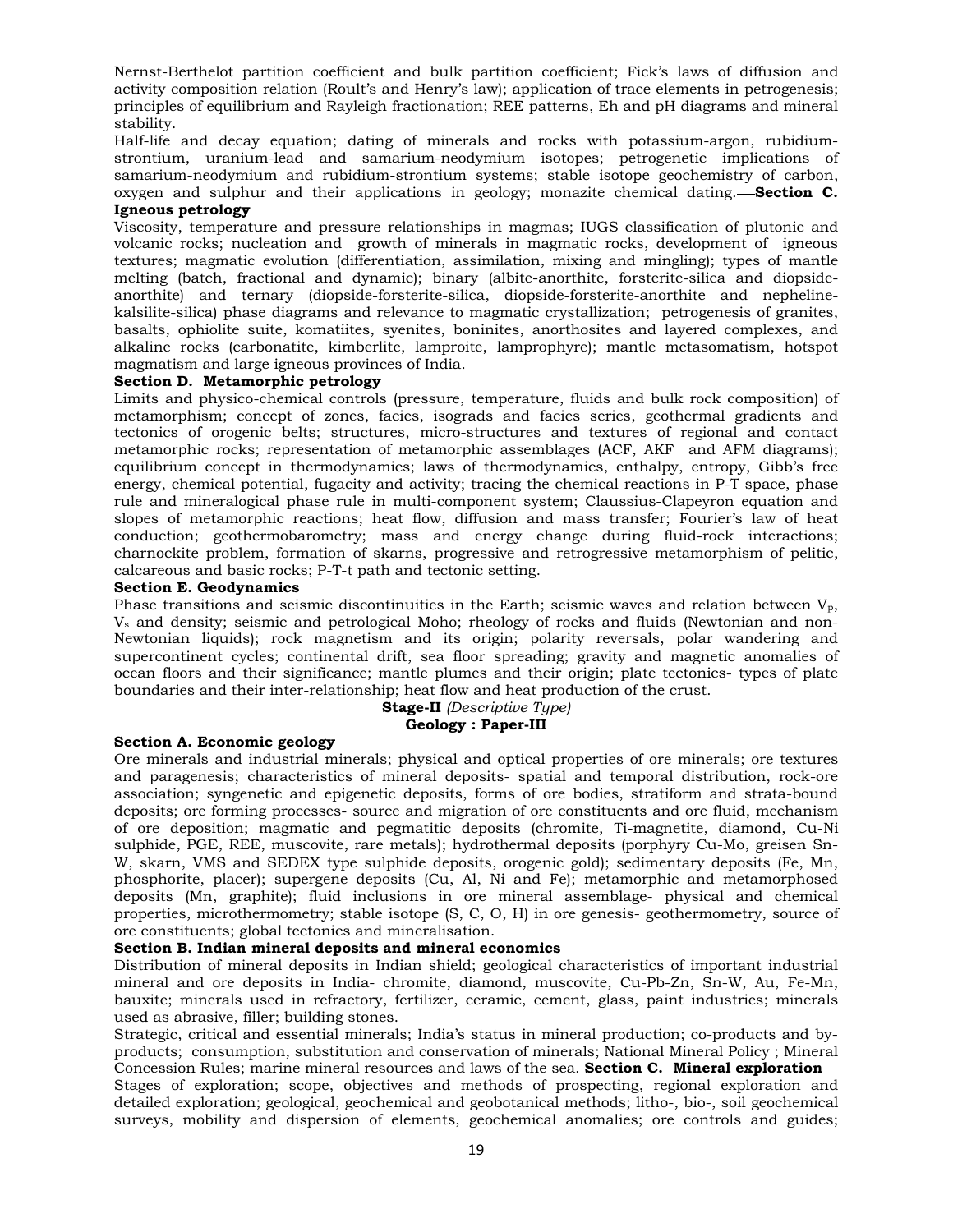pitting, trenching, drilling; sampling, assaying, ore reserve estimation; categorization of ore reserves; geophysical methods- ground and airborne surveys; gravity, magnetic, electrical and seismic methods of mineral exploration.

# **Section D. Fuel geology and Engineering geology**

Coal and its properties; proximate and ultimate analysis; different varieties and ranks of coal; concept of coal maturity, peat, lignite, bituminous and anthracite coal; origin of coal, coalification process; lithotypes, microlithotypes and maceral groups of coal; mineral and organic matter in coal; lignite and coal deposits of India; origin, migration and entrapment of natural hydrocarbons; characteristics of source and reservoir rocks; structural, stratigraphic and mixed traps; geological, geochemical and geophysical methods of hydrocarbon exploration; petroliferous basins of India; geological characteristics and genesis of major types of U deposits and their distribution in India. .

Engineering properties of rocks; geological investigations in construction of dams, reservoirs, tunnels, bridges, highways and coastal protection structures; geologic considerations of construction materials.

# **Section E. Environmental geology and Natural hazards**

Stefan-Boltzmann equation and planetary temperature; cause and effects of global climate change; Earth's radiation budget; greenhouse gases and effect; examples of positive and negative feedback mechanisms; biogeochemical cycle of carbon; geological investigations of nuclear waste disposal sites; marginal marine environments- estuaries, mangroves and lagoons; ozone hole depletion, ocean acidification, coral bleaching, Milankovitch cycle, sea level rise, eutrophication and acid rain; environmental impacts of urbanization, mining and hydropower projects; water pollution, water logging and soil erosion; Himalayan glaciers; causes and consequences of earthquakes, volcanoes, tsunami, floods, landslides, coastal erosion, droughts and desertification; application of remote sensing and geographic information systems (GIS) in environmental management.

# **Stage-II** *(Descriptive Type)* **Hydrogeology**

# **Section A. Occurrence and distribution of groundwater**

Origin of water on Earth; global water cycle and budget; residence time concept, geologic formations as aquifers; confined and unconfined aquifers; groundwater table mapping and piezometric nests; porosity, void ratio, effective porosity and representative porosity range; primary and secondary porosities; groundwater zonation; specific retention, specific yield; groundwater basins; springs.

# **Section B. Groundwater movement and well hydraulics**

Groundwater flow concepts; Darcy's Law in isotropic and anisotropic media and validity; water flow rates, direction and water volume in aquifers; permeability and hydraulic conductivity and ranges in representative rocks; Bernoulli equation; determination of hydraulic conductivity in field and laboratory; concept of groundwater flow through dispersion and diffusion; transmissivity and aquifer thickness.

# **Section C. Water wells and groundwater levels**

Unidirectional and radial flow to a well (steady and unsteady); well flow near aquifer boundaries; methods for constructing shallow wells, drilling wells, well completion; testing wells, pumping test, slug tests for confined and unconfined aquifers; fluctuations in groundwater levels; stream flow and groundwater flows; groundwater level fluctuations; land subsidence; impact of global climate change on groundwater.

# **Section D. Groundwater exploration**

Surface investigation of groundwater- geologic, remote sensing, electrical resistivity, seismic, gravity and magnetic methods; sub-surface investigation of groundwater- test drilling, resistivity logging, spontaneous potential logging, radiation logging.

# **Section E. Groundwater quality and management**

Groundwater composition, units of expression, mass-balance calculations; rock-water interaction (chemical equilibrium, free energy, redox reactions and cation/anion exchanges), graphic representation of chemical data; groundwater hardness, microorganisms in groundwater; water quality standards; sea-water intrusion; groundwater issues due to urbanization; solid and liquid waste disposal and plume migration models; application of isotopes (H, C, O) in groundwater; concepts of artificial recharge methods; managing groundwater resources; groundwater basin investigations and management practices.

**For the post of Geophysicist/Scientist 'B'(Geophysics) Stage-II** *(Descriptive Type)*

**Geophysics : Paper-I** 

**PART-A** 

# **A1. Solid Earth Geophysics:**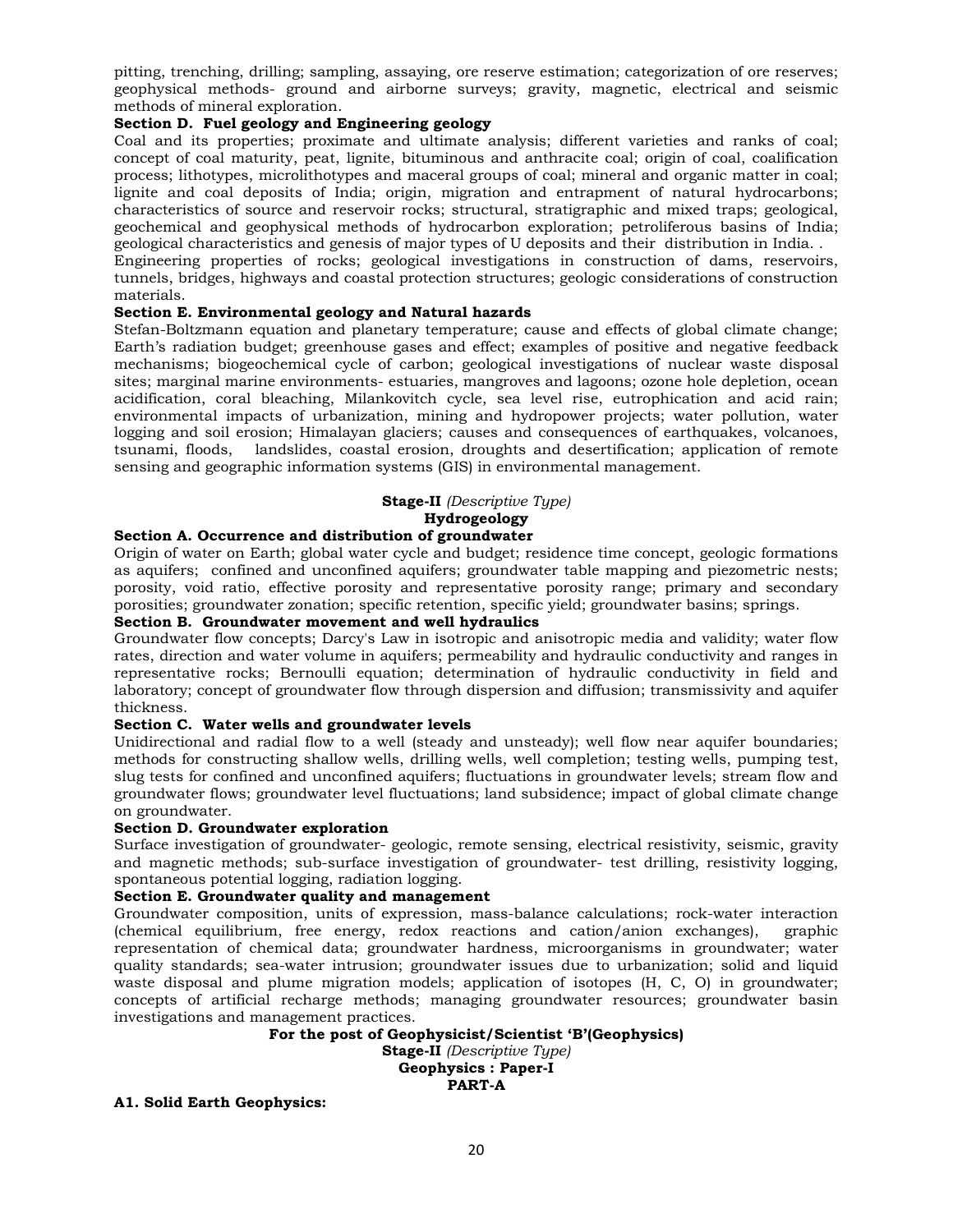Introduction to Geophysics and its branches. Solar system: origin, characteristics of planets, Earth: rotation and figure, Geoid, Spheroid and topography. Plate tectonics and Geodynamic processes, Thermal history and heat flow, Temperature variation in the earth, convection currents. Gravity field of earth and Isostasy. Geomagnetism, elements of earth's magnetism: Internal and External fields and their causes, Paleomagnetism, Polar wandering paths, Continental drift, Seafloor spreading and its geophysical evidences. Elastic Waves, Body Waves and internal structure of earth, variation of physical properties in the interior of earth, Adam-Williamson's Equation.

# **A2. Earthquake Seismology:**

Seismology, earthquakes, focal depth, epicenter, great Indian earthquakes, Intensity and Magnitude scales, Energy of earthquakes, foreshocks, aftershocks, Elastic rebound theory, Types and Nature of faulting, Fault plane solutions, Seismicity and Seismotectonics of India, Frequency-Magnitude relation (b-values). Bulk and rigidity modulus, Lame's Parameter, Seismic waves: types and their propagation characteristics, absorption, attenuation and dispersion. Seismic ray theory for spherically and horizontally stratified earth, basic principles of Seismic Tomography and receiver function analysis, Velocity structure, Vp/Vs studies, Seismic network and arrays, telemetry systems, Principle of electromagnetic seismograph, displacement meters, velocity meters, accelerometers, Broadband Seismometer, WWSSN stations, seismic arrays for detection of nuclear explosions. Earthquake prediction; dilatancy theory, short-, medium- and long- term predictions, Seismic microzonations, Applications for engineering problems.

#### **A3. Mathematical methods in Geophysics:**

Elements of vector analysis, Gradient, Divergence and Curl, Gauss's divergence theorem, Stoke's theorem, Gravitational field, Newton's Law of gravitation, Gravitation potential and fields due to bodies of different geometric shapes, Coulomb's law, Electrical permittivity and dielectric constant, Origin of Magnetic field, Ampere's law, Biot and Savart's law, Geomagnetic fields, Magnetic fields due to different type of structures, Solution of Laplace equation in Cartesian, Cylindrical and Spherical Coordinates, Image theory, Electrical fields due to charge, point source, continuous charge distribution and double layers, equipotential and line of force. Current and potential in the earth, basic concept and equations of electromagnetic induction, Maxwell's Equation, near and far fields, Attenuation of EM waves, EM field of a loops of wire on half space and multi-layered media.

#### **A4. Geophysical Inversion:**

Fundamental concepts of inverse theory, Definition and its application to Geophysics. Probability, Inversion with discrete and continuous models. Forward problems versus Inverse problems, direct and model based inversions, Formulation of inverse problems, classification of inverse problems, least square solutions and minimum norm solution, concept of norms, Jacobian matrix, Condition number, Stability, non-uniqueness and resolution of inverse problems, concept of '*a priori*' information, constrained linear least squares inversion, review of matrix theory. Models and data spaces, data resolution matrix, model resolution matrix, Eigen values and Eigen vectors, singular value decomposition (SVD), Gauss Newton method, steepest descent (gradient) method, Marquardt-Levenberg method. Probabilistic approach of inverse problems, maximum likelihood and stochastic inverse methods, Random search inversion (Monte-Carlo) Backus-Gilbert method, Bayesian Theorem and Inversion. Global optimization techniques: genetic algorithm and simulated annealing methods.

# **PART-B:**

#### **B1. Mathematical Methods of Physics:**

Dimensional analysis; Units and measurement; Vector algebra and vector calculus; Linear algebra, Matrices: Eigenvalues and eigenvectors; Linear ordinary differential equations of first and second order; Special functions (Hermite, Bessel, Laguerre and Legendre); Fourier series, Fourier and Laplace transforms; Elementary probability theory, Random variables, Binomial, Poisson and normal distributions; Green's function; Partial differential equations (Laplace, wave and heat equations in two and three dimensions); Elements of numerical techniques: root of functions, interpolation, and extrapolation, integration by trapezoid and Simpson's rule, solution of first order differential equation using Runge-Kutta method; Tensors; Complex variables and analysis; Analytic functions; Taylor & Laurent series; poles, residues and evaluation of integrals; Beta and Gamma functions. Operators and their properties; Least-squares fitting.

# **B2. Electrodynamics:**

Electrostatics: Gauss' Law and its applications; Laplace and Poisson equations, Boundary value problems; Magnetostatics: Biot-Savart law, Ampere's theorem; Ampere's circuital law; Magnetic vector potential; Faraday's law of electromagnetic induction; Electromagnetic vector and scalar potentials; Uniqueness of electromagnetic potentials and concept of gauge: Lorentz and Coulomb gauges; Lorentz force; Charged particles in uniform and non-uniform electric and magnetic fields; Poynting theorem; Electromagnetic fields from Lienard-Wiechert potential of a moving charge; Bremsstrahlung radiation; Cerenkov radiation; Radiation due to oscillatory electric dipole; Condition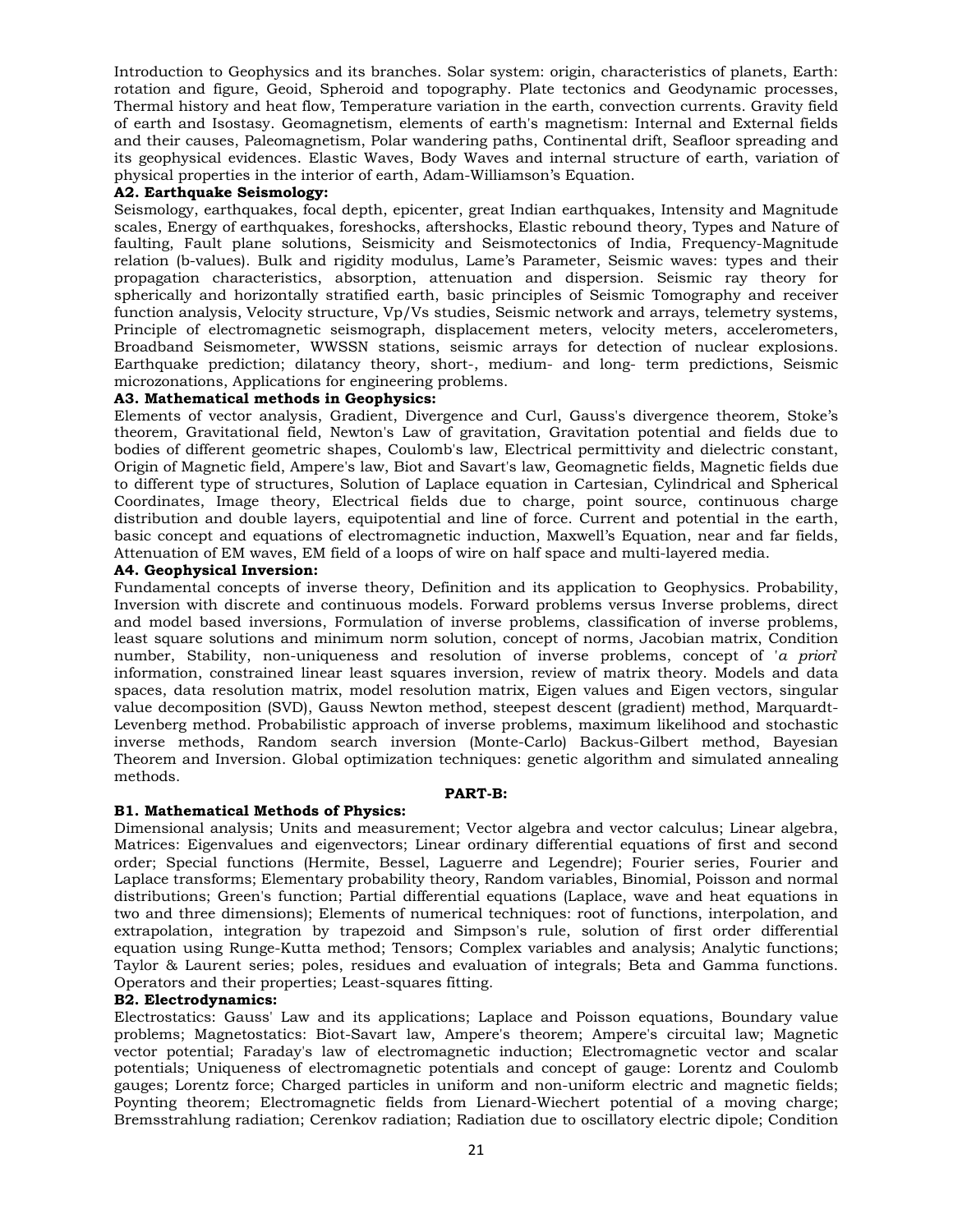for plasma existence; Occurrence of plasma; Magnetohydrodynamics; Plasma waves; Transformation of electromagnetic potentials; Lorentz condition; Invariance or covariance of Maxwell field equations in terms of 4 vectors; Electromagnetic field tensor; Lorentz transformation of electric and magnetic fields.

# **B3. Electromagnetic Theory:**

Maxwell's equations: its differential and integral forms, physical significance; Displacement current; Boundary conditions; Wave equation, Plane electromagnetic waves in: free space, non-conducting isotropic medium, conducting medium; Scalar and vector potentials; Reflection; refraction of electromagnetic waves; Fresnel's Law; interference; coherence; diffraction and polarization; Lorentz invariance of Maxwell's equations; Transmission lines and waveguides.

# **B4. Introductory Atmospheric and Space Physics:**

The neutral atmosphere; Atmospheric nomenclature; Height profile of atmosphere; Hydrostatic equation; Geopotential height; Expansion and contraction; Fundamental forces in the atmosphere; Apparent forces; Atmospheric composition; Solar radiation interaction with the neutral atmosphere; Climate change; Electromagnetic radiation and propagation of Waves: EM Radiation; Effects of environment; Antennas: basic considerations, types. Propagation of waves: ground wave, sky wave, and space wave propagation; troposcatter communication and extra terrestrial communication; The Ionosphere; Morphology of ionosphere: the D, E and F-regions; Chemistry of the ionosphere Ionospheric parameters E and F region anomalies and irregularities in the ionosphere; Global Positioning Systems (GPS): overview of GPS system, augmentation services GPS system segment; GPS signal characteristics; GPS errors; multi path effects; GPS performance; Satellite navigation system and applications.

# **Stage-II** *(Descriptive Type)* **Geophysics : Paper-II PART-A**

# **A1. Potential Field (Gravity and Magnetic) Methods:**

Geophysical potential fields, Inverse square law, Principles of Gravity and Magnetic methods, Global gravity anomalies, Newtonian and logarithmic potential, Laplace's equations for potential field. Green's Function, Concept of gravity anomaly, Rock densities, factors controlling rock densities, determination of density, Earth's main magnetic field, origin, diurnal and secular variations of the field, Geomagnetic elements, intensity of magnetization and induction, magnetic potential and its relation to field, units of measurement, interrelationship between different components of magnetic fields, Poisson's relation, Magnetic susceptibility, factors controlling susceptibility. Magnetic Mineralogy: Hysteresis, rock magnetism, natural, and remnant magnetization, demagnetization effects. Principles of Gravity and Magnetic instruments, Plan of conducting gravity and magnetic surveys, Gravity and Magnetic data reduction, Gravity bases, International Gravity formula, IGRF corrections. Concept of regional and residual anomalies and various methods of their separation, Edge Enhancement Techniques (Derivatives, Continuation, Analytical Signal, Reduced to Pole and Euler Deconvolution), ambiguity in potential field interpretation, Factors affecting magnetic anomalies, Application of gravity and magnetics in geodynamic, mineral exploration and environmental studies. Qualitative interpretation, Interpretation of gravity and magnetic anomalies due to different geometry shaped bodies and modeling.

# **A2. Electrical and Electromagnetic methods:**

Electrical properties of rocks and minerals, concepts and assumptions of horizontally stratified earth, anisotropy and its effects on electrical fields, geoelectric and geological sections, D.C Resistivity method. Concept of natural electric field, various electrode configurations, Profiling and Sounding (VES). Tpes of Sounding curves, Equivalence and Suppression, Concept of Electrical Resistivity Tomography (ERT). SP Method:, Origin of SP, application of SP surveys. Induced Polarization (IP) Method: Origin of IP, Membrane and Electrode polarization, time and frequency domains of measurement, chargeability, percent frequency effect and metal factor, Application of IP surveys for mineral exploration. Electromagnetic methods, Passive and Active source methods, Diffusion equation, wave equation and damped wave equation used in EM method, boundary conditions, skin depth, depth of investigation and depth of penetration, amplitude and phase relations, real and imaginary components, elliptical polarization, Principles of EM prospecting, various EM methods: Dip angle, Turam, moving source-receiver methods-horizontal loop (Slingram), AFMAG, and VLF.. Principles of Time Domain EM: INPUT method. EM Profiling and sounding, Interpretation of EM anomalies. Principle of EM scale modeling. Magnetotelluric methods: Origin and characteristics of MT fields, Instrumentation, Transverse Electric and Transverse Magnetic Modes, Static Shift. Dimensionality and Directionality analysis. Field Layout and interpretation of MT data and its applications. Principles of Ground Penetrating Radar (GPR).

# **A3. Seismic Prospecting:**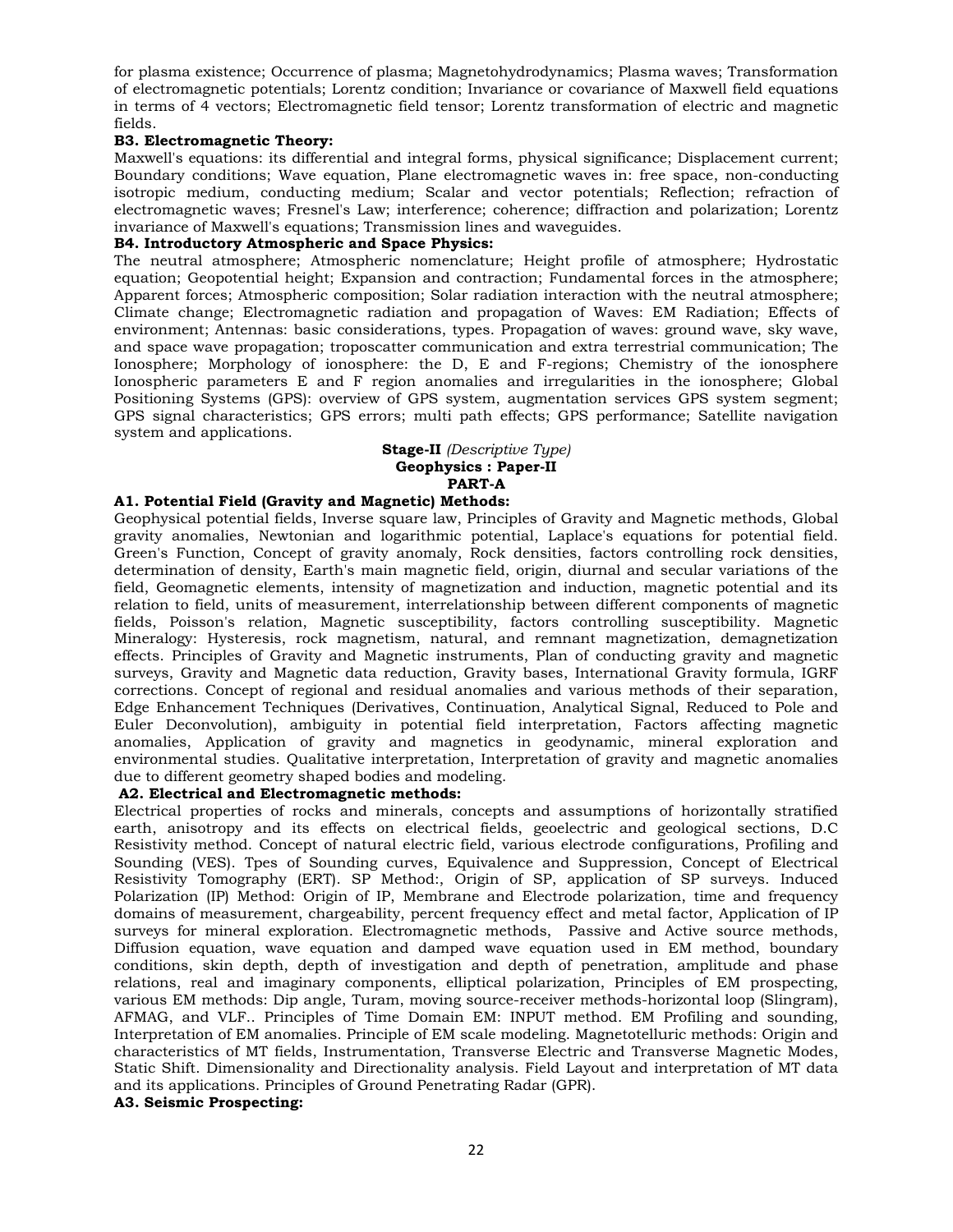Basic principles of seismic methods, Various factors affecting seismic velocities in rocks, Reflection, refraction and Energy partitioning at an interface, Geometrical spreading, Reflection and refraction of wave phenomena in a layered and dipping media. Seismic absorption and anisotropy, Multi channel seismic (CDP) data acquisition (2D and 3D), sources of energy, Geophones, geometry of arrays, different spread geometry, Instrumentation, digital recording. Different types of multiples, Travel time curves, corrections, Interpretation of data, bright spot, low velocity layer, Data processing, static and dynamic (NMO and DMO) corrections, shot-receiver gather, foldage, multiplexing and demultiplexing. Dix's equation, Velocities: Interval, Average and RMS, Seismic resolution and Fresnel Zone, Velocity analysis and Migration techniques, Seismic Interpretation, Time and Depth Section, Fundamentals of VSP method, High Resolution Seismic Surveys (HRSS).

# **A4. Borehole Geophysics:**

Objectives of well logging, concepts of borehole geophysics, borehole conditions, properties of reservoir rock formations, formation parameters and their relationships-formation factor, porosity, permeability, formation water resistivity, water saturation, irreducible water saturation, hydrocarbon saturation, residual hydrocarbon saturation; Arhcie's and Humble's equations; principles, instrumentations, operational procedures and interpretations of various geophysical logs: SP, resistivity and micro resistivity, gamma ray, neutron, sonic, temperature, caliper and directional logs. Production logging, overlay and cross-plots of well-log data, determination of formation lithology, porosity, permeability and oil-water saturation, sub-surface correlation and mapping, delineation of fractures; application of well-logging in hydrocarbon, groundwater, coal, metallic and non-metallic mineral exploration.

#### **PART-B**

#### **B1. Classical Mechanics**

Inertial and non-inertial frames, Newton's laws; Pseudo forces; Central force motion; Two-body collisions, Scattering in laboratory and centre-of-mass frames; Rigid body dynamics, Moment of inertia, Variational principle, Lagrangian and Hamiltonian formalisms and equations of motion; Poisson brackets and canonical transformations; Symmetry, Invariance and conservation laws, Cyclic coordinates; Periodic motion, Small oscillations and normal modes; Special theory of relativity, Lorentz transformations, Relativistic kinematics and mass-energy equivalence.

# **B2. Thermodynamics and Statistical Physics**

Laws of thermodynamics and their significance; Thermodynamic potentials, Maxwell relations; Chemical potential, Phase equilibria; Phase space, Micro- and macro- states; Micro canonical, canonical and grand-canonical ensembles and partition functions; Free Energy and connection with thermodynamic quantities; First and second order phase transitions; Maxwell-Boltzmann distribution, Quantum statistics, Ideal Fermi and Bose gases; Principle of detailed balance; Blackbody radiation and Planck's distribution law; Bose-Einstein condensation; Random walk and Brownian motion; Diffusion equation.

# **B3. Atomic and Molecular Physics and Characterization of materials**

Quantum states of an electron in an atom; Electron spin; Stern-Gerlach experiment; Spectrum of Hydrogen, Helium and alkali atoms; Relativistic corrections for energy levels of hydrogen; Hyperfine structure and isotopic shift; Width of spectral lines; LS and JJ coupling; Zeeman, Paschen Back and Stark effects; Rotational, vibrational, electronic, and Raman spectra of diatomic molecules; Frank-Condon principle; Thermal and optical properties of materials, Study of microstructure using SEM, Study of crystal structure using TEM, Resonance methods: Spin and applied magnetic field, Larmor precession, relaxation times - spin-spin relaxation, Spin-lattice relaxation, Electron spin resonance, g factor, Nuclear Magnetic resonance, line width, Motional narrowing, Hyperfine splitting; Nuclear Gamma Resonance: Principles of Mössbauer Spectroscopy, Line width, Resonance absorption, Isomer Shift, Quadrupole splitting.

# **B4. Nuclear and Particle Physics**

Basic nuclear properties: size, shape, charge distribution, spin and parity; Binding energy, Packing fraction, Semi-empirical mass formula; Liquid drop model; Fission and fusion, Nuclear reactor; Line of stability, Characteristics of the nuclear forces, Nucleon-nucleon potential; Charge-independence and charge-symmetry of nuclear forces; Isospin; Deuteron problem; Evidence of shell structure, Single-particle shell model and, its validity and limitations; Elementary ideas of alpha, beta and gamma decays and their selection rules; Nuclear reactions, reaction mechanisms, compound nuclei and direct reactions; Classification of fundamental forces; Elementary particles (quarks, baryons, mesons, leptons); Spin and parity assignments, strangeness; Gell Mann-Nishijima formula; C, P and T invariance and applications of symmetry arguments to particle reactions, Parity non-conservation in weak interaction; Relativistic kinematics.

> **Stage-II** *(Descriptive Type)* **Geophysics : Paper-III PART-A**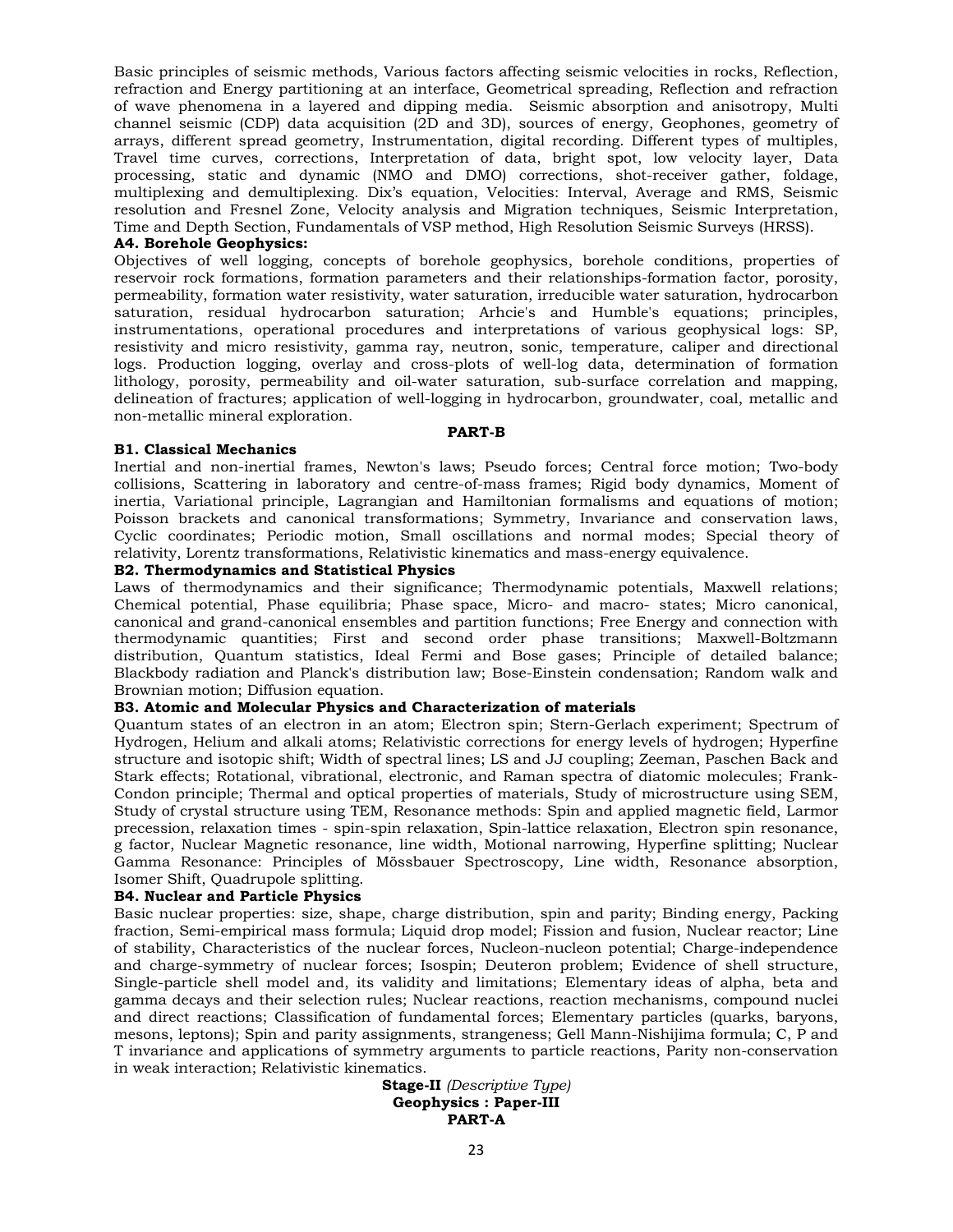# **A1. Radiometric and Airborne Geophysics:**

Principles of radioactivity, radioactivity decay processes, units, radioactivity of rocks and minerals, Instruments, Ionization chamber, G-M counter, Scintillation counter, Gamma ray spectrometer, Radiometric prospecting for mineral exploration (Direct/Indirect applications), beach placers, titanium, zirconium and rare-earths, radon studies in seismology and environmental applications. Airborne geophysical surveys (gravity, magnetic, electromagnetic and radiometric), planning of surveys, flight path recovery methods. Applications in geological mapping, identification of structural features and altered zones.

# **A2. Marine Geophysics:**

Salinity, temperature and density of sea water. Introduction to Sea-floor features: Physiography, divisions of sea floor, continental shelves, slopes, and abyssal plains, growth and decline of ocean basins, turbidity currents, occurrence of mineral deposits and hydrocarbons in offshore. Geophysical surveys and instrumentation: Gravity, Magnetic and electromagnetic surveys, Sonobuoy surveys, Instrumentation used in ship borne surveys, towing cable and fish, data collection and survey procedures, corrections and interpretation of data. Oceanic magnetic anomalies, Vine-Mathews hypothesis, geomagnetic time scale and dating sea floor, Oceanic heat flow, ocean ridges, basins, marginal basins, rift valleys. Seismic surveys, energy sources, Pinger, Boomer, Sparker, Air gun, Hydrophones and steamer cabling. Data reduction and interpretation. Ocean Bottom Seismic surveys. Bathymetry, echo sounding, bathymetric charts, sea bed mapping. Navigation and Position fixing methods.

# **A3. Geophysical Signal Processing:**

Time Series, Types of signals, sampling theorem, aliasing effect, Fourier series of periodic waveforms, Fourier transform and its properties, Discrete Fourier transform and FFT, Hilbert Transform, Convolution and Deconvolution, Auto and cross correlations, Power spectrum, Delta function, unit step function. Time domain windows, Z transform and properties, Inverse Z transform. Poles and zeroes. Principles of digital filters, types of filters: recursive, non recursive, time invariant, Chebyshev, Butterworth, moving average, amplitude and phase response of filters, low pass, band pass and high pass filters. Processing of Random signals. Improvement of signal to noise ratio, source and geophone arrays as spatial filters. Earth as low pass filter.

# **A4. Remote Sensing and Geohydrology:**

Fundamental concepts of remote sensing, electromagnetic radiation spectrum, Interaction of electromagnetic energy and its interactions in atmosphere and surface of the earth, elements of photographic systems, reflectance and emittance, false color composites, remote sensing platforms, flight planning, geosynchronous and sun synchronous orbits, sensors, resolution, parallax and vertical exaggeration, relief displacement, mosaic, aerial photo interpretation and geological application. Fundamentals of photogrammetry, satellite remote sensing, multi-spectral scanners, thermal scanners, microwave remote sensing, fundamental of image processing and interpretation for geological applications. Types of water bearing formations, porosity, permeability, storage coefficient, specific storage, specific retention, specific yield, Different types of aquifers, vertical distribution of ground water, General flow equation; steady and unsteady flow of ground water in unconfined and confined aquifers.

# **PART-B**

# **B1. Solid State Physics and Basic Electronics**

Crystalline and amorphous structure of matter; Different crystal systems, Space groups; Methods of determination of crystal structure; X-ray diffraction, Scanning and transmission electron microscopes; Band theory of solids, conductors, insulators and semiconductors; Thermal properties of solids, Specific heat: Einstein's and Debye theory; Magnetism: dia, para and ferro; Elements of superconductivity; Meissner effect, Josephson junctions and applications; Elementary ideas about high temperature superconductivity.

Semiconductor devices and circuits: Intrinsic and Extrinsic semiconductors; Devices and structures (p-n junctions, diodes, transistors, FET, JFET and MOSFET, homo and hetero junction transistors, thermistors), Device characteristics, Frequency dependence and applications. Opto-electronic devices (solar cells, photo detectors, LEDs) Operational amplifiers and their applications.

# **B2. Laser systems**

Spontaneous and stimulated emission of radiation. Coherence**,** Light amplification and relation between Einstein A and B coefficients. Rate equations for three and four level systems. Lasers: Ruby,  $Nd-YAG$ ,  $CO<sub>2</sub>$ , Dye, Excimer, Semiconductor. Laser cavity modes, Line shape function and full width at half maximum (FWHM) for natural broadening, collision broadening, Doppler broadening; Saturation behavior of broadened transitions, Longitudinal and transverse modes. Mode selection, ABCD matrices and cavity stability criteria for confocal resonators. Quality factor, Expression for intensity for modes oscillating at random and mode-locked in phase. Methods of Q-switching and mode locking. Optical fiber waveguides, Fiber characteristics.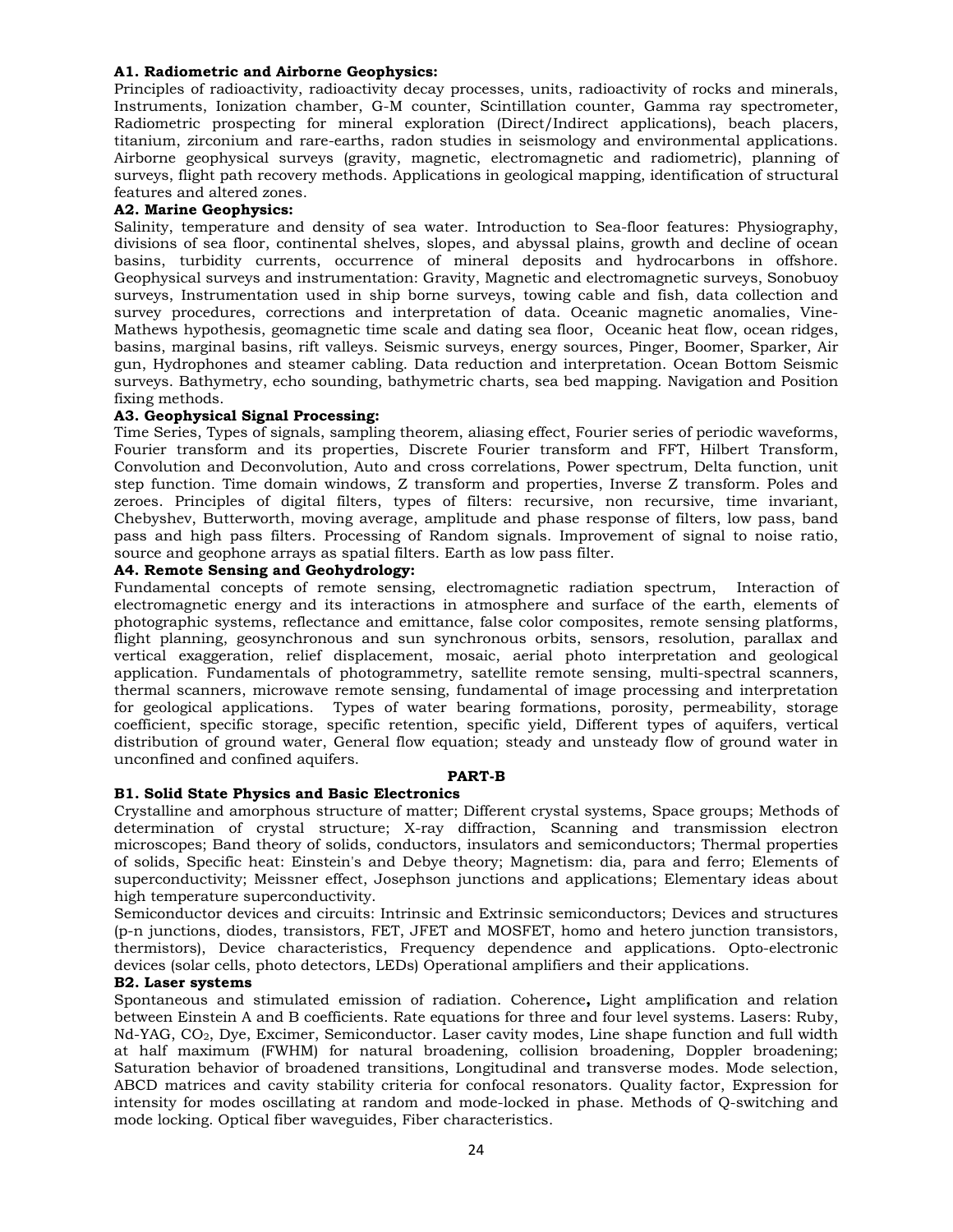# **B3. Digital electronics, Radar systems, Satellite communications**

Digital techniques and applications: Boolean identities, de Morgan's theorems, Logic gates and truth tables; Simple logic circuits: registers, counters, comparators and similar circuits). A/D and D/A converters. Microprocessor: basics and architecture; Microcontroller basics. Combination and sequential logic circuits, Functional diagram, Timing diagram of read and write cycle, Data transfer techniques: serial and parallel. Fundamentals of digital computers. Radar systems, Signal and data processing, Surveillance radar, Tracking radar, Radar antenna parameters. Fundamentals of satellite systems, Communication and Orbiting satellites, Satellite frequency bands, Satellite orbit and inclinations. Earth station technology.

# **B4. Quantum Mechanics**

Wave-particle duality; Wave functions in coordinate and momentum representations; Commutators and Heisenberg's uncertainty principle; Schrodinger's wave equation (time-dependent and timeindependent); Eigenvalue problems: particle in a box, harmonic oscillator, tunneling through a 1-D barrier; Motion in a central potential; Orbital angular momentum; Addition of angular momentum; Hydrogen atom; Matrix representation; Dirac's bra and ket notations; Time-independent perturbation theory and applications; Variational method; WKB approximation; Time dependent perturbation theory and Fermi's Golden Rule; Selection rules; Semi-classical theory of radiation; Elementary theory of scattering, Phase shifts, Partial waves, Born approximation; Identical particles, Pauli's exclusion principle, Spin-statistics connection; Relativistic quantum mechanics: Klein Gordon and Dirac equations.

# **For the posts of Chemist/Scientist 'B'(Chemical) Stage-II** *(Descriptive Type)* **Chemistry : Paper-I (Inorganic Chemistry)**

# **1. Inorganic solids:**

Defects, non-stoichiometric compounds and solid solutions, atom and ion diffusion, solid electrolytes. Synthesis of materials, monoxides of 3d-metals, higher oxides, complex oxides (corundrum, ReO3, spinel, pervoskites), framework structures (phosphates, aluminophosphates, silicates, zeolites), nitrides and fluorides, chalcogenides, intercalation chemistry, semiconductors, molecular materials.

# **2. Chemistry of coordination compounds:**

**Isomerism, reactivity and stability:** Determination of configuration of *cis*- and *trans*- isomers by chemical methods. Labile and inert complexes, substitution reactions on square planar complexes, *trans* effect. Stability constants of coordination compounds and their importance in inorganic analysis.

**Structure and bonding:** Elementary Crystal Field Theory: splitting of d<sup>n</sup> configurations in octahedral, square planar and tetrahedral fields, crystal field stabilization energy, pairing energy. Jahn-Teller distortion. Metal-ligand bonding, sigma and pi bonding in octahedral complexes and their effects on the oxidation states of transition metals. Orbital and spin magnetic moments, spin only moments and their correlation with effective magnetic moments, d-d transitions; LS coupling, spectroscopic ground states, selection rules for electronic spectral transitions; spectrochemical series of ligands, charge transfer spectra.

# **3. Acid base titrations:**

Titration curves for strong acid-strong base, weak acid-strong base and weak base-strong acid titrations, polyprotic acids, poly-equivalent bases, determining the equivalence point: theory of acidbase indicators, pH change range of indicator, selection of proper indicator. Principles used in estimation of mixtures of NaHCO<sub>3</sub> and Na<sub>2</sub>CO<sub>3</sub> (by acidimetry).

# **4. Gravimetric Analysis:**

General principles: Solubility, solubility product and common ion effect, effect of temperature on the solubility; Salt hydrolysis, hydrolysis constant, degree of hydrolysis.

Stoichiometry, calculation of results from gravimetric data. Properties of precipitates. Nucleation and crystal growth, factors influencing completion of precipitation. Co-precipitation and postprecipitation, purification and washing of precipitates. Precipitation from homogeneous solution. A few common gravimetric estimations: chloride as silver chloride, sulphate as barium sulphate, aluminium as oxinate and nickel as dimethyl glyoximate.

# **5. Redox Titrations:**

Standard redox potentials, Nernst equation. Influence of complex formation, precipitation and change of pH on redox potentials, Normal Hydrogen Electrode (NHE). Feasibility of a redox titration, redox potential at the equivalence point, redox indicators. Redox potentials and their applications. Principles behind Iodometry, permanganometry, dichrometry, difference between iodometry and

iodimetry. Principles of estimation of iron, copper, manganese, chromium by redox titration.

# **6. Complexometric titrations:**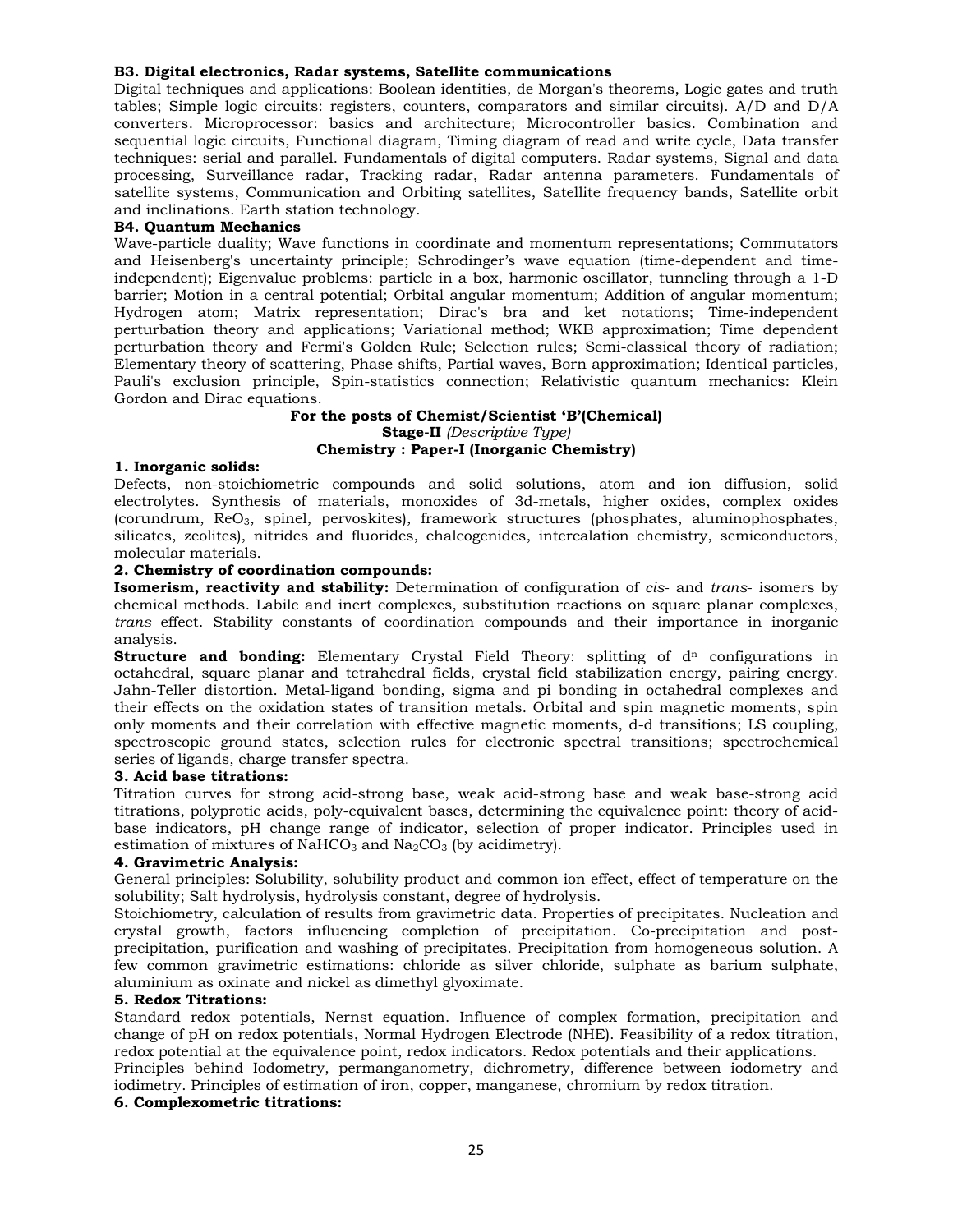Complex formation reactions, stability of complexes, stepwise formation constants, chelating agents. EDTA: acidic properties, complexes with metal ions, equilibrium calculations involving EDTA, conditional formation constants, derivation of EDTA titration curves, effect of other complexing agents, factors affecting the shape of titration curves: indicators for EDTA titrations, titration methods employing EDTA: direct, back and displacement titrations, indirect determinations, titration of mixtures, selectivity, masking and demasking agents. Typical applications of EDTA titrations: hardness of water, magnesium and aluminium in antacids, magnesium, manganese and zinc in a mixture, titrations involving unidentate ligands: titration of chloride with  $Hg^{2+}$  and cyanide with Ag+.

# **7. Organometallic compounds:**

18-electron rule and its applications to carbonyls and nature of bonding involved therein. Simple examples of metal-metal bonded compounds and metal clusters. Wilkinson's catalyst.

# **8. Nuclear chemistry:**

Radioactive decay- General characteristics, decay kinetics, parent-daughter decay growth relationships, determination of half-lives. Nuclear stability. Decay theories. Unit of radioactivity. Preparation of artificial radionuclides by bombardment, radiochemical separation techniques. Experimental techniques in the assay of radioisotopes, Geiger-Muller counters. Solid state detectors.

# **9. Chemistry of d- and f-block elements:**

**d-block elements:** General comparison of 3d, 4d and 5d elements in terms of electronic configuration, elemental forms, metallic nature, atomization energy, oxidation states, redox properties, coordination chemistry, spectral and magnetic properties.

**f-block elements:** Electronic configuration, ionization enthalpies, oxidation states, variation in atomic and ionic (3+) radii, magnetic and spectral properties of lanthanides, separation of lanthanides (by ion-exchange method).

# **Stage-II** *(Descriptive Type)*

# **Chemistry : Paper-II (Physical Chemistry)**

# **1. Kinetic theory and the gaseous state:**

Real gases, Deviation of gases from ideal behaviour; compressibility factor; van der Waals equation of state and its characteristic features. Existence of critical state. Critical constants in terms of van der Waals constants. Law of corresponding states and significance of second virial coefficient. Boyle temperature.

**2. Solids:** Nature of solid state. Band theory of solids: Qualitative idea of band theory, conducting, semiconducting and insulating properties.

Law of constancy of angles, concept of unit cell, different crystal systems, Bravais lattices, law of rational indices, Miller indices, symmetry elements in crystals. X-ray diffraction, Bragg's law.

# **3. Chemical thermodynamics and chemical equilibrium:**

Chemical potential in terms of Gibbs energy and other thermodynamic state functions and its variation with temperature and pressure. Gibbs-Duhem equation; fugacity of gases and fugacity coefficient. Thermodynamic conditions for equilibrium, degree of advancement. vant Hoff's reaction isotherm. Equilibrium constant and standard Gibbs energy change. Definitions of  $K_P$ ,  $K_C$  and  $K_x$ ; vant Hoff's reaction isobar and isochore. Activity and activity coefficients of electrolytes / ions in solution. Debye-Hückel limiting law.

# **4. Chemical kinetics and catalysis:**

Second order reactions. Determination of order of reactions. Parallel and consecutive reactions. Temperature dependence of reaction rate, energy of activation. Collision Theory and Transition State Theory of reaction rates. Enthalpy of activation, entropy of activation, effect of dielectric constant and ionic strength on reaction rate, kinetic isotope effect.

Physisorption and chemisorption, adsorption isotherms, Freundlich and Langmuir adsorption isotherms, BET equation, surface area determination; colloids, electrical double layer and colloid stability, electrokinetic phenomenon. Elementary ideas about soaps and detergents, micelles, emulsions.

# **5. Electrochemistry:**

Types of electrochemical cells, cell reactions, emf and Nernst equation, ᐃ*G*, ᐃ*H* and ᐃ*S* of cell reactions. Cell diagrams and IUPAC conventions. Standard cells. Half-cells / electrodes, types of reversible electrodes. Standard electrode potential and principles of its determination. Concentration cells. Determination of  $\Delta G^{\circ}$ ,  $K^{\circ}$ ,  $K_{\text{sp}}$  and pH.

Basic principles of pH metric and potentiometric titrations, determination of equivalence point and pKa values.

# **6. Quantum chemistry:**

Eigenfunctions and eigenvalues. Uncertainty relation, Expectation value. Hermitian operators. Schrödinger time-independent equation: nature of the equation, acceptability conditions imposed on the wave functions and probability interpretation of wave function. Schrödinger equation for particle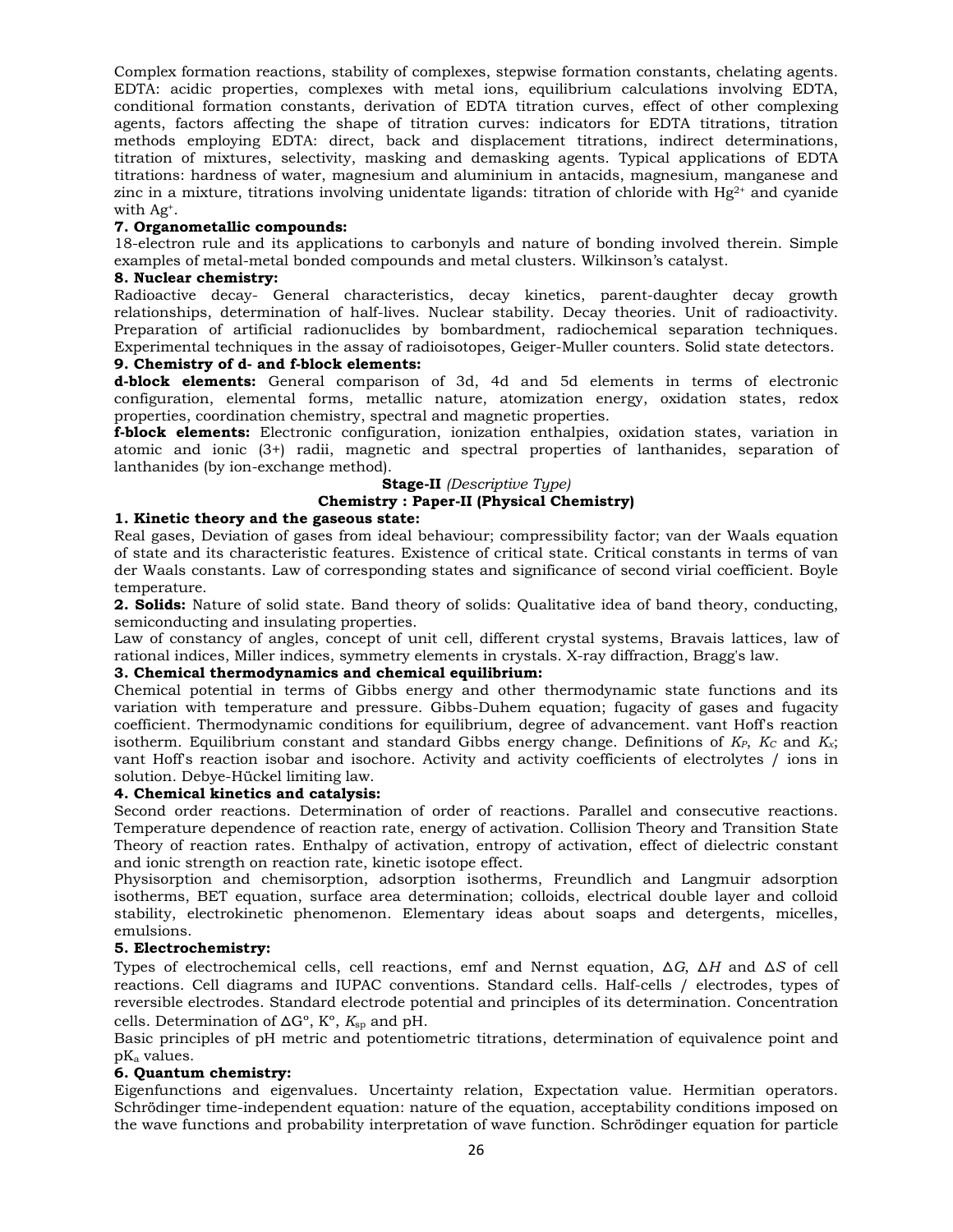in a one-dimensional box and its solution. Comparison with free particle eigenfunctions and eigenvalues. Particle in a 3-D box and concept of degeneracy.

# **7. Basic principles and applications of spectroscopy:**

Electromagnetic radiation, interaction with atoms and molecules and quantization of different forms of energies. Units of frequency, wavelength and wavenumber. Condition of resonance and energy of absorption for various types of spectra; origin of atomic spectra, spectrum of hydrogen atom.

**Rotational spectroscopy of diatomic molecules:** Rigid rotor model, selection rules, spectrum, characteristic features of spectral lines. Determination of bond length, effect of isotopic substitution.

**Vibrational spectroscopy of diatomic molecules:** Simple Harmonic Oscillator model, selection rules and vibration spectra. Molecular vibrations, factors influencing vibrational frequencies. Overtones, anharmonicity, normal mode analysis of polyatomic molecules.

**Raman Effect**: Characteristic features and conditions of Raman activity with suitable illustrations.

# Rotational and vibrational Raman spectra.

# **8. Photochemistry:**

Franck-Condon principle and vibrational structure of electronic spectra. Bond dissociation and principle of determination of dissociation energy. Decay of excited states by radiative and nonradiative paths. Fluorescence and phosphorescence, Jablonski diagram. Laws of photochemistry: Grotthus-Draper law, Stark-Einstein law of photochemical equivalence; quantum yield and its measurement for a photochemical process, actinometry. Photostationary state. Photosensitized reactions. Kinetics of HI decomposition,  $H_2-Hr_2$  reaction, dimerisation of anthracene.

**Stage-II** *(Descriptive Type)*

# **Chemistry : Paper-III (Analytical and Organic) PART-A (Analytical Chemistry)**

# **A1. Errors in quantitative analysis:**

Accuracy and precision, sensitivity, specific standard deviation in analysis, classification of errors and their minimization, significant figures, criteria for rejection of data, Q-test, t-test, and F-test, control chart, sampling methods, sampling errors, standard reference materials, statistical data treatment.

# **A2. Separation Methods:**

**Chromatographic analysis:** Basic principles of chromatography (partition, adsorption and ion exchange), column chromatography, plate concept, plate height (HETP), normal phase and reversed phase concept, thin layer chromatography, frontal analysis, principles of High Performance Liquid Chromatography (HPLC) and Gas Liquid Chromatography (GLC), and Ion-exchange chromatography. **Solvent extraction**: Classification, principle and efficiency of the technique, mechanism of extraction, extraction by solvation and chelation, qualitative and quantitative aspects of solvent extraction, extraction of metal ions from aqueous solutions.

# **A3. Spectroscopic methods of analysis:**

# Lambert-Beer's Law and its limitations.

**UV-Visible Spectroscopy:** Basic principles of UV-Vis spectrophotometer, Instrumentation consisting of source, monochromator, grating and detector, spectrophotometric determinations (estimation of metal ions from aqueous solutions, determination of composition of metal complexes using Job's method of continuous variation and mole ratio method).

**Infra-red Spectrometry:** Basic principles of instrumentation (choice of source, monochromator and detector) for single and double beam instruments, sampling techniques.

**Flame atomic absorption and emission spectrometry**: Basic principles of instrumentation (choice of source, monochromator, detector, choice of flame and burner design), techniques of atomization and sample introduction, method of background correction, sources of chemical interferences and methods of removal, techniques for the quantitative estimation of trace level metal ions. Basic principles and theory of AAS. Three different modes of AAS - Flame-AAS, VG-AAS, and GF-AAS. Single beam and double beam AAS. Function of Hollow Cathode Lamp (HCL) and Electrode Discharge Lamp (EDL). Different types of detectors used in AAS. Qualitative and quantitative analysis.

# **A4. Thermal methods of analysis:**

Theory of thermogravimetry (TG), basic principle of instrumentation, techniques for quantitative analysis of Ca and Mg compounds.

# **A5. X-ray methods of Analysis:**

Introduction, theory of X-ray generation, X-ray spectroscopy, X-ray diffraction and X-ray fluorescence methods, instrumentation and applications. Qualitative and quantitative measurements. Powder diffraction method.

# **A6. Inductively coupled plasma spectroscopy:**

Theory and principles, plasma generation, utility of peristaltic pump, sampler–skimmer systems, ion lens, quadrupole mass analyzer, dynode / solid state detector, different types of interferences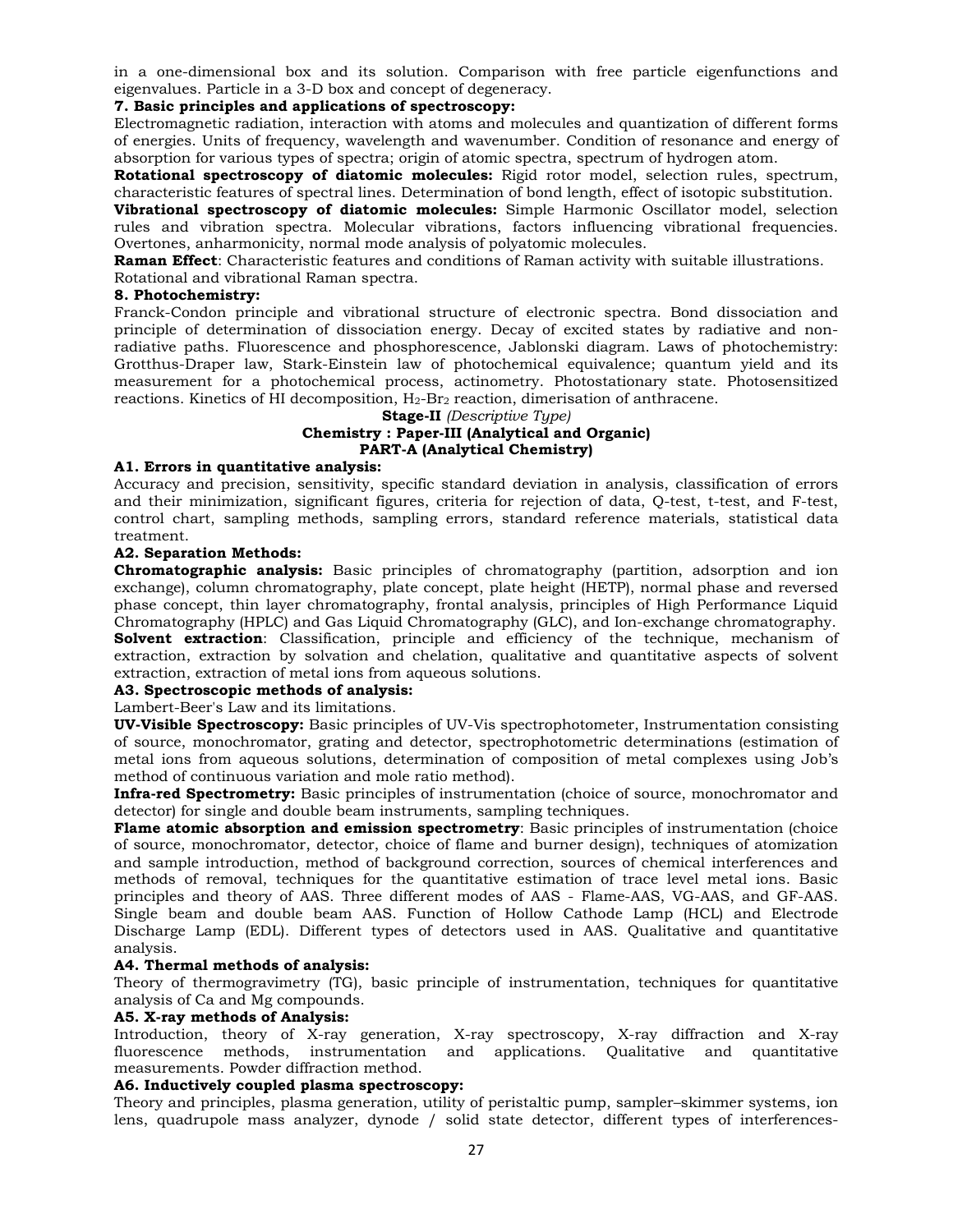spectroscopic and non-spectroscopic interferences, isobaric and molecular interferences, applications.

# **A7. Analysis of geological materials:**

Analysis of minerals and ores- estimation of (i) CaCO<sub>3</sub>, MgCO<sub>3</sub> in dolomite (ii) Fe<sub>2</sub>O<sub>3</sub>, Al<sub>2</sub>O<sub>3</sub>, and TiO<sub>2</sub> in bauxite (iii) MnO and MnO<sub>2</sub> in pyrolusite. Analysis of metals and alloys: (i) Cu and Zn in brass (ii) Cu, Zn, Fe, Mn, Al and Ni in bronze (iii) Cr, Mn, Ni, and P in steel (iv) Pb, Sb, Sn in 'type metal'.

Introduction to petroleum: constituents and petroleum fractionation. Analysis of petroleum products: specific gravity, viscosity, Doctor test, aniline point, colour determination, cloud point, pour point. Determination of water, neutralization value (acid and base numbers), ash content, Determination of lead in petroleum.

Types of coal and coke, composition, preparation of sample for proximate and ultimate analysis, calorific value by bomb calorimetry.

# **PART B (Organic chemistry)**

# **B1. Unstable, uncharged intermediates:**

Structure and reactivity of carbenes and nitrenes and their rearrangements (Reimer-Tiemann, Hoffman, Curtius, Lossen, and Schimdt,).

# **B2**. **Addition reactions:**

**Addition to C-C multiple bonds**: Mechanism of addition involving electrophiles, nucleophiles and free radicals (polymerization reactions of alkenes and substituted alkenes), Ziegler-Natta catalyst for polymerization, polyurethane, and conducting polymers; addition to conjugated systems (Diels-Alder reaction), orientation and reactivity (on simple *cis*- and *trans*- alkenes).

**Addition to carbon-heteroatom multiple bonds:** Addition to C=O double bond, structure and reactivity, hydration, addition of ROH, RSH, CN-, bisulphite, amine derivatives, hydride ions.

# **B3: Reactions at the carbonyl group:**

Cannizzaro, Aldol, Perkin, Claisen ester, benzoin, benzil-benzilic acid rearrangement, Mannich, Dieckmann, Michael, Strobe, Darzen, Wittig, Doebner, Knoevenagel, Reformatsky reactions.

# **B4. Oxidation and Reduction:**

Reduction of C=C, Meerwein-Pondorf reaction, Wolff-Kishner and Birch reduction.

Oxidation of C=C, hydration, hydroxylation, hydroboration, ozonolysis, epoxidation, Sharpless epoxidation.

# **B5. Electrocyclic Reactions:**

Molecular orbital symmetry, frontier orbitals of ethylene, 1,3-butadiene, 1,3,5-hexatriene, allyl system, FMO approach, pericyclic reactions, Woodward-Hoffman correlation diagram method and perturbation molecular orbital (PMO) approach for the explanation of pericyclic reactions under thermal and photochemical conditions. Simple cases of Norrish type-I and type-II reactions. Conrotatory and disrotatory motions of  $(4n)$  and  $(4n+2)$  polyenes with emphasis on  $[2+2]$  and  $[4+2]$ cycloadditions, sigmatropic rearrangements- shift of H and carbon moieties, Claisen, Cope, Sommerlet-Hauser rearrangement.

# **B6. Spectroscopic methods of analysis:**

**Infrared spectroscopy:** Characteristic frequencies of organic molecules and interpretation of spectra. Modes of molecular vibrations, characteristic stretching frequencies of O-H, N-H, C-H, C-D, C=C, C=N, C=O functions; factors affecting stretching frequencies.

**Ultraviolet spectroscopy:** Chromophores, auxochromes. Electronic transitions (σ−σ\*, n-σ\*, π-π\* and n-π\*), relative positions of *λ*max considering conjugative effect, steric effect, solvent effect, red shift (bathochromic shift), blue shift (hypsochromic shift), hyperchromic effect, hypochromic effect (typical examples). Woodward rules. Applications of UV spectroscopy to conjugated dienes, trienes, unsaturated carbonyl compounds and aromatic compounds.

**Nuclear Magnetic Resonance Spectrometry:** (Proton and Carbon-13 NMR) Nuclear spin, NMR active nuclei, principle of proton magnetic resonance, equivalent and non-equivalent protons. Measurement of spectra, the chemical shift, shielding / deshielding of protons, upfield and downfield shifts, intensity of NMR signals and integration factors affecting the chemical shifts: spin-spin coupling to <sup>13</sup>C <sup>IH</sup>-<sup>IH</sup> first order coupling: some simple <sup>IH-IH</sup> splitting patterns: the magnitude of <sup>IH-</sup> I H coupling constants, diamagnetic anisotropy.

**Mass spectrometry:** Basic Principles, the mass spectrometer, isotope abundances; the molecular ion, metastable ions. McLafferty rearrangement.

# \*\*\*\*\*

# **APPENDIX-II(A)**

# **INSTRUCTIONS TO THE CANDIDATES FOR FILLING ONLINE APPLICATIONS**

Candidates are required to apply Online using the website https://upsconline.nic.in.

Salient features of the system of Online Application Form are given hereunder:

 Detailed instructions for filling up online applications are available on the above mentioned website.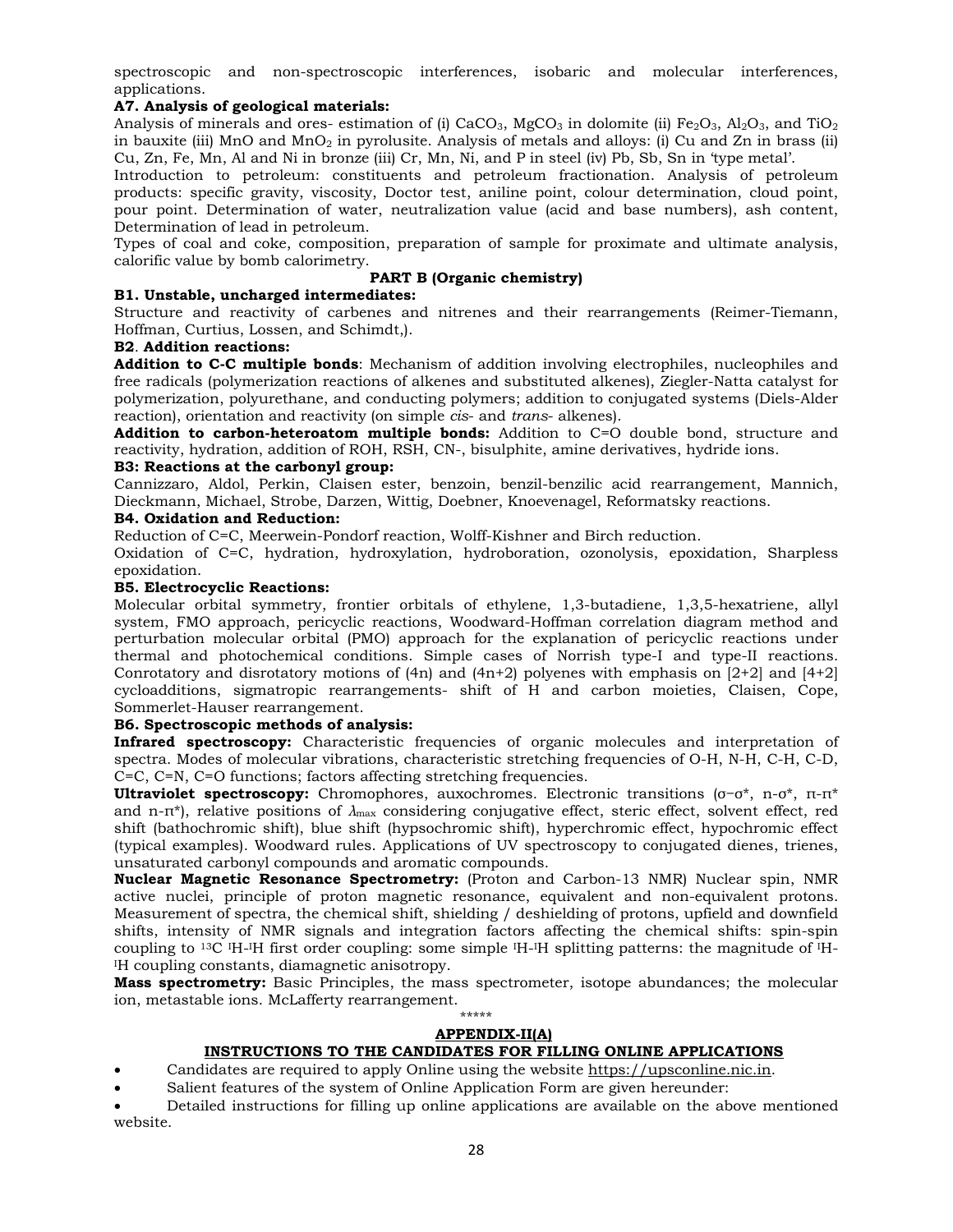Candidates will be required to complete the Online Application Form containing two stages viz. Part-I and Part-II as per the instructions available in the above mentioned site through drop down menus.

 The candidates are required to pay a fee of Rs.200/- Rupees Two Hundred only) [excepting SC/ST/ Female/Persons with Benchmark Disability candidates who are exempted from payment of fee] either by depositing the money in any branch of State Bank of India by cash, or by using net banking facility of State Bank of India or by using any Visa/Master/RuPay Credit/ Debit Card.

 Before start filling up Online Application, a candidate must have his photograph and signature duly scanned in the .jpg format in such a manner that each file should not exceed 300 KB each and must not be less than 20 KB in size for the photograph and signature.

 The candidate should have details of one Photo ID viz. Aadhar Card/Voter Card/PAN Card/Passport/Driving License/Any other photo ID Card issued by the State/Central Government. The details of this photo ID will have to be provided by the candidate while filling up the online application form. This photo ID will be used for all future references and the candidate is advised to carry this ID while appearing for the Examination.

 The Online applications (Part I and II) can be filled from **22nd September, 2021 to 12th October, 2021** till 1800 Hrs.

 Applicants should avoid submitting multiple applications. However, if due to any unavoidable circumstances, any applicant submits multiple applications then he/she must ensure that the applications with higher RID is complete in all respects.

 In case of multiple applications, the applications with higher RID shall be entertained by the Commission and fee paid against one RID shall not be adjusted against any other RID.

 The applicants must ensure that while filling their Application Form, they are providing their valid and active E-Mail IDs as the Commission may use electronic mode of communication while contacting them at different stages of examination process.

 The applicants are advised to check their emails at regular intervals and ensure that the email addresses ending with  $@$  nic.in are directed to their inbox folder and not to the SPAM folder or any other folder.

 Candidates are strongly advised to apply online well in time without waiting for the last date for submission of Online Applications.

 **Moreover, the Commission has introduced provision of withdrawal of application for the candidate, who does not want to appear at the Examination, he/she may withdraw his/her application.** 

# **Appendix-II(B)**

# **IMPORTANT INSTRUCTIONS TO WITHDRAW APPLICATION**

1. Candidates are advised to go through the instructions carefully before filling up the request for withdrawal of application.

2. The Commission has provided the withdrawal facility from **20.10.2021 to 26.10.2021** (till 18:00 Hrs) to those candidates who do not want to appear at this Examination.

3. Candidates are advised to provide the details of registered application with registration-id which was completed and submitted finally. There is no provision for withdrawing of incomplete applications.

4. Before making the request for withdrawal, candidate must ensure that they have access to the registered mobile number and email-id which were provided by them at the time of submission of application. Separate OTPs will be sent by the Commission on the registered mobile number and email-id. Request for withdrawal will be accepted only after it is confirmed by validating the OTP details sent on candidate's mobile and email-id. Such OTPs will be valid for 30 Minutes only.

# **5. Request for generating OTP for withdrawal of application will be accepted only till 17:30 Hrs on 26.10.2021.**

6. If a candidate has submitted more than one application form then the higher registration-id of Application (latest) will be considered for withdrawal and all earlier applications will be treated as cancelled automatically.

7. After the final acceptance of the request for online withdrawal of application, the candidate must print the authenticated receipt. Once application has been withdrawn by the candidate, it cannot be revived in future.

8. UPSC has no provision to refund any fee amount paid by candidates, so in case of successful withdrawal of application the fees will not be refunded.

9. On successful completion of withdrawal of application, an auto-generated email and SMS will be sent on candidate's registered email-id and mobile. In case any candidate has not submitted the request for withdrawal of application he/she may contact UPSC on email-id: upscsoap@nic.in immediately.

10. Candidates are advised not to share the OTPs received on email and SMS to anybody.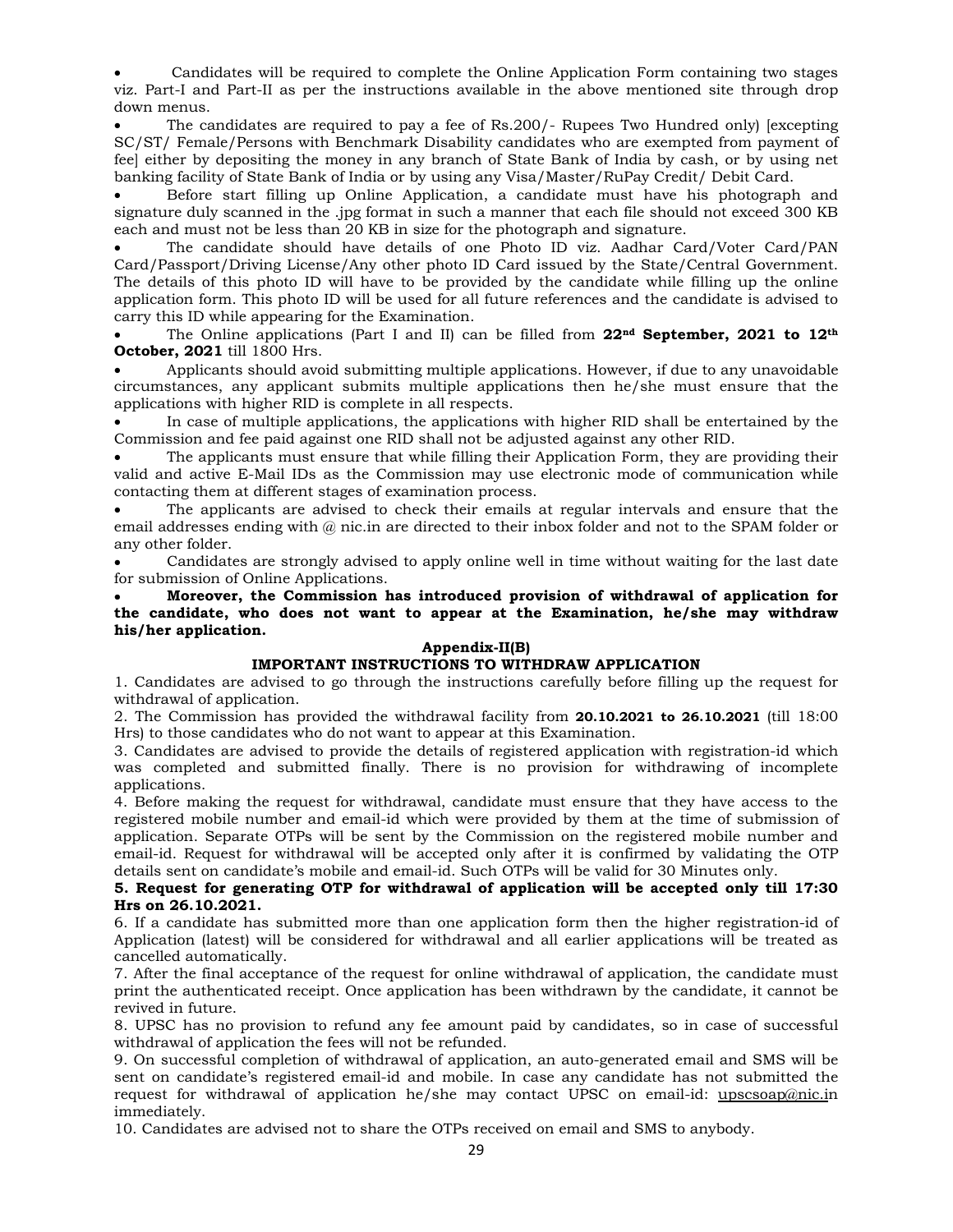#### **Appendix-III (Part – A) SPECIAL INSTRUCTIONS TO CANDIDATES FOR OBJECTIVE TYPE TESTS**

1. Articles permitted inside Examination Hall

- Clip board or hard board (on which nothing is written), a good quality black ball pen for making responses on the Answer Sheet. Answer Sheet and sheet for rough work will be supplied by the invigilator.
- 2. Articles not permitted inside Examination Hall

Do not bring into the Examination Hall any article other than those specified above e.g. books, notes, loose sheets, electronic or any other type of calculators, mathematical and drawing instruments, Log Tables, stencils of maps, slide rules, Test Booklets, rough sheets pertaining to earlier session(s), etc.

**Mobile phones or any other communication devices are not allowed inside the premises where the examination is being conducted. Any infringement of these instructions shall entail disciplinary action including ban from future examinations. Candidates are advised in their own interest not to bring any of the banned items including mobile phones etc. to the venue of the examination, as arrangements for safekeeping cannot be assured**.

- **3. Penalty for wrong Answers (in Objective Type Papers) THERE WILL BE PENALTY (NEGATIVE MARKING) FOR WRONG ANSWERS MARKED BYA CANDIDATE IN THE OBJECTIVE TYPE QUESTION PAPERS.**
- **(i) There are four alternatives for the answer to every question. For each question for which a wrong answer has been given by the candidate, one third (0.33) of the marks assigned to that question will be deducted as penalty.**
- **(ii) If a candidate gives more than one answer, it will be treated as a wrong answer even if one of the given answers happens to be correct and there will be same penalty as above for that question.**
- **(iii) If a question is left blank i.e. no answer is given by the candidate, there will be no penalty for that question.**

# 4. **Unfair means strictly prohibited**

 No candidates shall copy from the papers of any other candidate nor permit his papers to be copied nor give nor attempt to give not obtain nor attempt to obtain irregular assistance of any description.

# 5. **Conduct in Examination Hall**

No candidates should misbehave in any manner or create disorderly scene in the Examination Hall or harass the staff employed by the Commission for the conduct of the examination. Any such misconduct will be severely penalised.

# 6. **Answer Sheet Particulars**

- (i) Write in black ball pen your Centre and subject followed by Test Booklet series (in bracket), subject code and roll number at the appropriate space provided on the Answer Sheet at the top. Also encode your booklet series (A, B, C or D as the case may be), subject code and roll number with black ball pen in the circles provided for the purpose in the Answer Sheet. The guidelines for writing the above particulars and encoding the above particulars are given in Annexure. In case the booklet series is not printed on the Test Booklet or Answer Sheet is unnumbered, please report immediately to the invigilator and get the Test Booklet/Answer Sheet replaced.
- (ii) Candidates should note that any omission/mistake/discrepancy in encoding/filling of details in the OMR answer sheet, especially with regard to Roll Number and Test Booklet Series Code, will render the answer sheet liable for rejection.
- (iii) Immediately after commencement of the examination please check that the Test Booklet supplied to you does not have any unprinted or torn or missing pages or items etc. If so, get it replaced by a complete Test Booklet of the same series and subject.
- 7. Do not write your name or anything other than the specific items of information asked for, on the Answer Sheet/Test Booklet/sheet for rough work.
- 8. Do not fold or mutilate or damage or put any extraneous marking in the Answer Sheet. Do not write anything on the reverse of the Answer Sheet.
- 9. Since the Answer Sheets will be evaluated on computerised machines, candidates should exercise due care in handling and filling up the Answer Sheets. **They should use black ball pen only to darken the circles. For writing in boxes, they should use black ball pen. Since the entries made by the candidates by darkening the circles will be taken into account while evaluating the Answer Sheet on computerised machines, they should**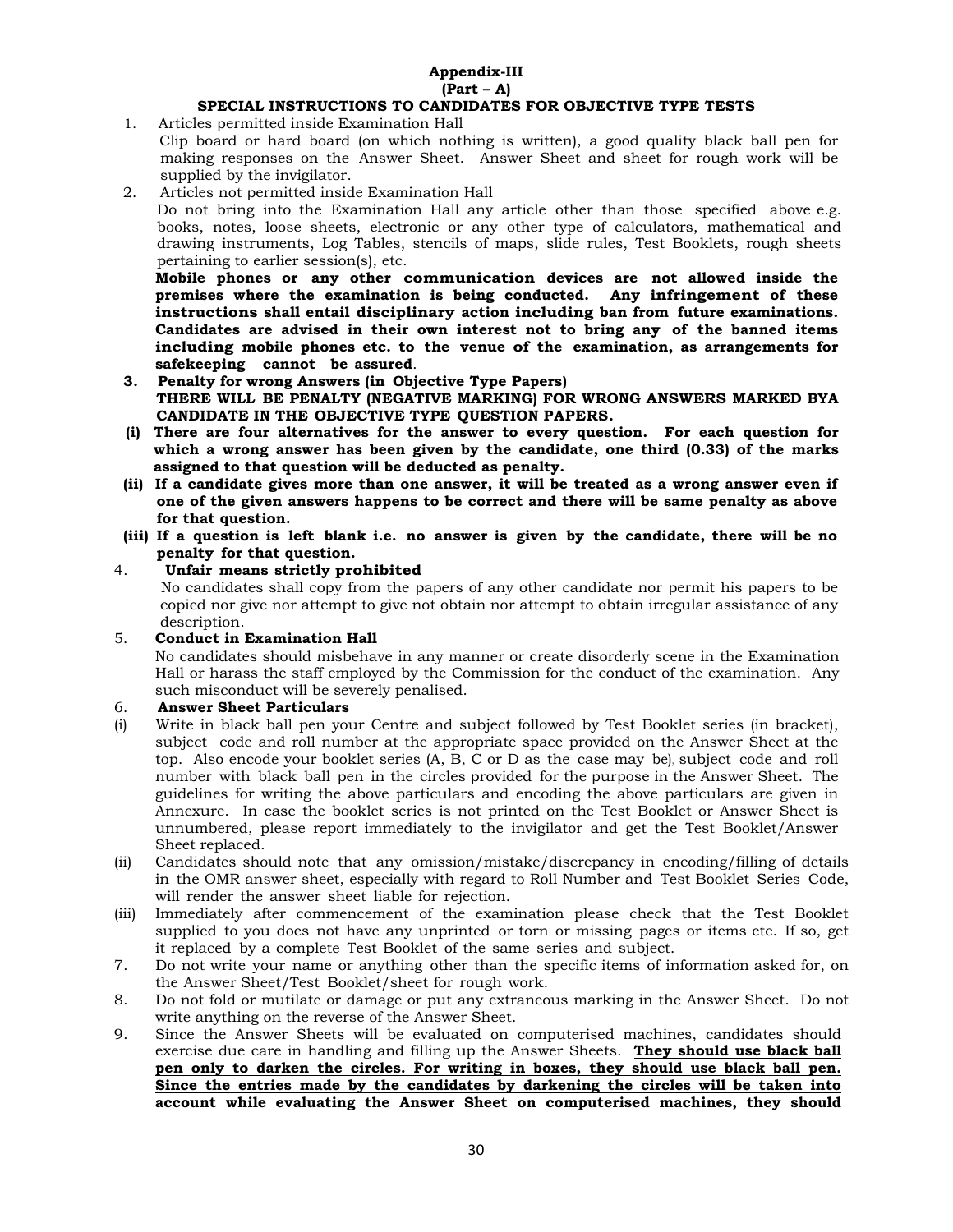# **make these entries very carefully and accurately. The candidate must mark responses in the Answer Sheet with good quality black ball pen.**

# 10. **Method of marking answers**

In the "OBJECTIVE TYPE" of examination, you do not write the answers. For each question (hereinafter referred to as "Item") several suggested answers (hereinafter referred to as "Responses") are given. You have to choose one response to each item. The question paper will be in the Form of TEST BOOKLET. The booklet will contain item bearing numbers 1, 2, 3 etc. Under each item, Responses marked (a), (b), (c), (d) will be given. Your task will be to choose the correct response. If you think there is more than one correct response, then choose what you consider the best response.

In any case, for each item you are to select only one response. If you select more than one response, your response will be considered wrong. In the Answer Sheet, Serial Nos. from 1 to 160 are printed. Against each numbers, there are circles marked (a), (b), (c) and (d). After you have read each item in the Test Booklet and decided which one of the given responses is correct or the best, you have to mark your response by completely blackening to indicate your response.

Ink pen or pencil should not be used for blackening the circle on the Answer Sheet.

For example, if the correct answer to item  $l$  is (b), then the circle containing the letter (b) is to be completely blackened with black ball pen as shown below :-

# **Example : (a) • (c) (d)**

# 11. **Entries in Scannable Attendance List**

Candidates are required to fill in the relevant particulars with black ball pen only against their columns in the Scannable Attendance List, as given below :-

i) Blacken the circle (P) under the column (Present/Absent)

ii) Blacken the relevant circle for Test Booklet Series iii) Write Test Booklet Serial No.

iv) Write the Answer Sheet serial No. and also blacken the corresponding circles below

- v) Append signature in the relevant column
- 12. Please read and abide by the instructions on the cover of Test Booklet. If any candidate indulges in disorderly or improper conduct, he will render himself liable for disciplinary action and/or imposition of a penalty as the Commission may deem fit.
- 13. The candidates are not allowed to leave the Examination Hall before the expiry of prescribed time period of the examination.

# **Annexure**

#### **How to fill in the Answer Sheet of objective type tests in the Examination Hall**

Please follow these instructions very carefully. You may note that since the Answer Sheets are to be evaluated on machine, any violation of these instructions may result in reduction of your score for which you would yourself be responsible.

Before you mark your responses on the Answer Sheet, you will have to fill in various particulars in it.

As soon as the candidate receives the Answer Sheet, he/she should check that it is numbered at the bottom. If it is found unnumbered he/she should at once get it replaced by a numbered one.।

You will see from the Answer Sheet that you will have to fill in the top line, which reads thus:

| $\ddot{\phantom{a}}$<br>कद्र | तषर                        | ।वषय<br>काड     | วطHl⊄า      |  |  |  |
|------------------------------|----------------------------|-----------------|-------------|--|--|--|
| --------                     | --------                   | --<br>--------- | ----------- |  |  |  |
| t rc<br>or ⊂                 | $-$ hient<br>wuwn.<br>ハししし | `ode<br>ັ       | Roll Number |  |  |  |

If you are, say, appearing for the examination in Delhi Centre for the General Studies Paper and your Roll No. is 081276 and your Test Booklet series is 'A', you should fill in thus, using ball pen.

\* This is just illustrative and may not be relevant to the Examination concerned.

| केंद्र       | विषय               | विषय कोड |        | अनक्रमाक    |               |  |  |   |  |
|--------------|--------------------|----------|--------|-------------|---------------|--|--|---|--|
|              |                    |          | 9<br>a |             | $\Omega$<br>◡ |  |  | 6 |  |
| Centre       | Subject            | S. Code  |        | Roll Number |               |  |  |   |  |
| <b>DELHI</b> | General<br>Ability |          |        |             |               |  |  |   |  |

You should write with black ball pen the name of the centre and subject in English or Hindi. The test Booklet Series is indicated by Alphabets A, B, C or D at the top right hand corner of the Booklet.

Write your Roll Numbers exactly as it is in your **e-Admit Card** in the boxes provided for this purpose. Do not omit black pen. The name of the Centre need not be encoded.

Writing and any zero(s) which may be there.

The next step is to find out the appropriate subject code from the Time Table. Now encode the Test Booklet Series, Subject Code and the Roll Number in the circles provided for this purpose. Do the encoding with encoding of Test Booklet Series is to be done after receiving the Test Booklet and confirming the Booklet Series from the same.

For General Ability subject paper of 'A' Test Booklet Series you have to encode the subject code, which is 99. Do it thus.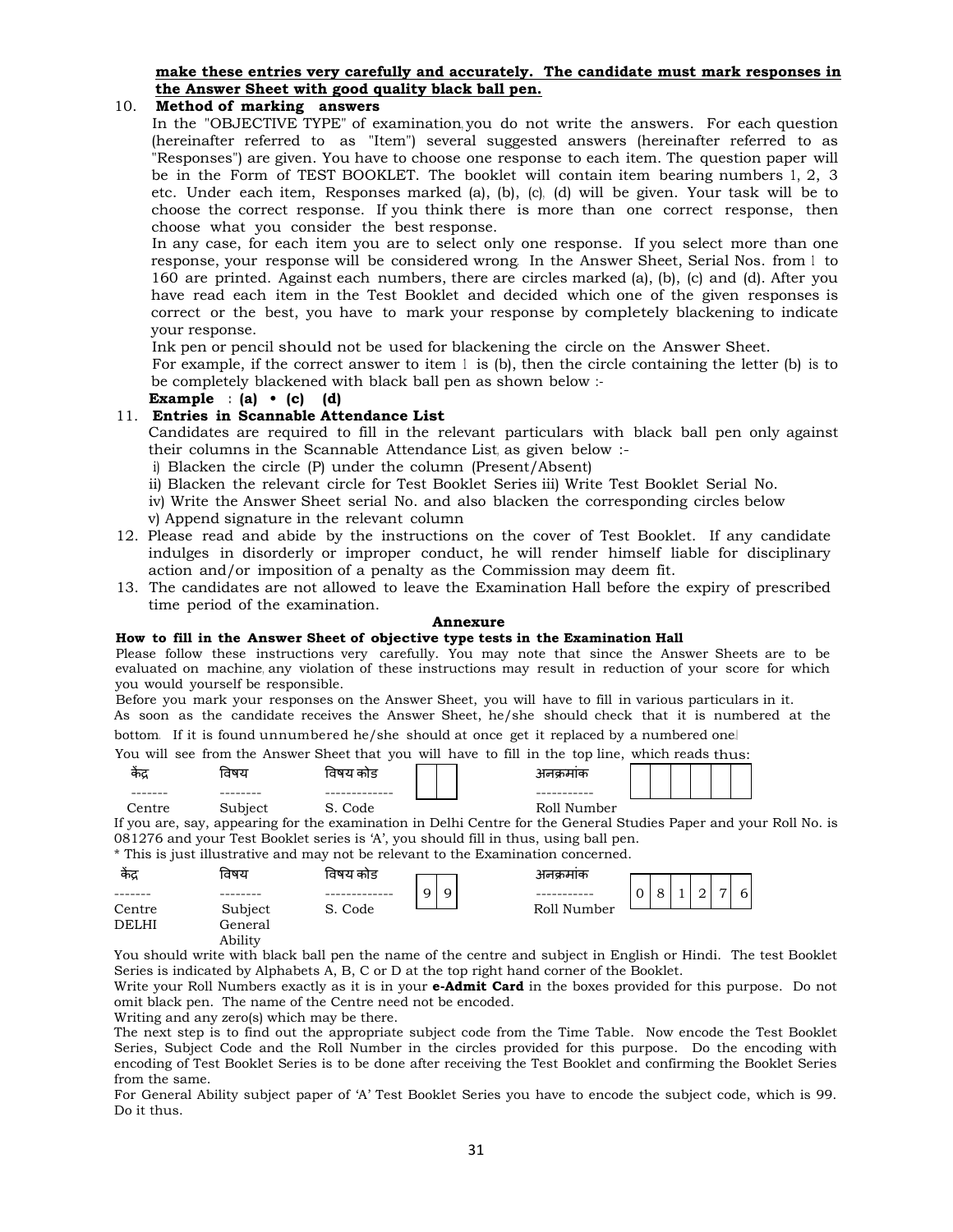

All that is required is to blacken completely the circle marked 'A' below the Booklet Series and below the subject code blacken completely the Circles for '9' (in the first vertical column) and '9' (in the second vertical column). You should then encode the Roll No. 081276. Do it thus similarly.



**10 0 0 0 0 1 Important** : Please ensure that you have  $(1)$   $(1)$   $(1)$  have carefully encoded your subject, Test  $(2)$   $(2)$   $(2)$   $(2)$  Booklet Series and Roll Number.

 $(4) (4) (4)$  \* This is just illustrative and may not be relevant to your Examination.

#### **(Part – B) SPECIAL INSTRUCTIONS FOR CONVENTIONAL TYPE PAPERS 1. Articles permitted inside Examination Hall**

Battery-operated pocket calculators of "non-programmable" type only, mathematical/ engineering/drawing instruments, including a flat rule divided on the edges into inches and tens of an inch and into centimeters and millimeters, a slide rule, set squares, a protractor and a pair of compasses, pencils, coloured pencils, mapping pens, eraser, T-square and drawing board for use wherever necessary. Candidates are not allowed to bring with them any "Tables or Charts" for use in the Examination Hall.

**Mobile phones, bluetooth or any other communication devices are not allowed inside the premises where the Examination is being conducted. Any infringement of these instructions shall entail disciplinary action including ban from future Examinations.**

# **Candidates are advised in their own interest not to bring any of the banned items including mobile phones to the venue of the Examination, as arrangements for safekeeping cannot be assured.**

#### **2. Tables to be supplied by UPSC**

If it is considered necessary for answering the questions set in any paper, the Commission may supply any of the following for reference purpose only:-

(i)Mathematical/Physical, Chemical and Engineering Tables (including Logarithmic Tables);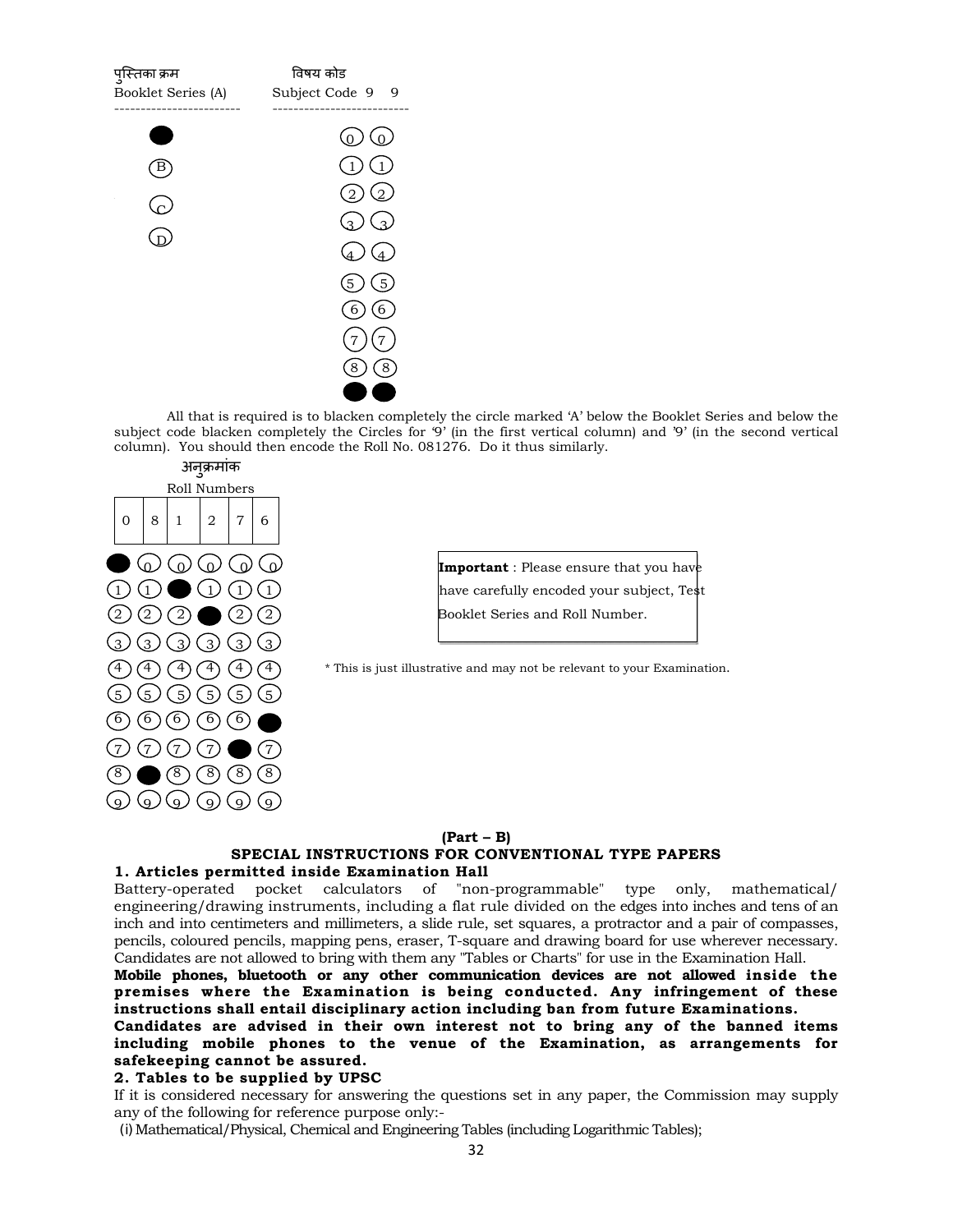Steam Table (including Mollier Diagrams for Temperature up to 800° C and Pressure up 500 Kgf/Cm);

(ii) National Building Code of India 1970 or 1983 Group 2 Part VI;

(iii) Any other special articles as may be necessary for the candidates to answer the questions set in the question paper.

After conclusion of the Examination, return the above items to the Invigilator.

# **3. Answers to be written in own hand**

Write the answers in your own hand in ink. Pencil may be used for maps, mathematical drawings or rough work.

# **4. Check Answer Book**

The candidate must write his/her roll number (and not his/her name) only in the

space provided for the purpose on every answer book used by him/her. Before writing in the answer book, please see that it is complete. In case there are any missing pages, it should be got replaced.

Do not tear out any pages from the Answer Book. If you use more than one Answer Book, indicate on the cover of first Answer Book the total number of Answer Books used. Do not leave any blank, unused spaces between answers. If such spaces are left, score them out.

# **5. Answers in excess of prescribed number will be ignored**

The candidate must attempt questions strictly in accordance with the directions given on each question paper. If questions are attempted in excess of the prescribed number only the questions attempted first upto the prescribed number shall be valued and the remaining answers will be ignored.

**6.** Questions relating to graph/précis should be attempted only on graph/précis sheets to be supplied on demand by the Invigilators. All loose sheets such as précis sheet, drawing papers, graph sheets etc. whether used or not, should be placed inside the answer books and fastened along with the additional answer book(s), if any. Candidates who fail to observe this instruction will be penalized. Do not write your roll number on these sheets.

# **7. Unfair means strictly prohibited**

Do not copy from the papers of any other candidate nor allow your papers to be copied nor give nor attempt to give nor obtain nor attempt to obtain irregular assistance of any description. It will be responsibility to every candidate to ensure that his/her answers are not copied by another candidate. Failure to do so will invite penalty, as may be awarded by the Commission for adoption of unfair means.

# **8. Conduct in Examination Hall**

Do not misbehave in any manner or create disorderly scene in the Examination Hall or harass or bodily harm the staff deployed for the conduct of Examination. You will be severely penalized if you attempt to do so.

**9.** Please read carefully and abide by the instructions printed on the Question Paper and on the Answer Book supplied in the Examination Hall.

# **Appendix – IV**

# **Certificate regarding physical limitation in an examinee to write**

This is to certify that, I have examined Mr./Ms./Mrs………………………….. (name of the candidate with benchmark disability), a person with ……………………….. (nature and percentage of disability as mentioned in the certificate of disability), S/o/D/o……………………., a resident of ……………………………….. (Village/District/State) and to state that he/she has physical limitation which hampers his/her writing capabilities owing to his/her disability.

#### **Signature**

# **Chief Medical Officer/Civil Surgeon / Medical Superintendent of a Government Healt Care Institution.**

**Note:**Certificate should be given by a specialist of the relevant stream/disability (eg. Visual Impairment – Ophthalmologist, Locomotor disability – Orthopaedic specialist/PMR).

#### **Appendix - V**

# *Letter of Undertaking for Using Own Scribe (To be filled by the candidates online to the Commission)*

 *I…………………., a candidate with………………………(name of the disability) appearing for the …………………. (name of the examination)……………….. bearing Roll No……………….. at ……….. (name of the centre) in the District …………………., ……………… (name of the State). My qualification is …………..*